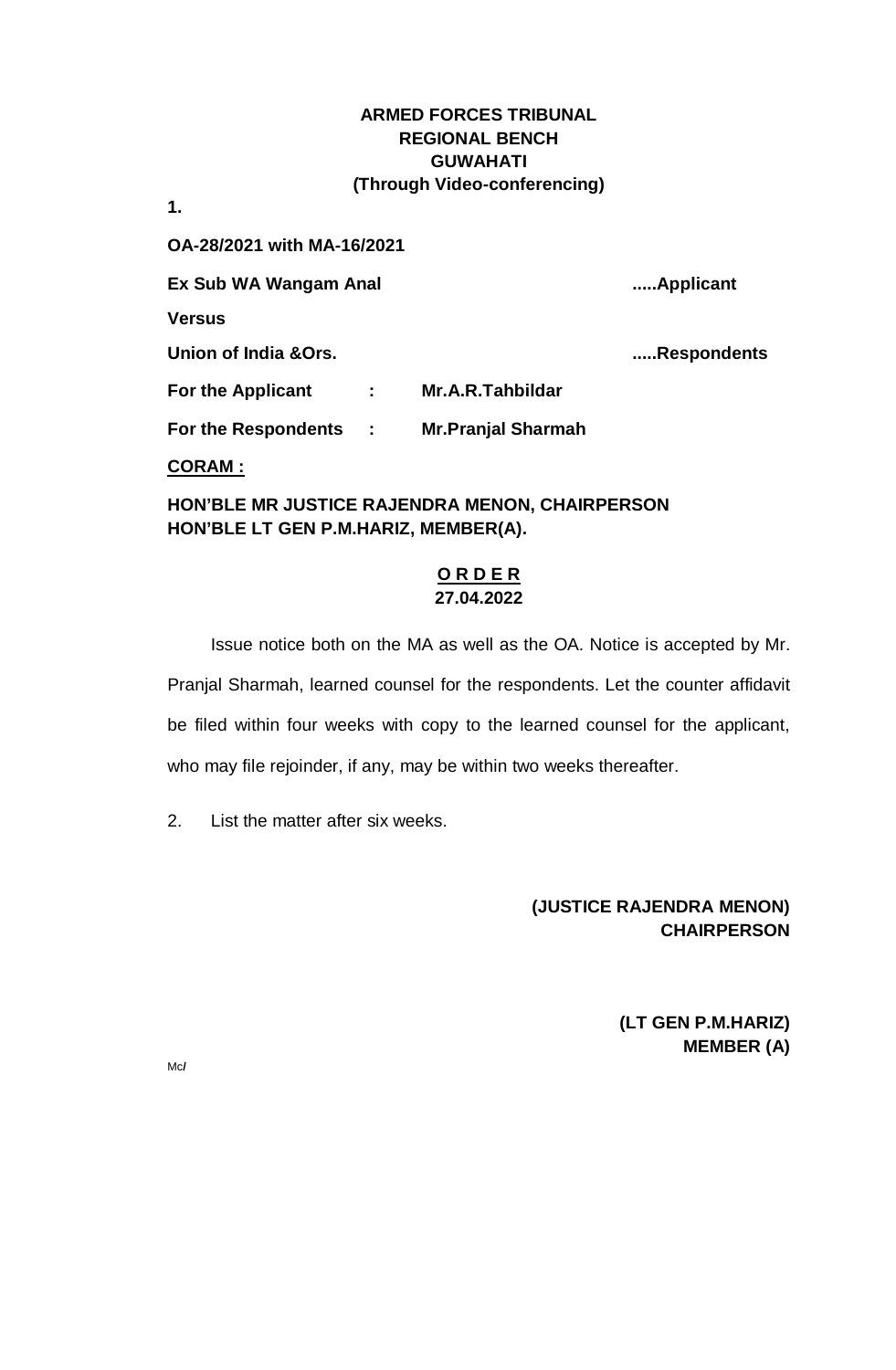**2.**

**OA-29/2021**

**Ex –MWO ( HonyFgOffr) Nityananda Saikia .....Applicant**

**Versus**

**Union of India &Ors. .....Respondents**

| <b>For the Applicant</b>    | Mr.A.R.Tahbildar |
|-----------------------------|------------------|
| <b>For the Respondent s</b> | Mr. P.J. Barman  |

**CORAM :**

**HON'BLE MR JUSTICE RAJENDRA MENON, CHAIRPERSON HON'BLE LT GEN P.M.HARIZ, MEMBER(A).**

### **O R D E R 27.04.2022**

Issue notice. Notice is accepted by Mr. P.J. Barman, learned counsel for the respondents. Let counter affidavit be filed within four weeks. Rejoinder, if any, may be filed within two weeks thereafter.

2. List the matter after six weeks.

# **(JUSTICE RAJENDRA MENON) CHAIRPERSON**

**(LT GEN P.M.HARIZ) MEMBER (A)**

MC/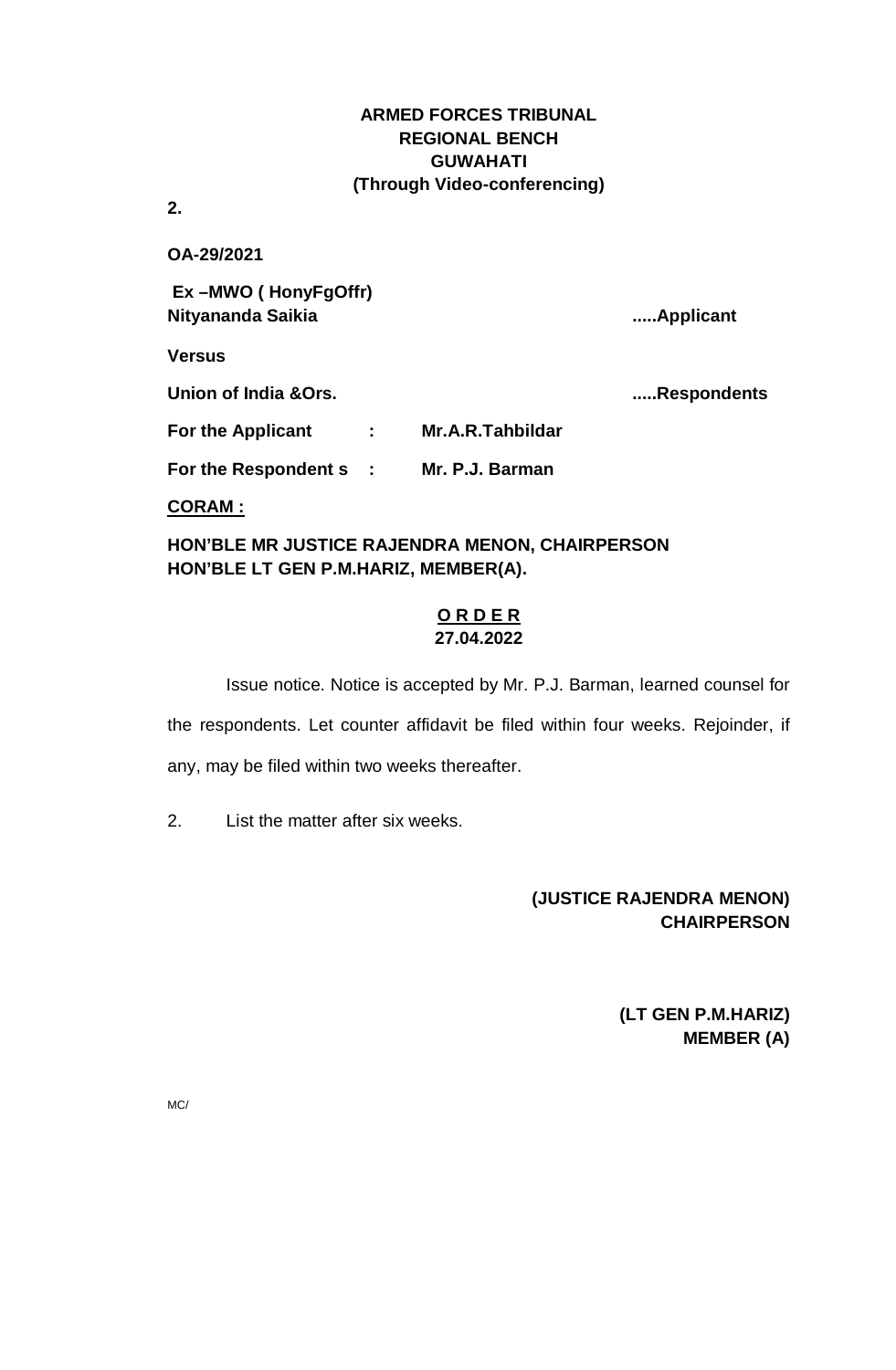**3.** 

**OA -01/2022**

**Ex-Hav( Hony Nb Sub) Hira Nath Das .....Applicant**

**Versus**

**Union of India &Ors. .....Respondents**

**For the Applicant : Mr.A.R.Tahbildar**

**For the Respondents : Mr. P.K.Garodia**

**CORAM :**

**HON'BLE MR JUSTICE RAJENDRA MENON, CHAIRPERSON HON'BLE LT GEN P.M.HARIZ, MEMBER(A).**

### **O R D E R 27.04.2022**

Issue notice. Notice is accepted by Mr.P.K.Garodia, learned counsel for the respondents. Let counter affidavit be filed within four weeks. Rejoinder, if any, may be filed within two weeks thereafter.

2. List the matter after six weeks.

# **(JUSTICE RAJENDRA MENON) CHAIRPERSON**

**(LT GEN P.M.HARIZ) MEMBER (A)**

MC/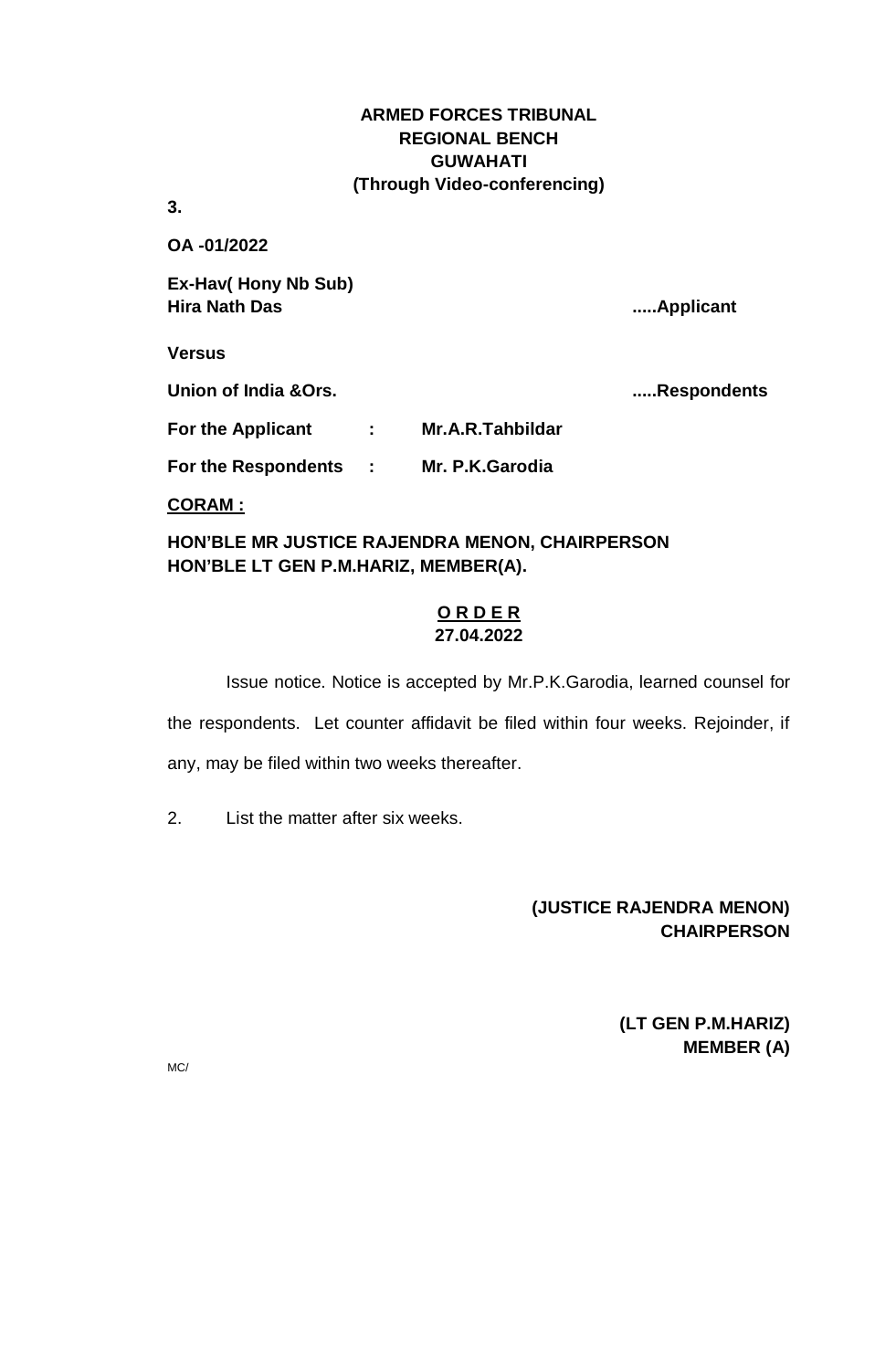**4.**

**OA-02/2022**

**SmtTngency Lyngdoh .....Applicant**

**Versus**

**Union of India &Ors. .....Respondents**

**For the Applicant : Mr. Manik Chandra Mr. Gaurab J Sharma**

**For the Respondents : Mr. B.Kumar**

**CORAM :**

**HON'BLE MR JUSTICE RAJENDRA MENON, CHAIRPERSON HON'BLE LT GEN P.M.HARIZ, MEMBER(A).**

### **O R D E R 27.04.2022**

Issue notice. Notice is accepted by Mr. B.Kumar, learned counsel for the Respondents. Let counter affidavit be filed within four weeks. Rejoinder, if any, may be filed within two weeks thereafter.

2. List the matter after six weeks.

# **(JUSTICE RAJENDRA MENON) CHAIRPERSON**

**(LT GEN P.M.HARIZ) MEMBER (A)**

MC/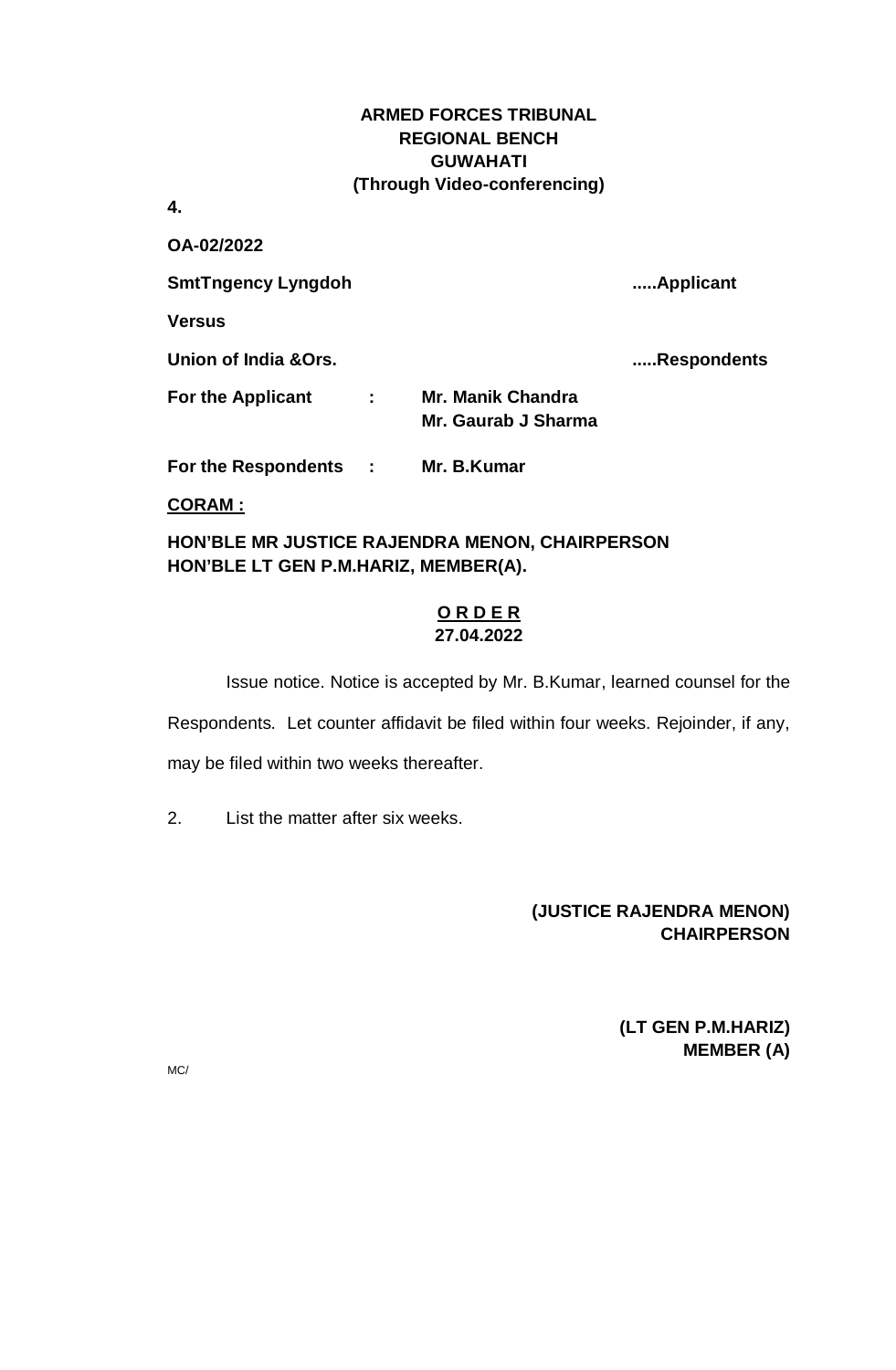**5.**

**OA 03/2022with MA-01/22.**

**Ex Sub Sati Mohan Sinha .....Applicant Versus Union of India &Ors. .....Respondents For the Applicant : Mr. Girish Kumar Gupta For the Respondents : Mr. P.Sharma CORAM :**

**HON'BLE MR JUSTICE RAJENDRAMENON, CHAIRPERSON HON'BLE LT GEN P.M.HARIZ, MEMBER(A).**

# **O R D E R 27.04.2022**

Issue notice to the respondents both on MA as well as main OA. Notice is accepted by Mr. P.Sharma, learned counsel for the respondents. Let the counter affidavit be filed within four weeks with a copy to the learned counsel for the applicant, who may file rejoinder, if any, within two weeks thereafter.

2. List the matter after six weeks.

**(JUSTICE RAJENDRA MENON) CHAIRPERSON**

> **(LT GEN P.M.HARIZ) MEMBER (A)**

mc/neha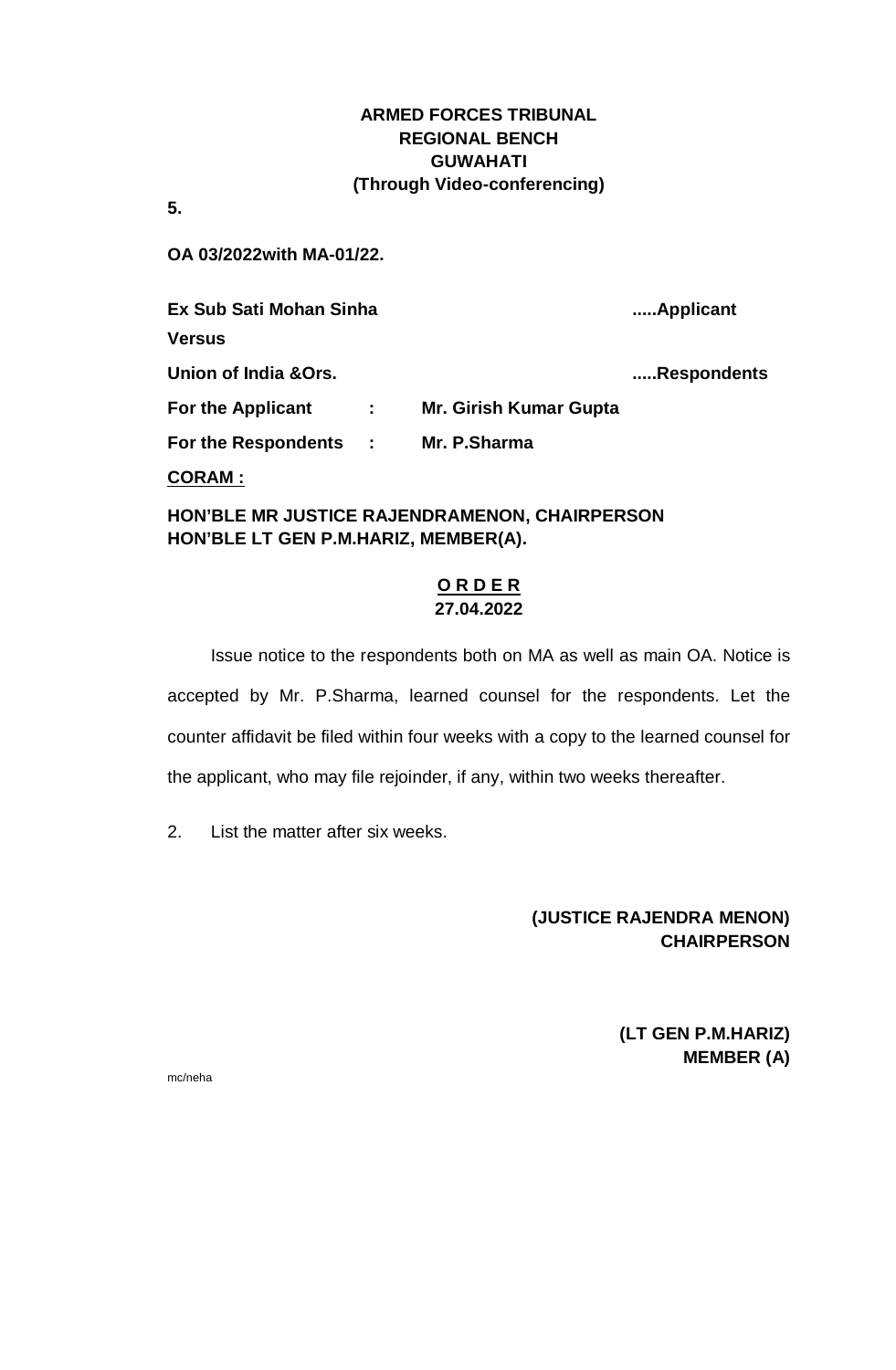**6.**

**OA-04/2022** 

**Ex Hav Lamkhomang .....Applicant**

**Versus**

**Union of India &Ors. .....Respondents**

**For the Applicant : Mr. A.R.Tahbildar**

**For the Respondents : Mr. P.K.Garodia**

**CORAM :**

**HON'BLE MR JUSTICE RAJENDRAMENON, CHAIRPERSON HON'BLE LT GEN P.M.HARIZ, MEMBER(A).**

### **O R D E R 27.04.2022**

Issue notice. Notice is accepted by Mr. P.K Garodia, learned counsel for the Respondents. Let counter affidavit be filed within four weeks. Rejoinder, if any, may be filed within two weeks thereafter.

2. List the matter after six weeks.

# **(JUSTICE RAJENDRA MENON) CHAIRPERSON**

**(LT GEN P.M.HARIZ) MEMBER (A)**

mc/neha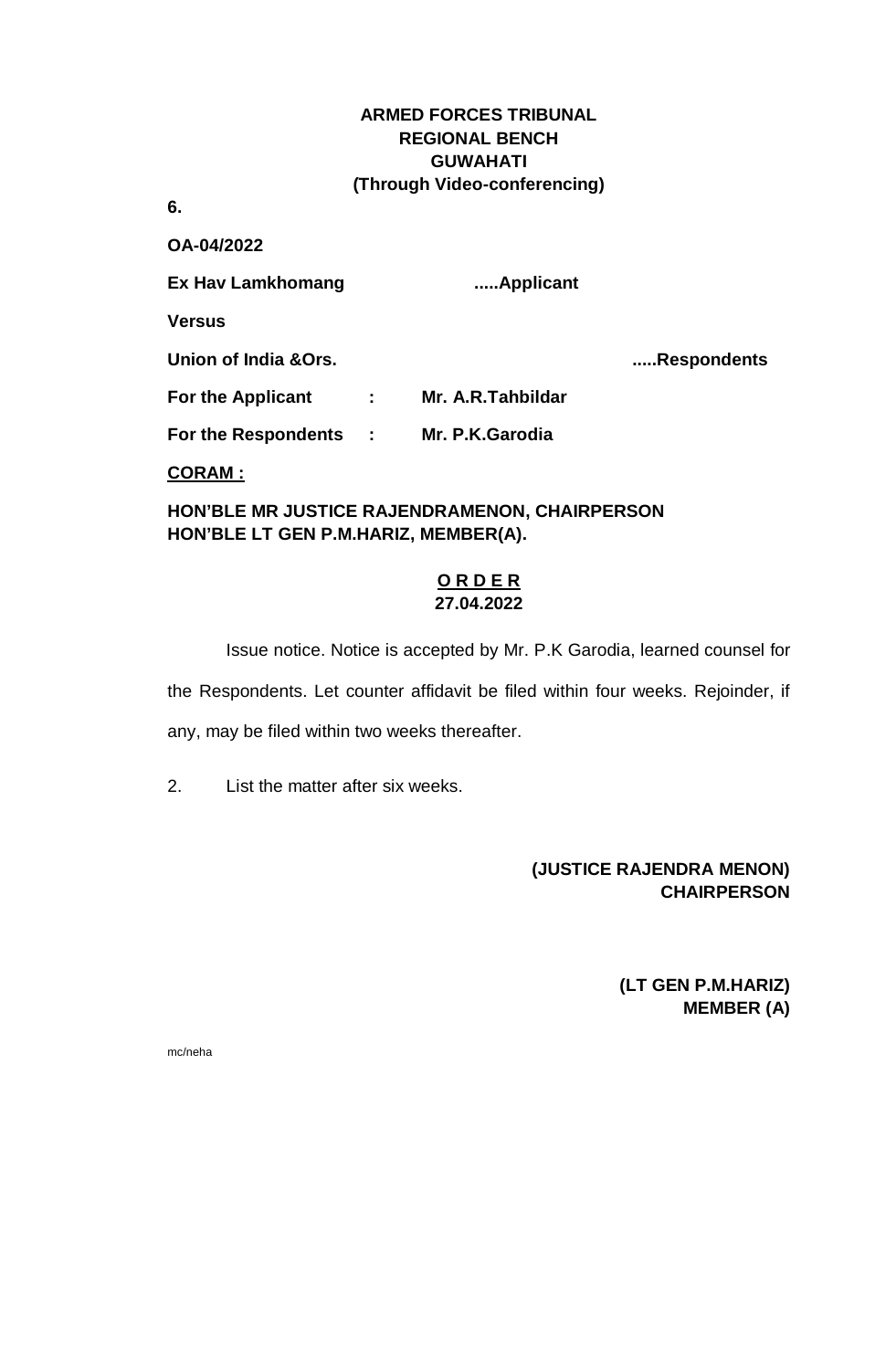**7.**

**OA-05/2022**

**Ex Hony Nb Sub Lhunkhogin .....Applicant Versus**

**Union of India &Ors. .....Respondents**

**For the Applicant : Mr. A.R.Tahbildar**

**For the Respondents : Mr. P.K.Garodia**

**CORAM :**

**HON'BLE MR JUSTICE RAJENDRA MENON, CHAIRPERSON HON'BLE LT GEN P.M.HARIZ, MEMBER(A).**

### **O R D E R 27.04.2022**

Issue notice. Notice is accepted by Mr. P.K.Garodia, learned counsel for the Respondents. Let counter affidavit be filed within four weeks. Rejoinder, if any, may be filed within two weeks thereafter.

2. List the matter after six weeks.

## **(JUSTICE RAJENDRA MENON) CHAIRPERSON**

**(LT GEN P.M.HARIZ) MEMBER (A)**

MC/Neha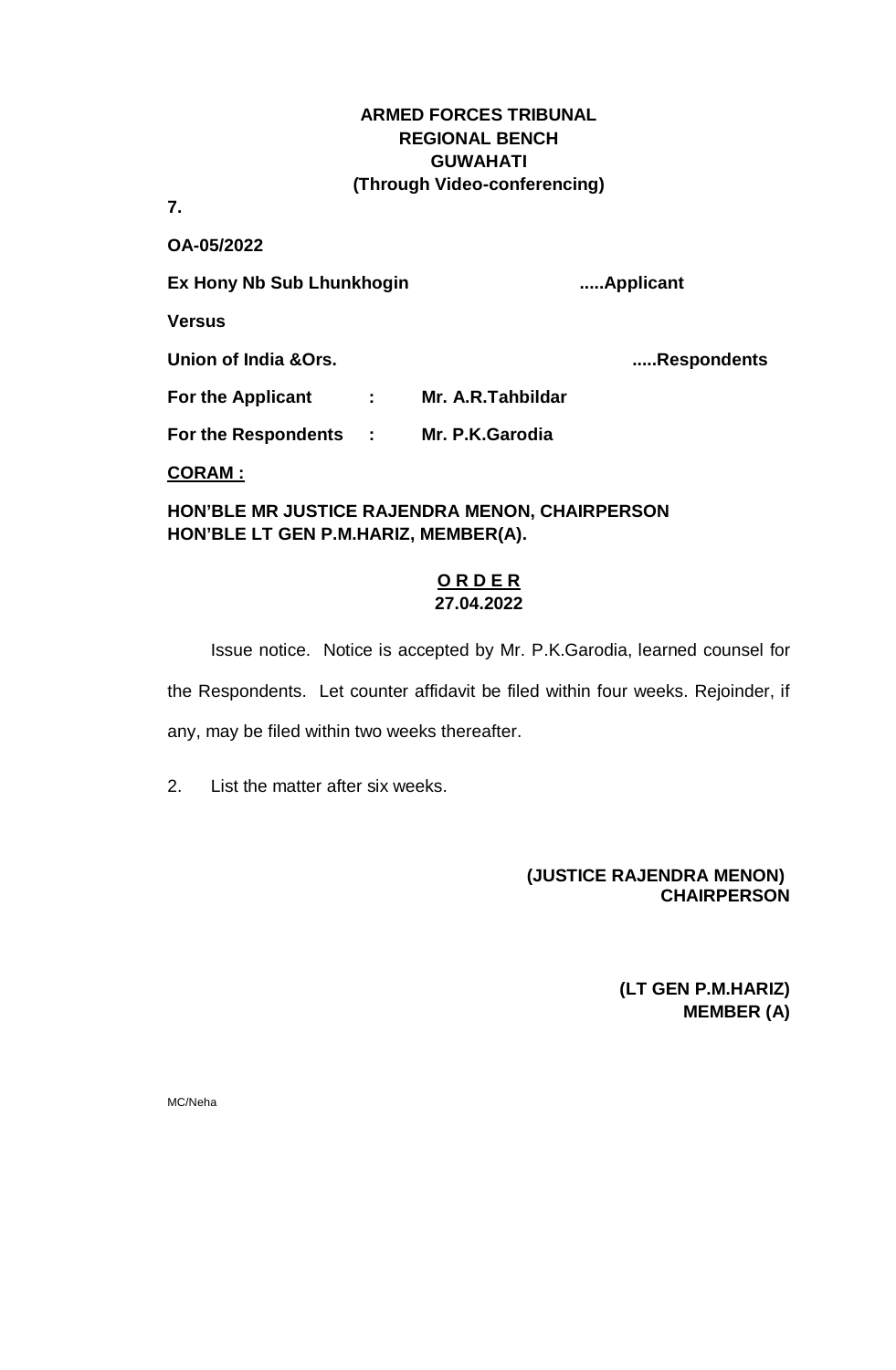**8.** 

**OA (A)-06/2022** 

**Ex –Rfn Anil Chandra Nath .....Applicant**

**Versus**

**Union of India &Ors. .....Respondents**

**For the Applicant : Mr. Vipin Kumar Mr.P.Pathak**

**For the Respondents : Ms. Dipanjali Bora**

**CORAM :**

**HON'BLE MR JUSTICE RAJENDRAMENON, CHAIRPERSON HON'BLE LT GEN P.M.HARIZ, MEMBER(A).**

### **O R D E R 27.04.2022**

Issue notice. Notice is accepted by Ms. Dipanjali Bora, learned counsel for the respondents. Let counter affidavit be filed within four weeks. Rejoinder, if any, may be filed within two weeks thereafter.

2. List the matter after six weeks.

# **(JUSTICE RAJENDRA MENON) CHAIRPERSON**

**(LT GEN P.M.HARIZ) MEMBER (A)**

MC/Neha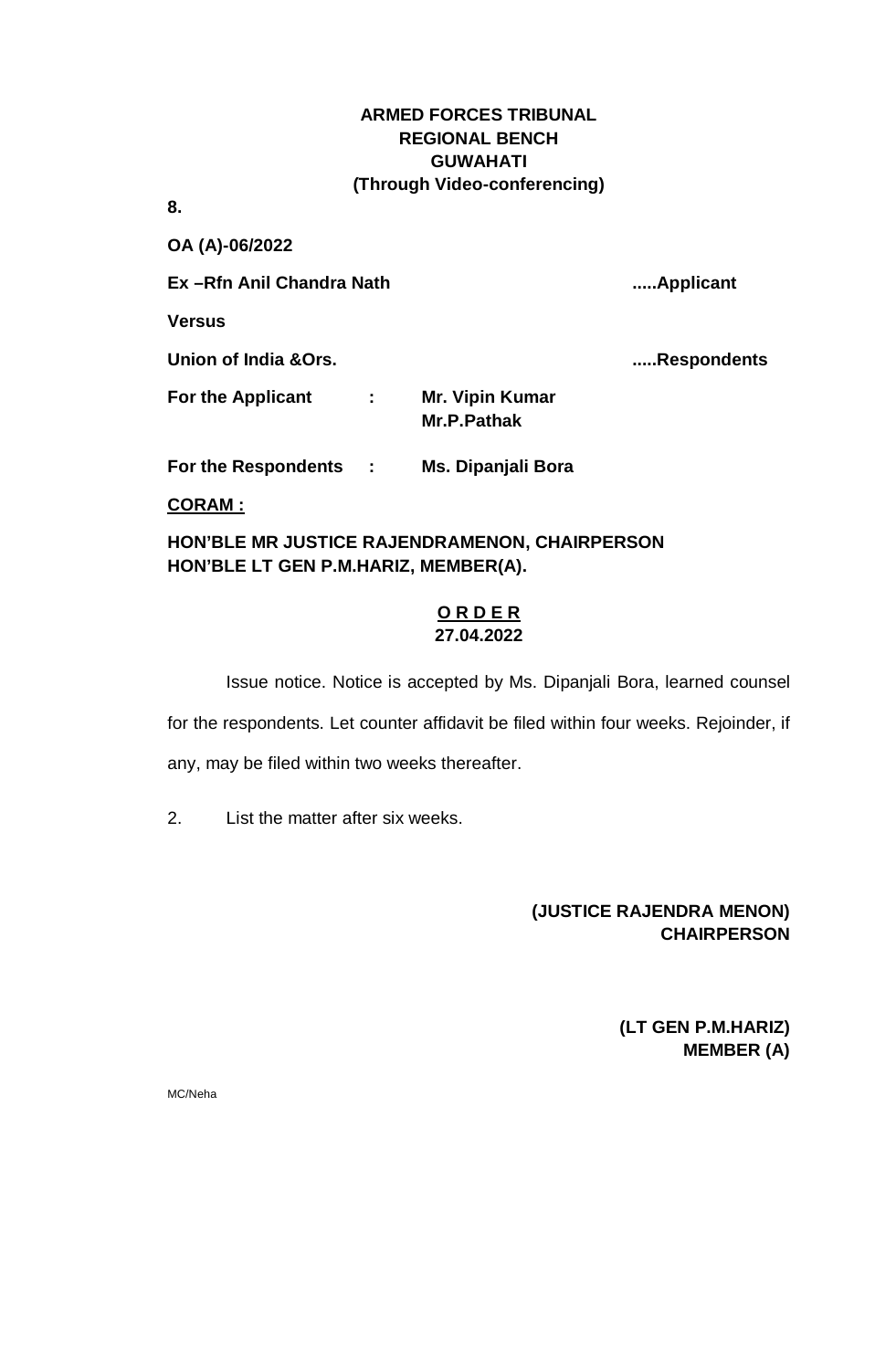**9.** 

**OA-07/2022**

**Ex –Rfn Birendra Singh .....Applicant**

**Versus**

**Union of India &Ors. .....Respondents**

| <b>For the Applicant</b> | <b>Mr. Vipin Kumar</b> |
|--------------------------|------------------------|
|                          | Mr. B. Pathak          |

**For the Respondents : Ms. Dipanjali Bora**

**CORAM :**

**HON'BLE MR JUSTICE RAJENDRAMENON, CHAIRPERSON HON'BLE LT GEN P.M.HARIZ, MEMBER(A).**

### **O R D E R 27.04.2022**

Issue notice. Notice is accepted by Ms. Dipanjali Bora, learned counsel for the respondents. Let counter affidavit be filed within four weeks. Rejoinder, if any, may be filed within two weeks thereafter.

2. List the matter after six weeks.

### **(JUSTICE RAJENDRA MENON) CHAIRPERSON**

**(LT GEN P.M.HARIZ) MEMBER (A)**

Mc/neha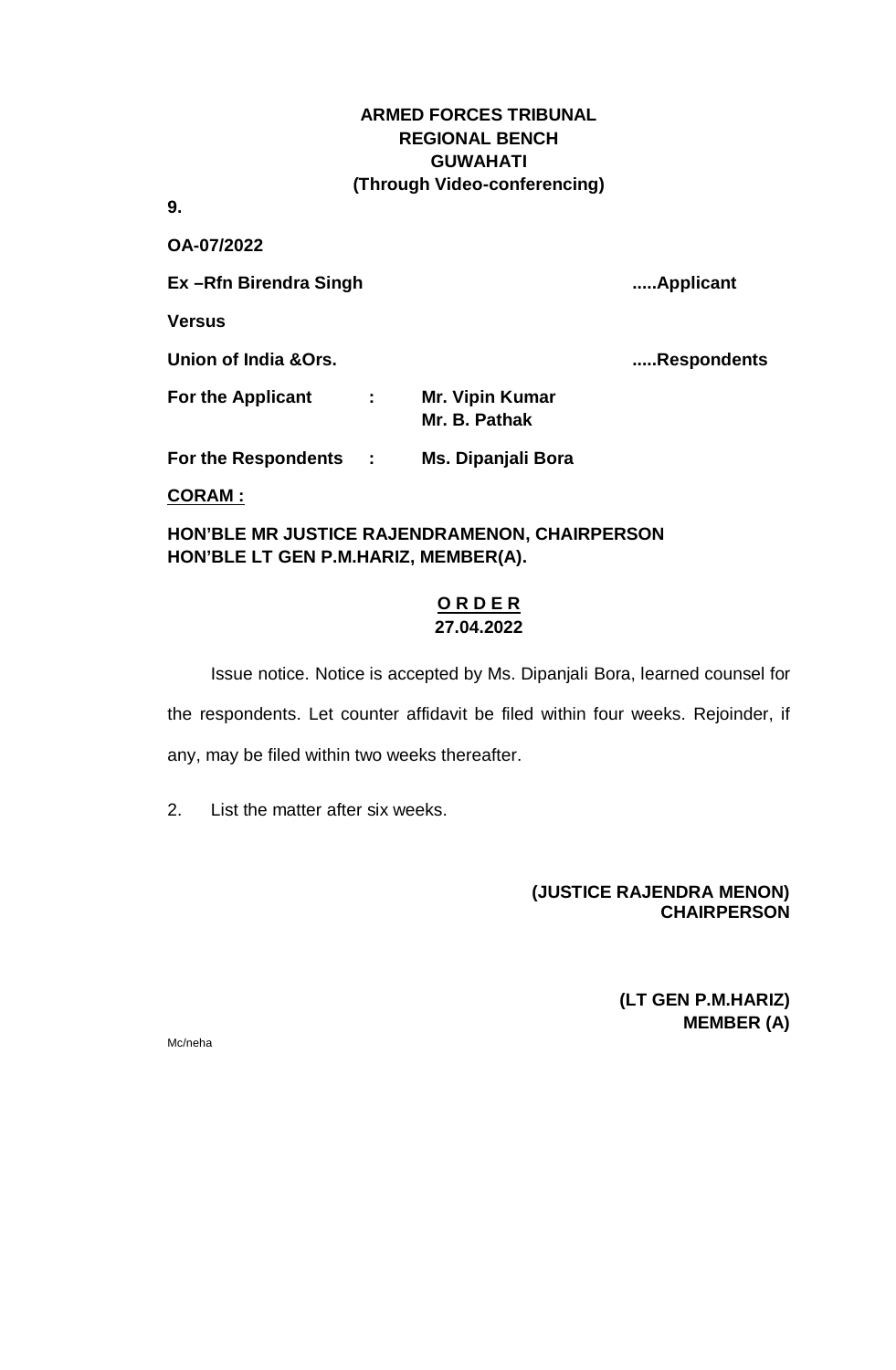**10.**

**OA-08/2022 with MA-02/2022**

**Ex –Sep SR Thungshel Anal .....Applicant**

**Versus**

**Union of India &Ors. .....Respondents**

**For the Applicant : Mr. A.R. Tahbildar**

**For the Respondents : Ms. Dipanjali Bora**

### **CORAM :**

**HON'BLE MR JUSTICE RAJENDRA MENON, CHAIRPERSON HON'BLE LT GEN P.M.HARIZ, MEMBER(A).**

## **O R D E R 27.04.2022**

Issue notice to the Respondents both on MA as well as main OA. Notice is accepted by Ms.Dipanjali Bora, learned counsel for the Respondents. Let the counter affidavit be filed within four weeks with copy to the learned counsel for the applicant, who may file rejoinder, if any, within two weeks thereafter.

2. List the matter after six weeks.

# **(JUSTICE RAJENDRA MENON) CHAIRPERSON**

**(LT GEN P.M.HARIZ) MEMBER (A)**

MC/Neha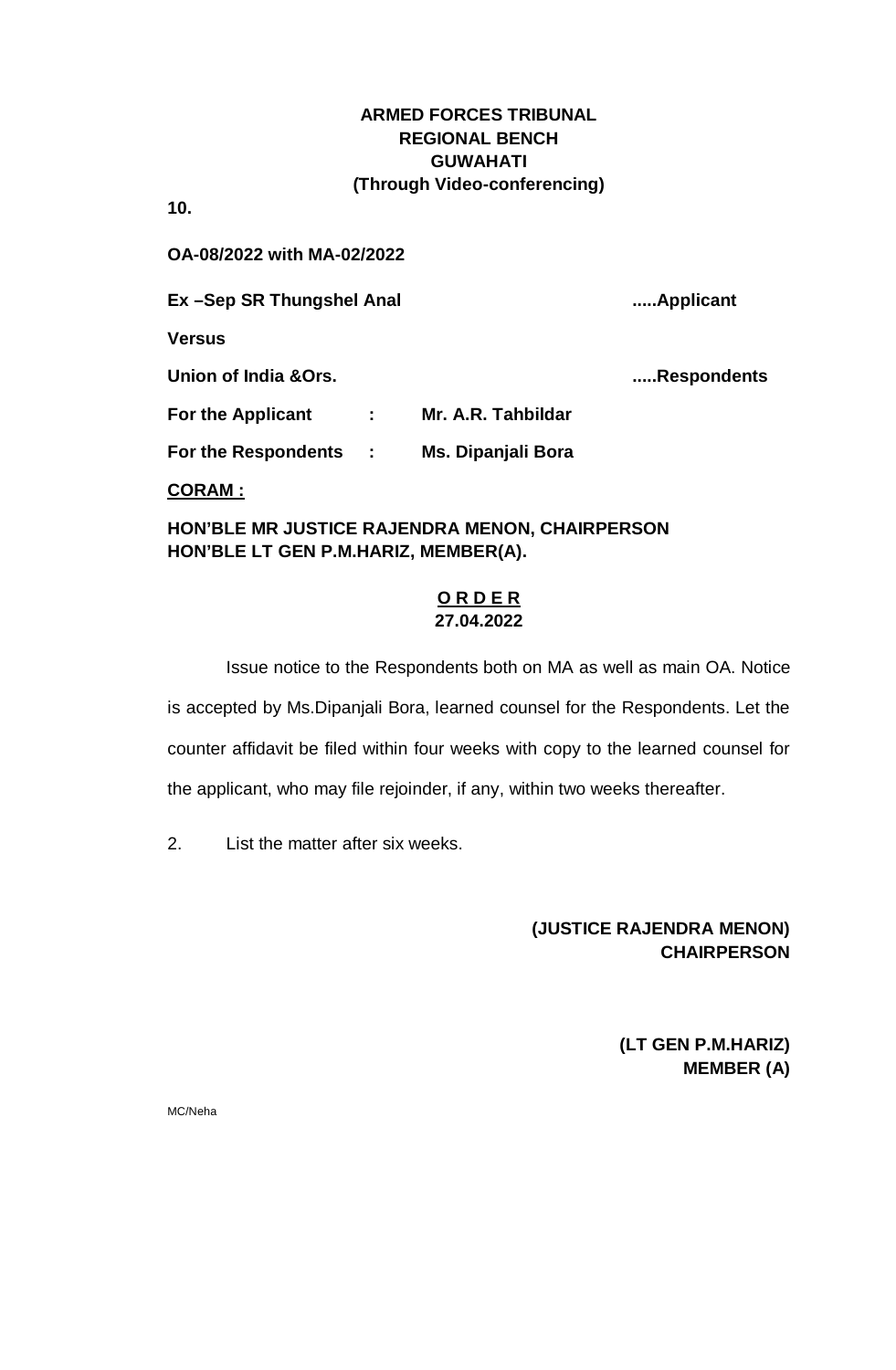**11.**

**OA-09/2022**

**Ex-Nk Pram Prakash Tiwari .....Applicant Versus Union of India &Ors. .....Respondents For the Applicant : Mr. A.R. Tahbildar For the Respondents : Mr. P.Sharma**

### **CORAM :**

### **HON'BLE MR JUSTICE RAJENDRAMENON, CHAIRPERSON HON'BLE LT GEN P.M.HARIZ, MEMBER(A).**

### **O R D E R 27.04.2022**

The applicant wants to implead certain parties and to bring some documents on record. He is granted permission to do so. Meanwhile, issue notice to the Respondents. Notice is accepted by Mr. P.Sharma, learned counsel for the Respondents. Let counter affidavit be filed within four weeks. Rejoinder, if any, may be filed within two weeks thereafter.

2. List the matter after six weeks.

### **(JUSTICE RAJENDRA MENON) CHAIRPERSON**

**(LT GEN P.M.HARIZ) MEMBER (A)**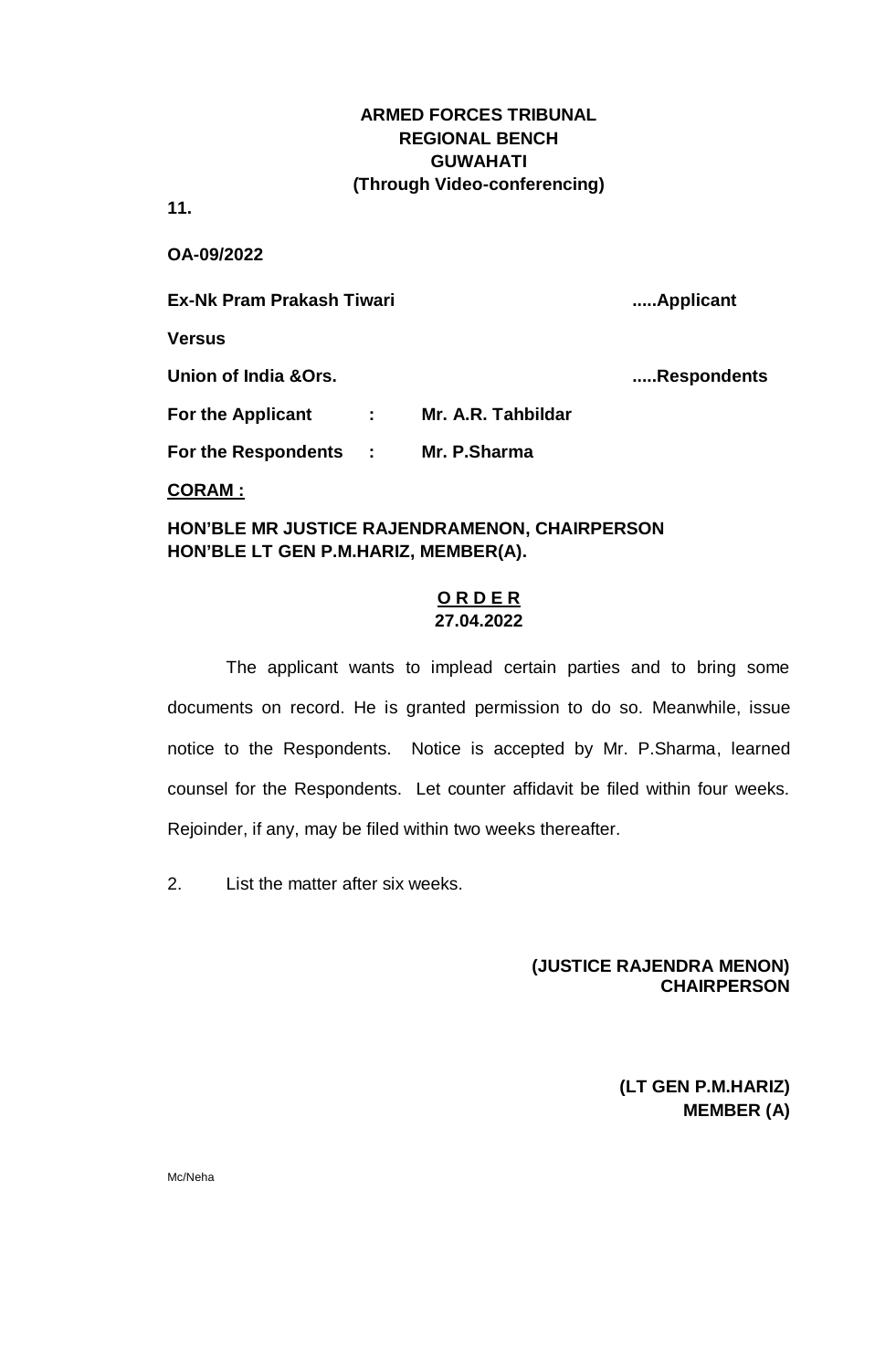**12.**

**OA 10/2022**

**Ex Sep LH Beloveson Anal .....Applicant**

**Versus**

**Union of India &Ors. .....Respondents**

**For the Applicant : Mr. A.R.Tahbildar**

**For the Respondents : Mr. P.J.Barman**

**CORAM :**

**HON'BLE MR JUSTICE RAJENDRAMENON, CHAIRPERSON HON'BLE LT GEN P.M.HARIZ, MEMBER(A).**

### **O R D E R 27.04.2022**

Issue notice. Notice is accepted by Mr. P.J. Barman, learned counsel for the Respondents. Let counter affidavit be filed within four weeks. Rejoinder, if any, may be filed within two weeks thereafter.

2. List the matter after six weeks.

### **(JUSTICE RAJENDRA MENON) CHAIRPERSON**

**(LT GEN P.M.HARIZ) MEMBER (A)**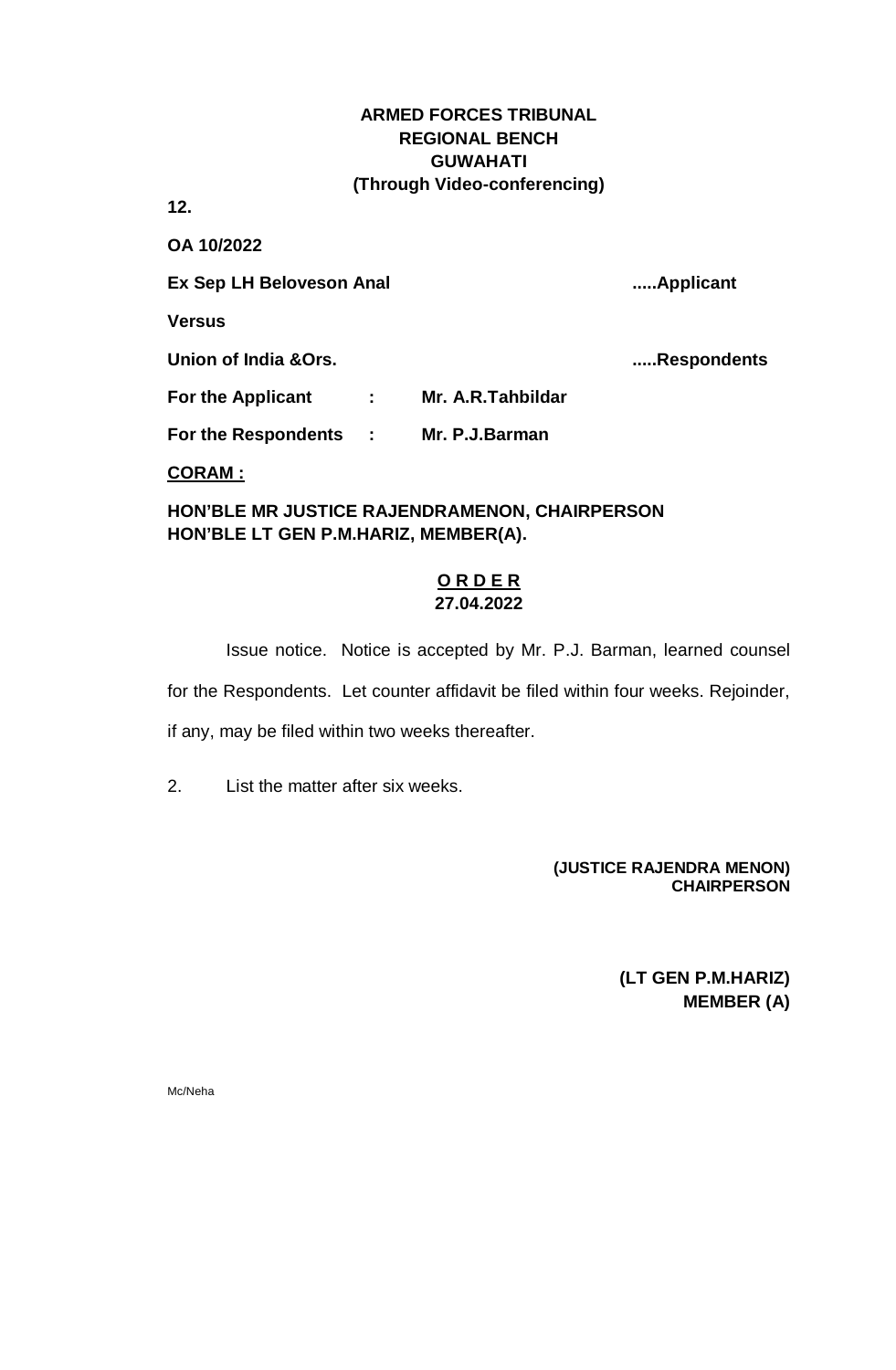**13.**

**OA-11/2022 Ex Sub Thangtinmang Kuki .....Applicant Versus Union of India &Ors. .....Respondents For the Applicant : Mr. A.R.Tahbildar For the Respondents : Mr. P.K.Garodia**

**CORAM :**

**HON'BLE MR JUSTICE RAJENDRAMENON, CHAIRPERSON HON'BLE LT GEN P.M.HARIZ, MEMBER(A).**

### **O R D E R 27.04.2022**

Issue notice. Notice is accepted by Mr. PK.Garodia, learned counsel for the Respondents. Let counter affidavit be filed within four weeks. Rejoinder, if any, may be filed within two weeks thereafter.

2. List the matter after six weeks.

# **(JUSTICE RAJENDRA MENON) CHAIRPERSON**

**(LT GEN P.M.HARIZ) MEMBER (A)**

MC/Neha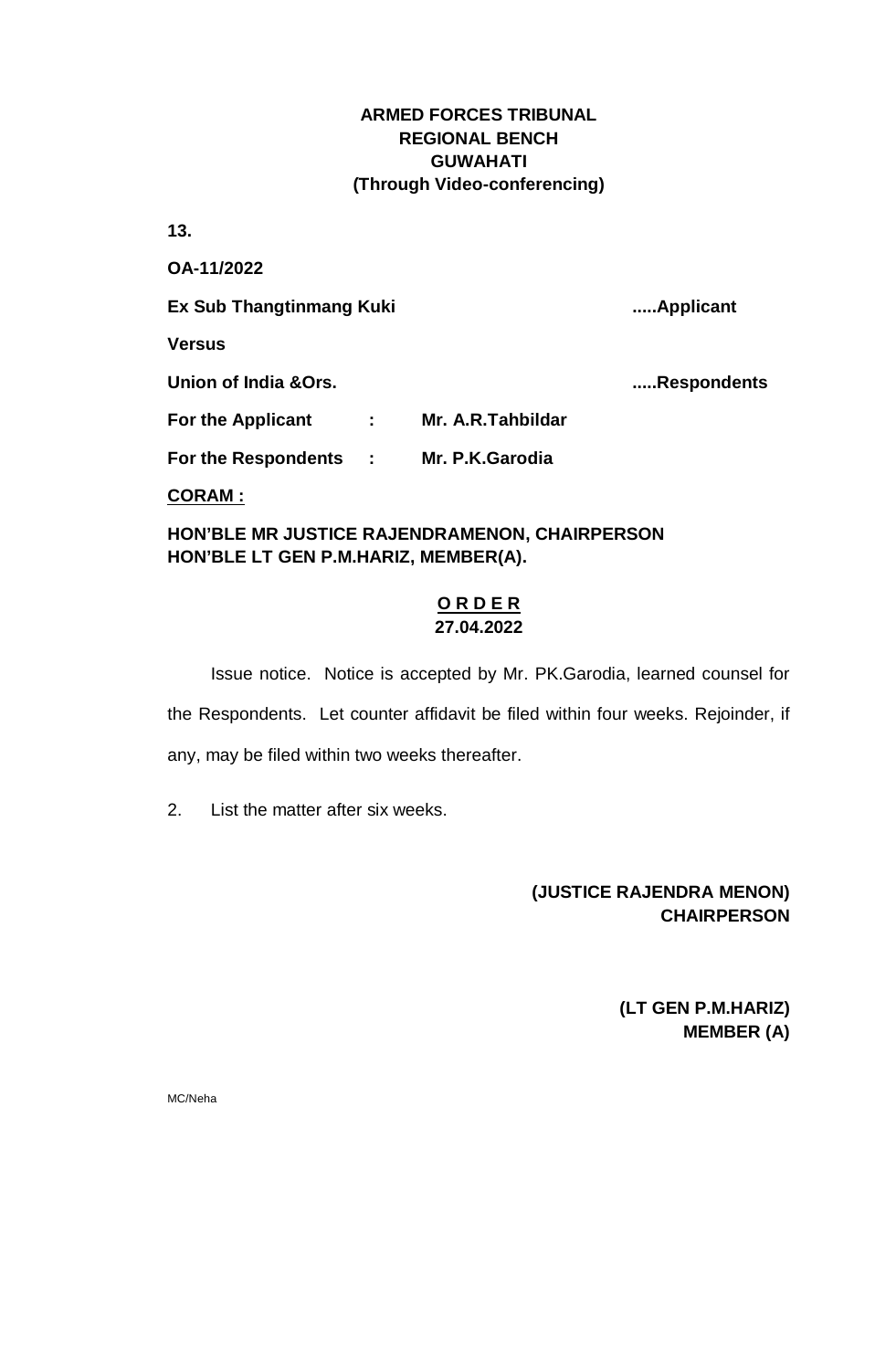**14.**

**OA 12/2022**

**Lt Col Surajit Sinha Roy .....Applicant**

**Versus**

**Union of India &Ors. .....Respondents**

**For the Applicant : Mr. Ashim Chamuah Ms. K. Barpuzari Mr. P.K. Bhuyan**

**For the Respondents : Mr. P.J. Barman**

**CORAM :**

**HON'BLE MR JUSTICE RAJENDRA MENON, CHAIRPERSON HON'BLE LT GEN P.M.HARIZ, MEMBER(A).**

### **O R D E R 27.04.2022**

Issue notice. Notice is accepted by Mr. P.J. Barman, learned counsel for the respondents. Let counter affidavit be filed within four weeks. Rejoinder, if any, may be filed within two weeks thereafter.

2. List the matter after six weeks.

## **(JUSTICE RAJENDRA MENON) CHAIRPERSON**

**(LT GEN P.M.HARIZ) MEMBER (A)**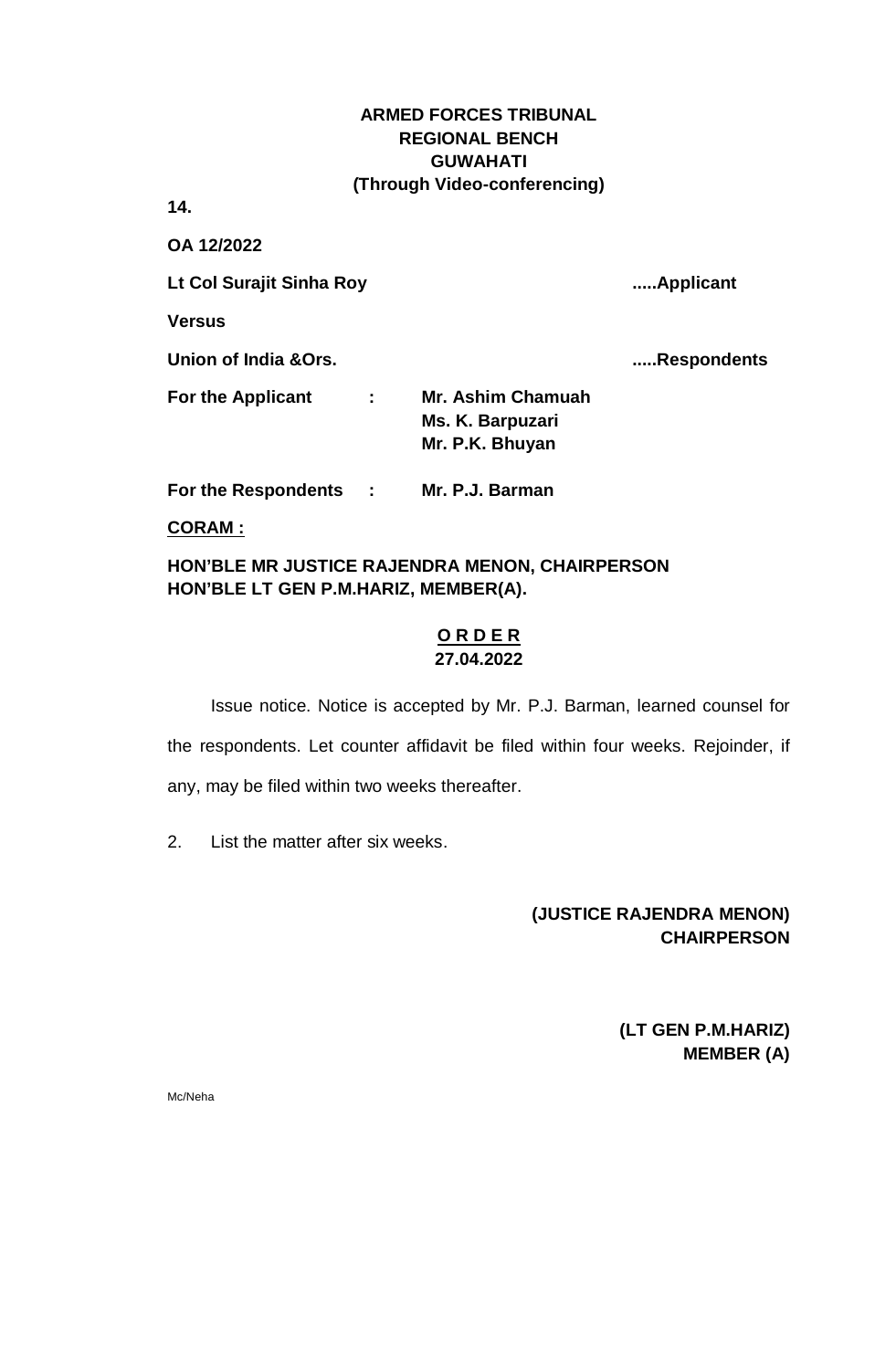**15.** 

**OA-13/2022 Ex-SWR Sukumar Roy .....Applicant Versus Union of India &Ors. .....Respondents For the Applicant : Mr. Rupam Jyoti Sarma Ms. Nisha Moni Borah For the Respondents : Mr. B. Kumar**

**CORAM :**

**HON'BLE MR JUSTICE RAJENDRAMENON, CHAIRPERSON HON'BLE LT GEN P.M.HARIZ, MEMBER(A).**

### **O R D E R 27.04.2022**

Issue notice. Notice is accepted by Mr. B. Kumar, learned counsel for the respondents. Let counter affidavit be filed within four weeks. Rejoinder, if any, may be filed within two weeks thereafter.

2. List the matter after six weeks.

### **(JUSTICE RAJENDRA MENON) CHAIRPERSON**

**(LT GEN P.M.HARIZ) MEMBER (A)**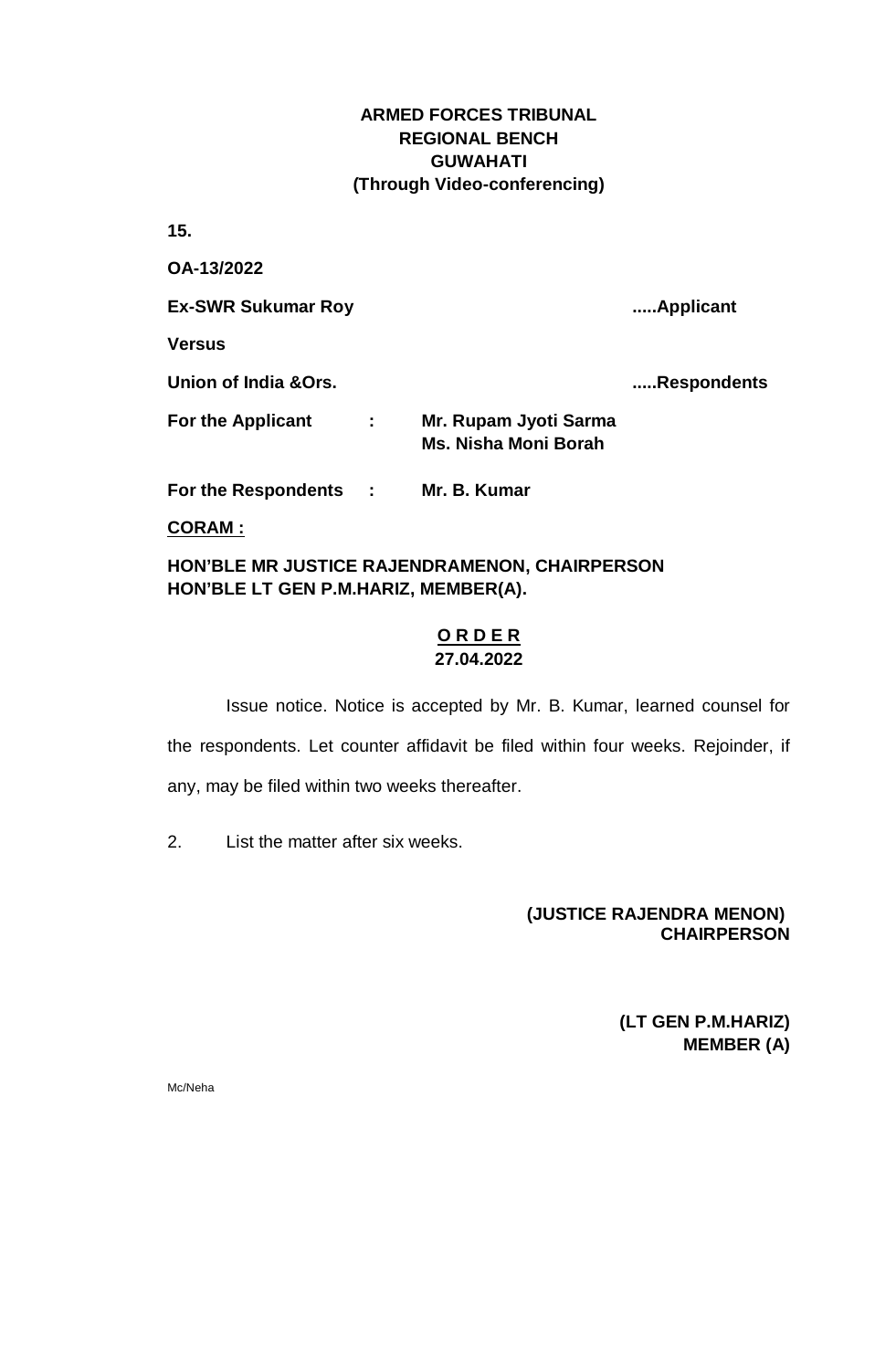**16.**

**OA -14/2022**

Rect/MT Chandeep Kr Baitha **...... Applicant** 

**Versus**

**Union of India &Ors. .....Respondents**

**For the Applicant : Mr. Hariom Gupta Mr. R.K. Singh**

**For the Respondents : Mr. P.J. Barman CORAM :**

**HON'BLE MR JUSTICE RAJENDRA MENON, CHAIRPERSON HON'BLE LT GEN P.M.HARIZ, MEMBER(A).**

### **O R D E R 27.04.2022**

Issue notice. Notice is accepted by Mr. P.J. Barman, learned counsel for the respondents. Let counter affidavit be filed within four weeks. Rejoinder, if any, may be filed within two weeks thereafter.

2. List the matter after six weeks.

# **(JUSTICE RAJENDRA MENON) CHAIRPERSON**

 **(LT GEN P.M.HARIZ) MEMBER (A)**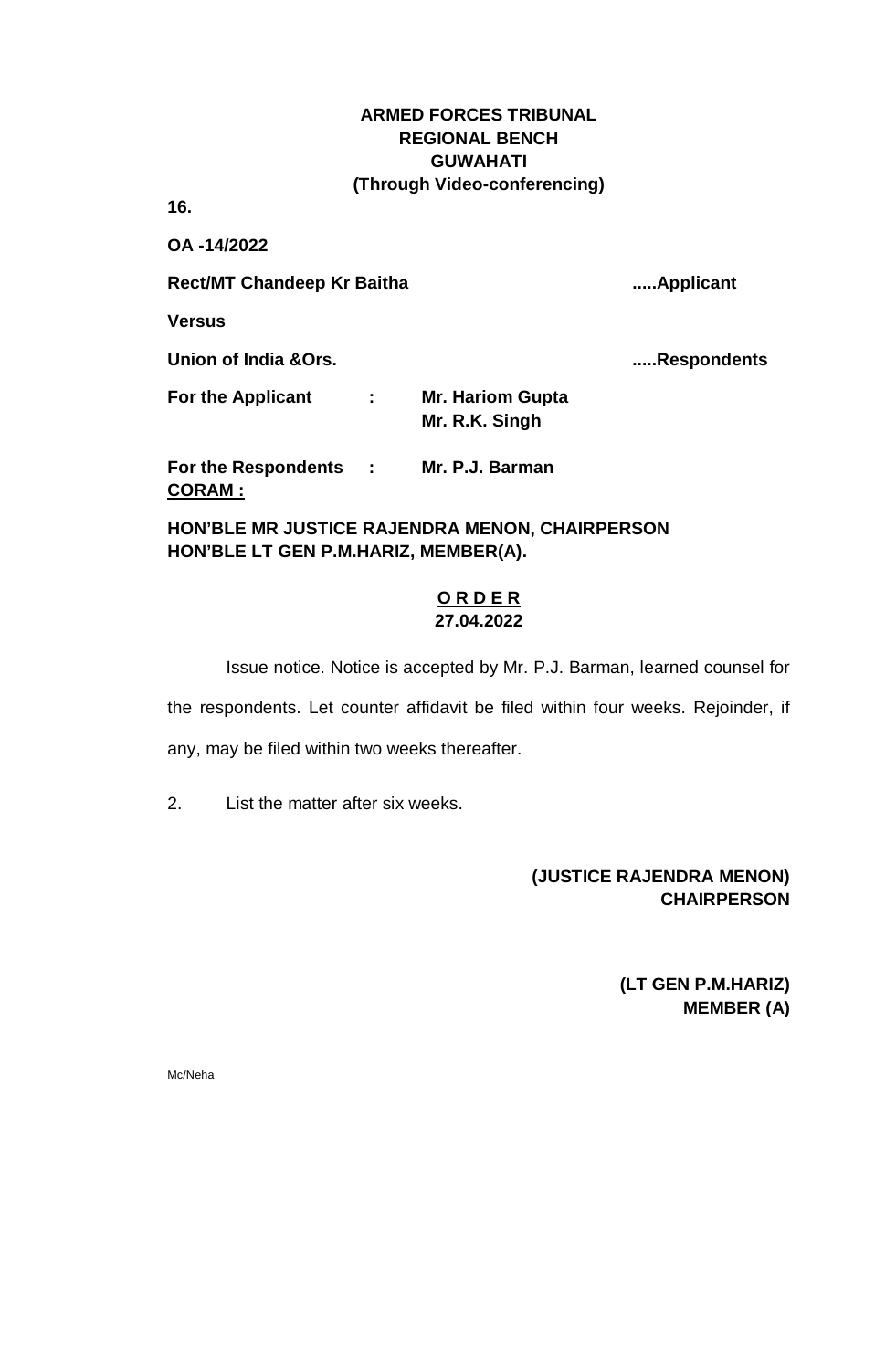**17.**

**OA -15/2022**

**RectRohit Kr Yadav .....Applicant**

**Versus**

**Union of India &Ors. .....Respondents**

**For the Applicant : Mr.Hariom Gupta Mr. R.K. Singh**

**For the Respondents : Mr. P.J. Barman**

**CORAM :**

**HON'BLE MR JUSTICE RAJENDRAMENON, CHAIRPERSON HON'BLE LT GEN P.M.HARIZ, MEMBER(A).**

### **O R D E R 27.04.2022**

Issue notice. Notice is accepted by Mr. P.J. Barman, learned counsel for the respondents. Let counter affidavit be filed within four weeks. Rejoinder, if any, may be filed within two weeks thereafter.

2. List the matter after six weeks.

**(JUSTICE RAJENDRA MENON) CHAIRPERSON**

> **(LT GEN P.M.HARIZ) MEMBER (A)**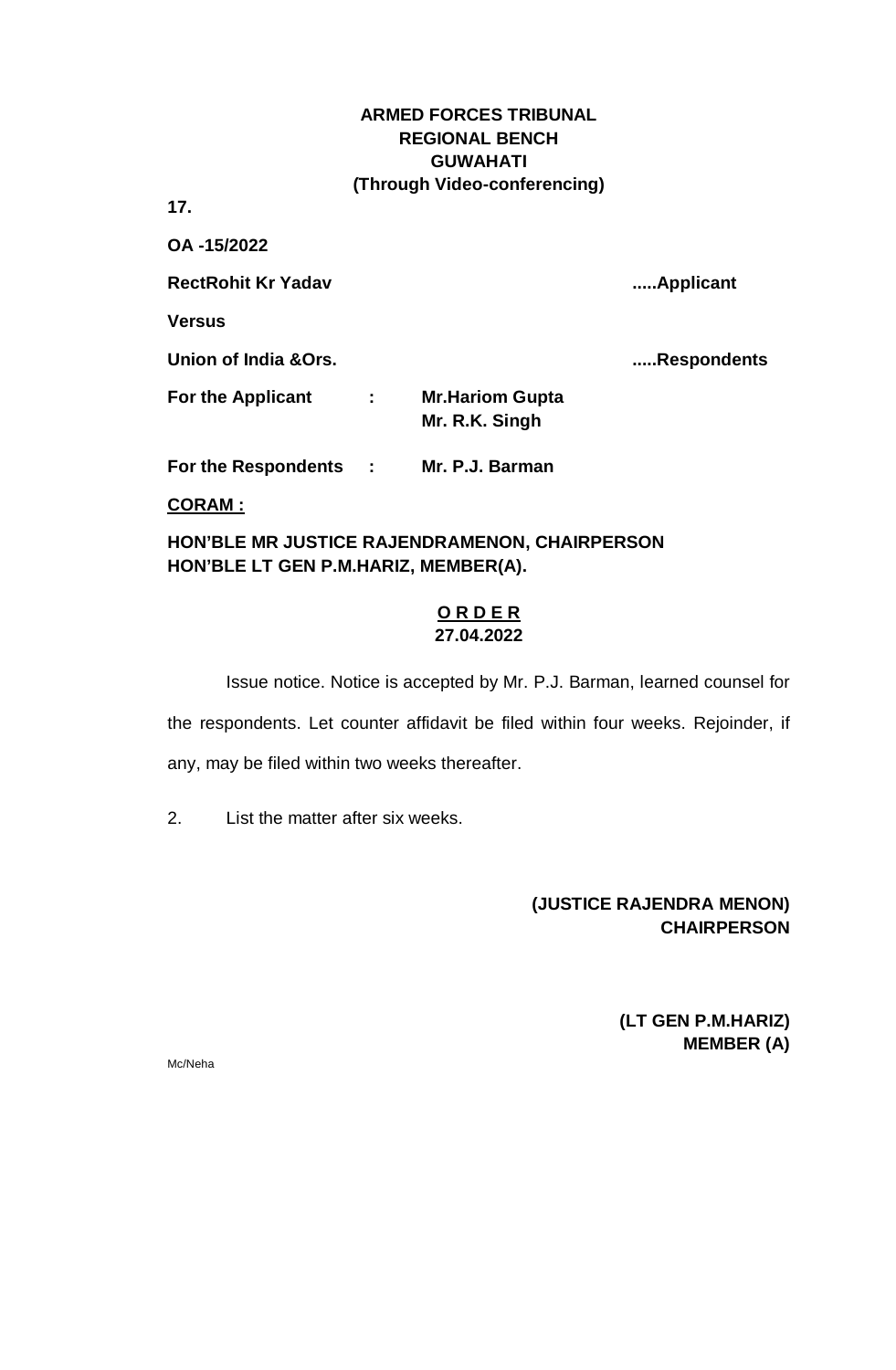**18.**

**OA -16/2022** 

**Rect Vipin Yadav .....Applicant**

**Versus**

**Union of India &Ors. .....Respondents**

**For the Applicant : Mr. Hariom Gupta Mr. R.K. Singh**

**For the Respondents : Mr. P.J. Barman**

**CORAM :**

**HON'BLE MR JUSTICE RAJENDRAMENON, CHAIRPERSON HON'BLE LT GEN P.M.HARIZ, MEMBER(A).**

### **O R D E R 27.04.2022**

Issuenotice. Notice is accepted by Mr. P.J. Barman, learned counsel for the respondents. Let counter affidavit be filed within four weeks. Rejoinder, if any, may be filed within two weeks thereafter.

2. List the matter after six weeks.

# **(JUSTICE RAJENDRA MENON) CHAIRPERSON**

**(LT GEN P.M.HARIZ) MEMBER (A)**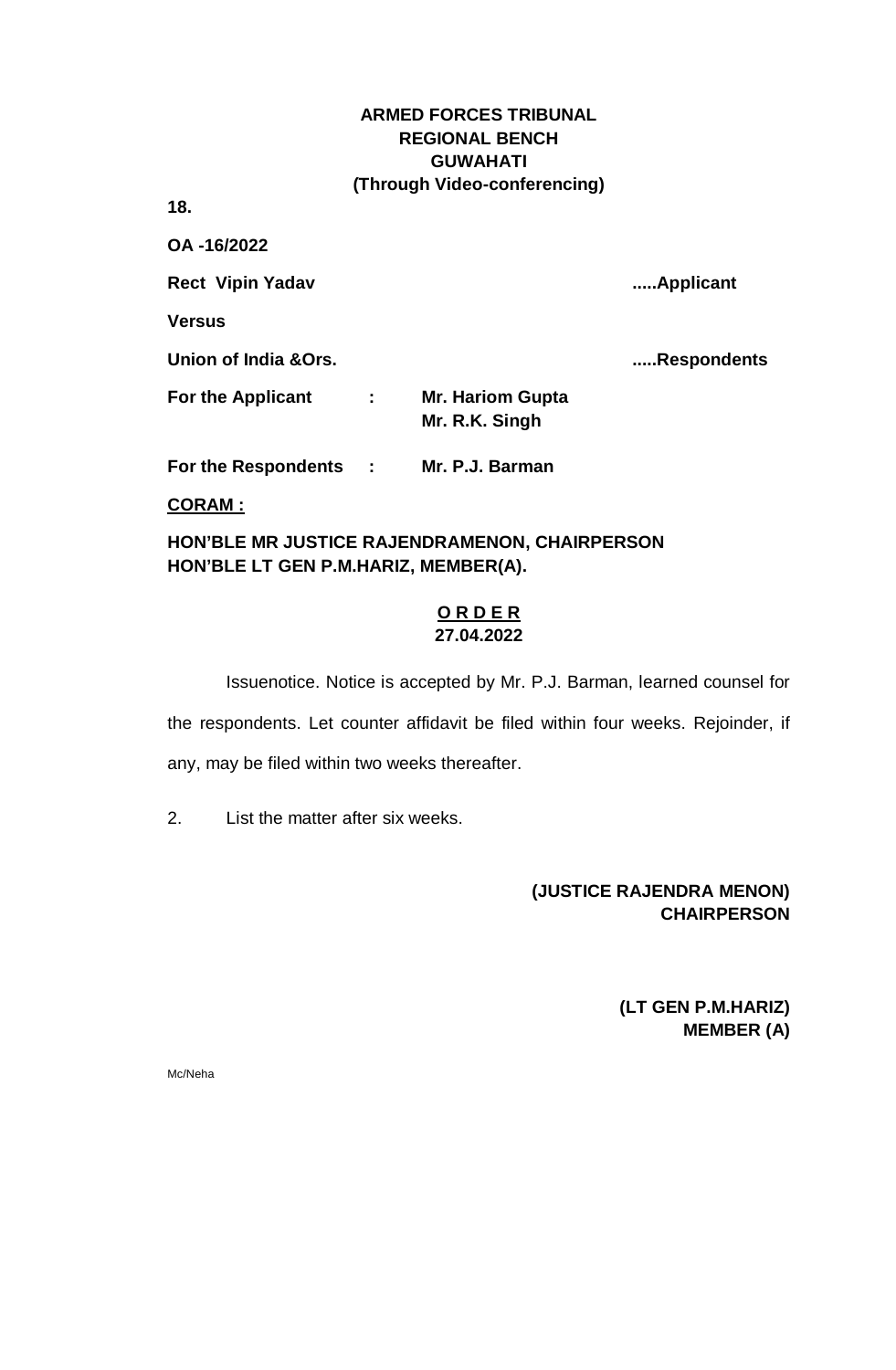**19.**

**OA 17/2022** 

**RectMithilesh Kr Yadav .....Applicant**

**Versus**

**Union of India &Ors. .....Respondents**

**For the Applicant : Mr. Hariom Gupta Mr.R.K.Singh**

**For the Respondents : Mr. B. Kumar**

**CORAM :**

**HON'BLE MR JUSTICE RAJENDRA MENON, CHAIRPERSON HON'BLE LT GEN P.M.HARIZ, MEMBER(A).**

### **O R D E R 27.04.2022**

Issue notice. Notice is accepted by Mr. B. Kumar, learned counsel for the respondents. Let counter affidavit be filed within four weeks. Rejoinder, if any, may be filed within two weeks thereafter.

2. List the matter after six weeks.

# **(JUSTICE RAJENDRA MENON) CHAIRPERSON**

**(LT GEN P.M.HARIZ) MEMBER (A)**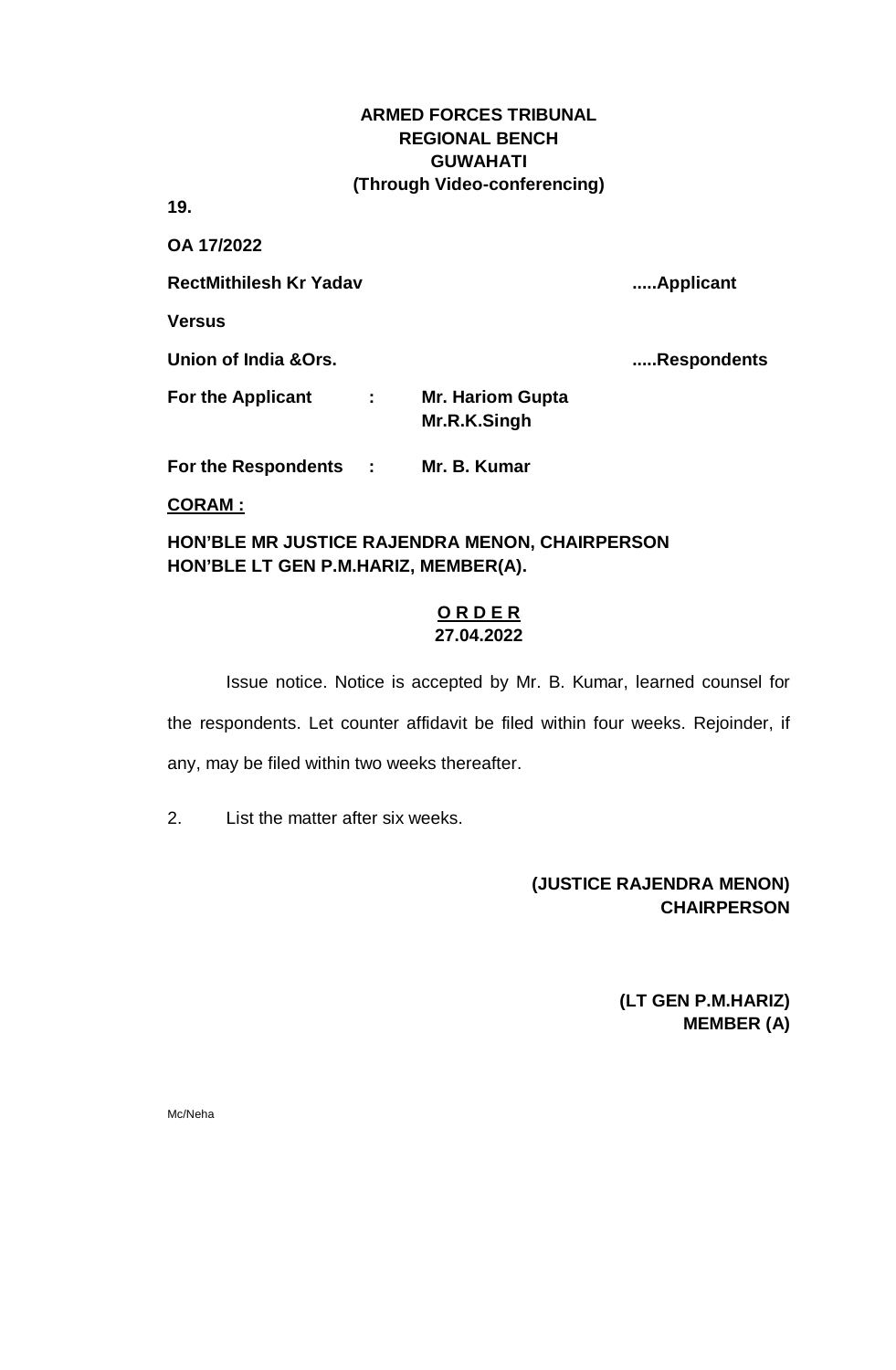**20.**

**OA 18/2022**

**Rect/BR/MT Brijesh Kr Yadav .....Applicant**

**Versus**

**Union of India &Ors. .....Respondents**

**For the Applicant : Mr. Hariom Gupta Mr.R.K.Singh**

**For the Respondents : Mr. B. Kumar**

**CORAM :**

**HON'BLE MR JUSTICE RAJENDRA MENON, CHAIRPERSON HON'BLE LT GEN P.M.HARIZ, MEMBER(A).**

### **O R D E R 27.04.2022**

Issue notice. Notice is accepted by Mr. B. Kumar, learned counsel for the respondents. Let counter affidavit be filed within four weeks. Rejoinder, if any, may be filed within two weeks thereafter.

2. List the matter after six weeks.

# **(JUSTICE RAJENDRA MENON) CHAIRPERSON**

**(LT GEN P.M.HARIZ) MEMBER (A)**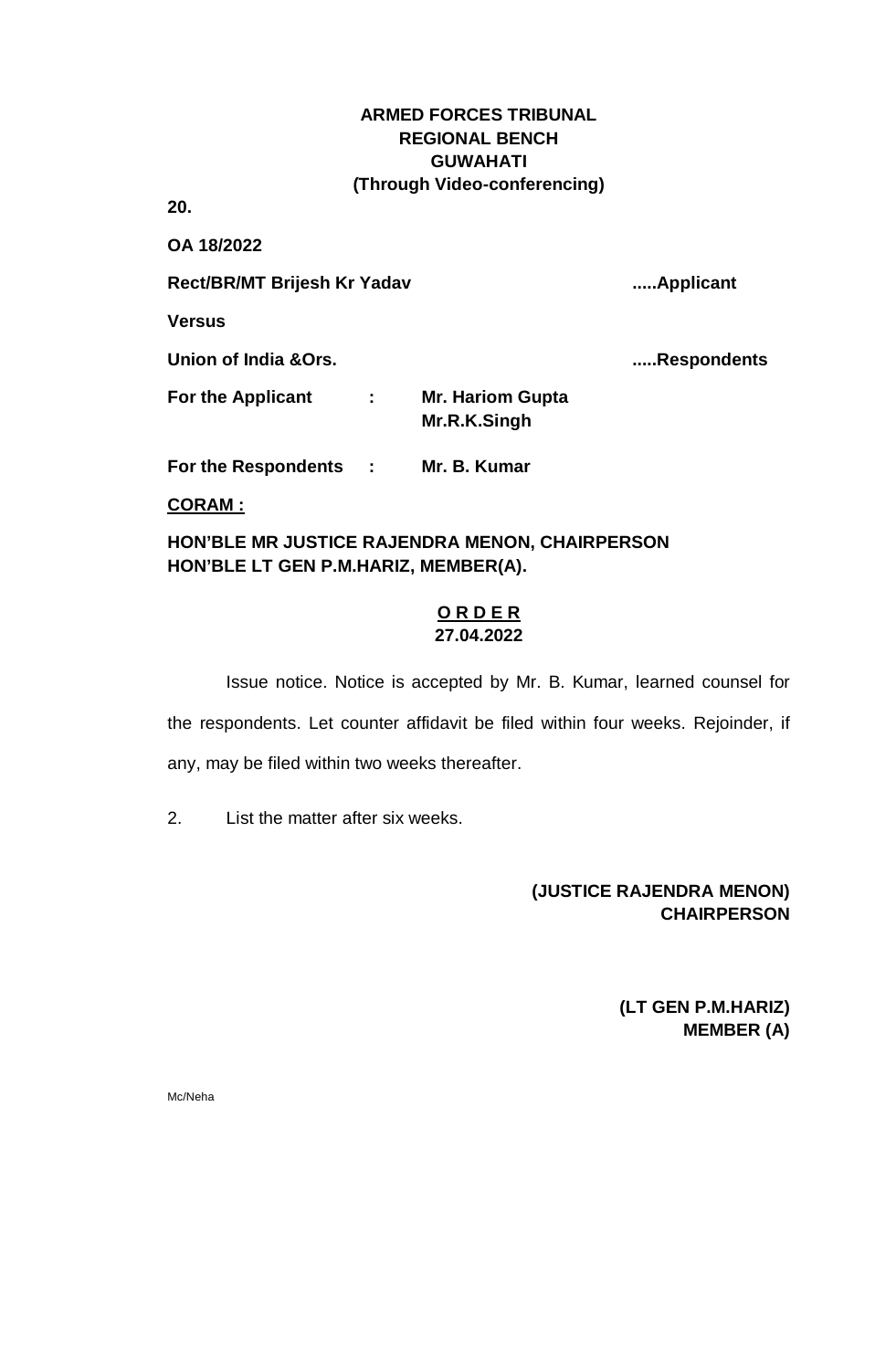**21.**

**OA -19/2020** 

**Rec/Dvr/MT Rahul Singh Yadav .....Applicant**

**Versus**

**Union of India &Ors. .....Respondents**

**For the Applicant : Mr. Hariom Gupta Mr.R.K.Singh**

**For the Respondents : Mr. B. Kumar**

**CORAM :**

**HON'BLE MR JUSTICE RAJENDRAMENON, CHAIRPERSON HON'BLE LT GEN P.M.HARIZ, MEMBER(A).**

### **O R D E R 27.04.2022**

Issue notice. Notice is accepted by Mr. B. Kumar, learned counsel for the respondents. Let counter affidavit be filed within four weeks. Rejoinder, if any, may be filed within two weeks thereafter.

2. List the matter after six weeks.

# **(JUSTICE RAJENDRA MENON) CHAIRPERSON**

**(LT GEN P.M.HARIZ) MEMBER (A)**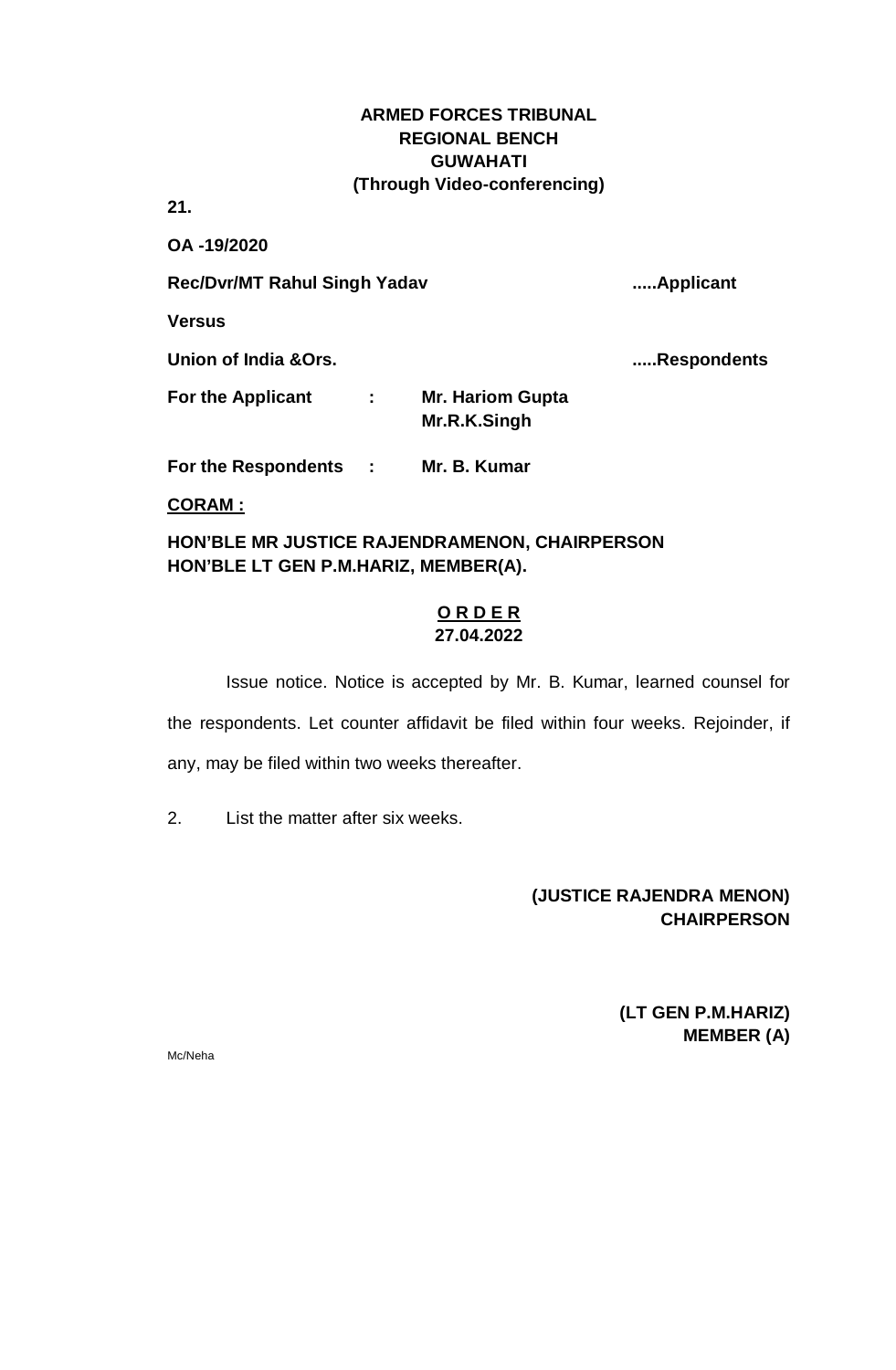**22.**

**OA 09 /2020 Ex-Rfn Sameer Gurung .....Applicant Versus Union of India &Ors. .....Respondents For the Applicant : Mr.A.R.Tahbildar For the Respondents : Mr. P.J.Barman**

**CORAM :**

**HON'BLE MR JUSTICE RAJENDRA MENON, CHAIRPERSON HON'BLE LT GEN P.M.HARIZ, MEMBER(A).**

### **O R D E R 27.04.2022**

Issue notice. Mr.P.J.Barman, learned counsel for the Respondents accepts notice on behalf of the Respondents. In view of the counter affidavit filed by the respondents, applicant prays for filing the rejoinder within four weeks. Time prayed for is granted. .

2. List the matter after six weeks.

# **(JUSTICE RAJENDRA MENON) CHAIRPERSON**

**(LT GEN P.M.HARIZ) MEMBER (A)**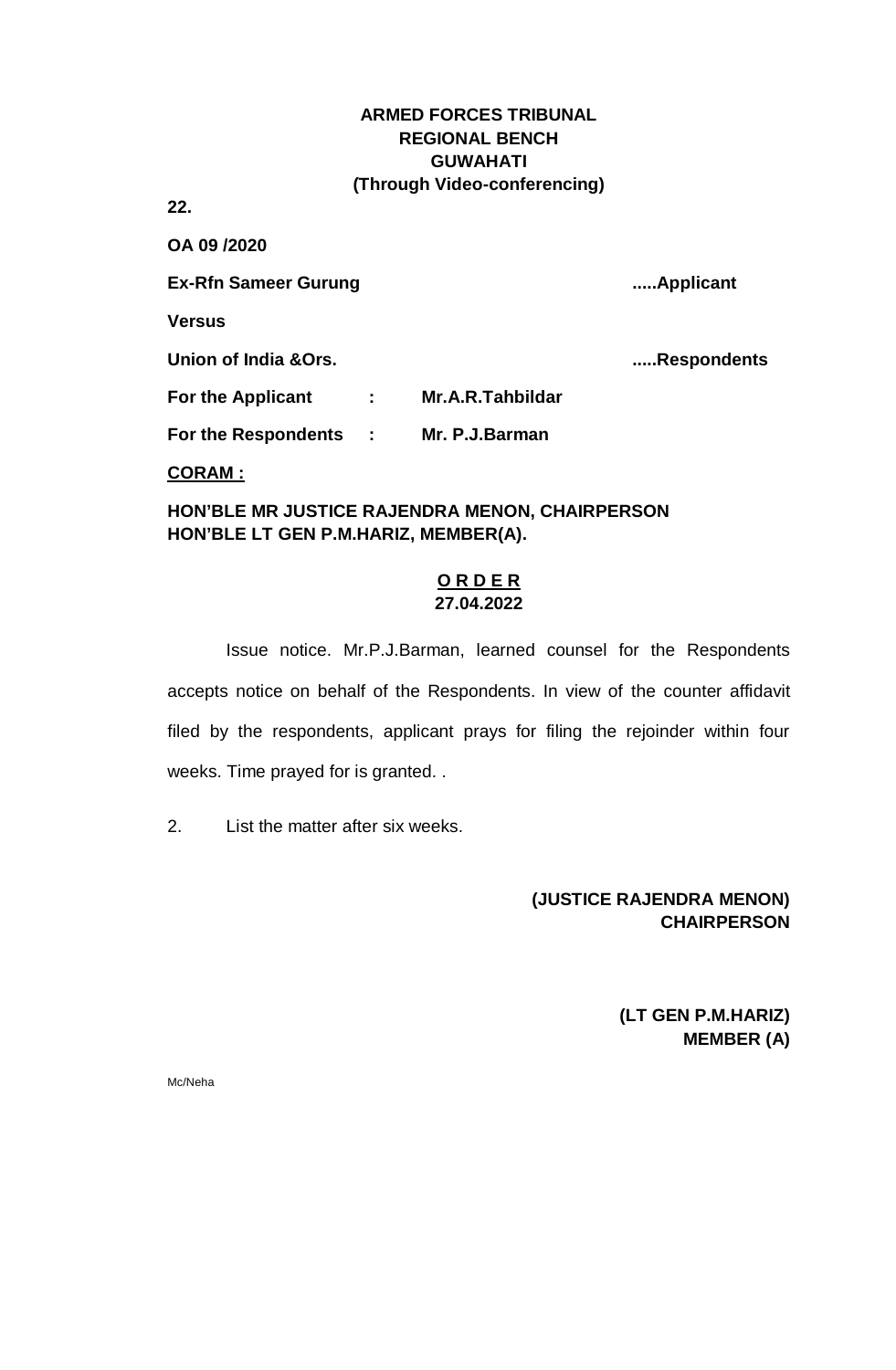**23.**

## **OA-28/2020with MA-11/20**

**Ex Sep(MT) Jahidul Islam .....Applicant**

**Versus**

**Union of India &Ors. .....Respondents**

| <b>For the Applicant</b> | <b>Mr.Zahangir Hussain</b> |
|--------------------------|----------------------------|
|                          |                            |
|                          | (Legal Aid Counsel)        |
|                          | Mr. Rupam Jyoti Sarma      |

**For the Respondents : Mr. P.J.Barman**

**CORAM :**

## **HON'BLE MR JUSTICE RAJENDRA MENON, CHAIRPERSON HON'BLE LT GEN P.M.HARIZ, MEMBER(A).**

#### **O R D E R 27.04.2022**

Counter affidavit has been filed by the respondents. Four weeks' time is

granted to file rejoinder.

## **(JUSTICE RAJENDRA MENON) CHAIRPERSON**

**(LT GEN P.M.HARIZ) MEMBER (A)**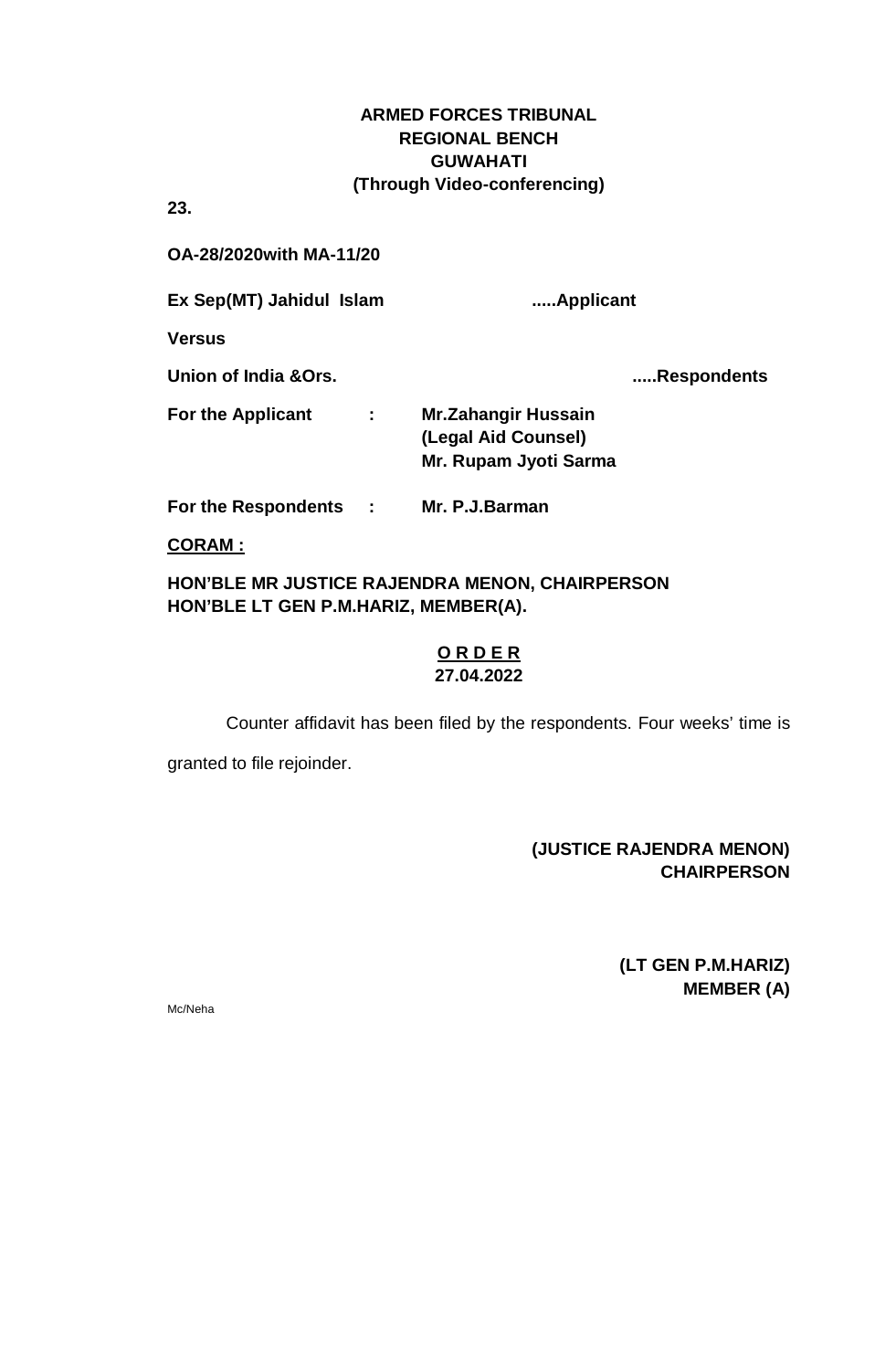**24.**

**OA 18/2020 with MA 11/2020** 

**Ex NkHenkhosei Kuki .....Applicant**

**Versus**

**Union of India &Ors. .....Respondents**

**For the Applicant : Mr. A.R.Tahbildar**

**For the Respondents : Mr. P.Sharma**

### **CORAM :**

**HON'BLE MR JUSTICE RAJENDRA MENON, CHAIRPERSON HON'BLELT GEN P.M.HARIZ, MEMBER(A).**

### **O R D E R 27.04.2022**

Counter affidavit has been filed. Learned counsel for the applicant does not want to file rejoinder.

- 2. Pleadings are complete.
- 3. List the matter for hearing in the next sitting.

## **(JUSTICE RAJENDRA MENON) CHAIRPERSON**

**(LT GEN P.M.HARIZ) MEMBER (A)**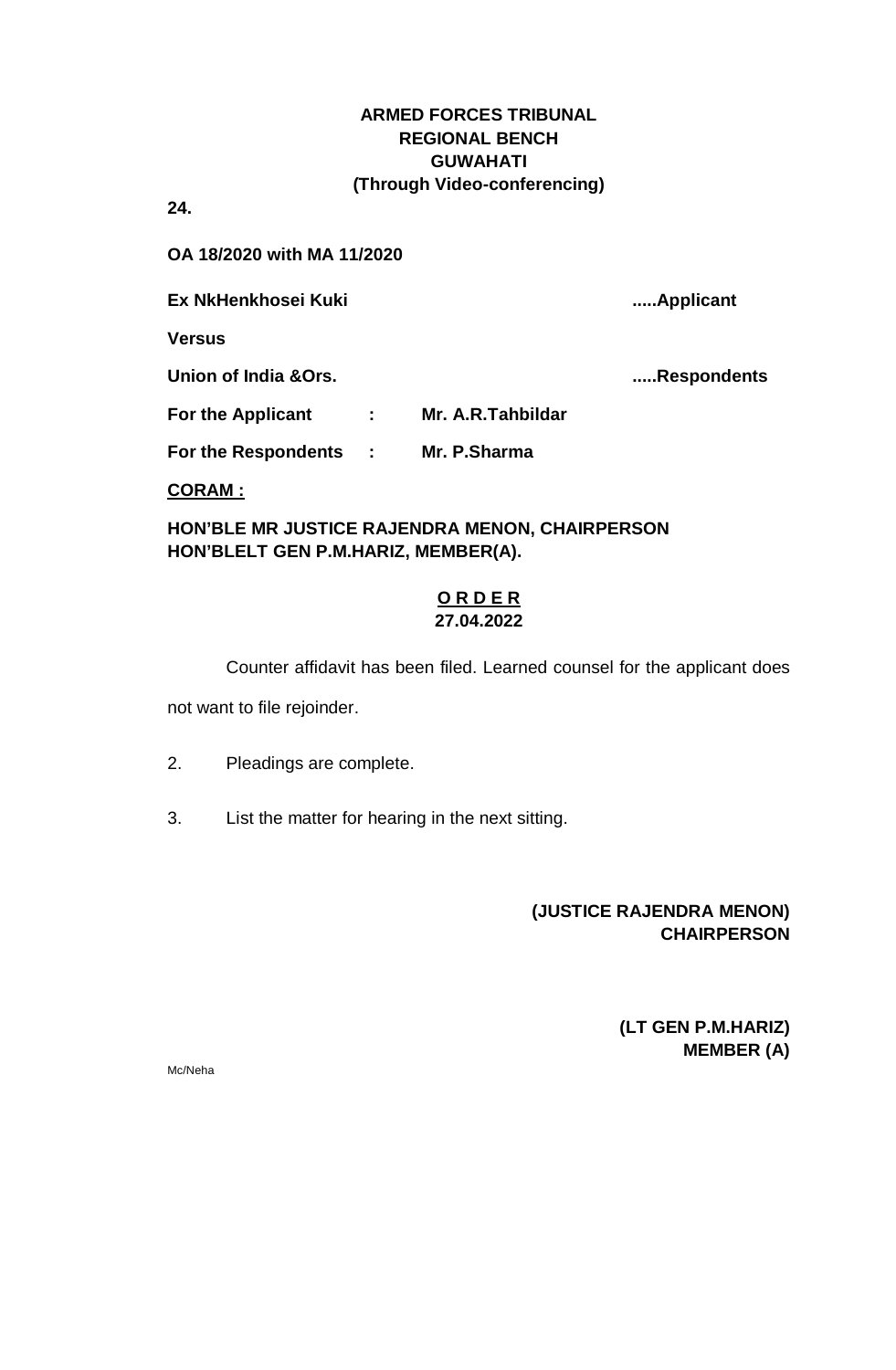**25.**

**OA -29/2020 Col Mandeep Singh .....Applicant Versus Union of India &Ors. .....Respondents For the Applicant : Applicant in person For the Respondents : Ms. Dipanjali Bora CORAM :**

**HON'BLE MR JUSTICE RAJENDRA MENON, CHAIRPERSON HON'BLE LT GEN P.M.HARIZ, MEMBER(A).**

## **O R D E R 27.04.2022**

The applicant appears in person.However, he is not present today. Also he was absent in the last occasion. Ms. Dipanjali Bora, learned counsel appearing for the Respondents has stated that the counter affidavit has been filed. As the applicant is not present today, we adjourned the matter.

# **(JUSTICE RAJENDRA MENON) CHAIRPERSON**

**(LT GEN P.M.HARIZ) MEMBER (A)**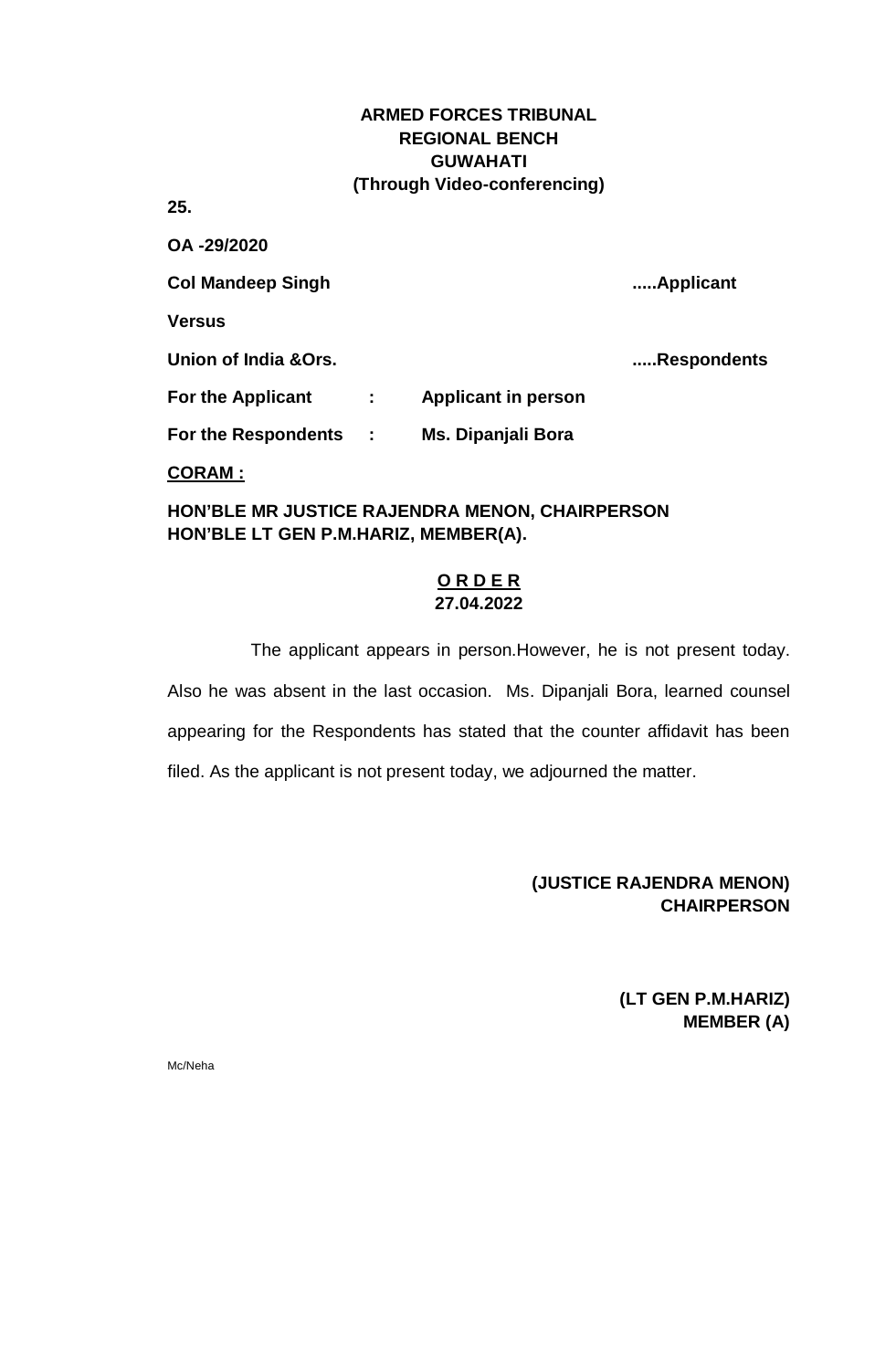**26.**

**OA-06/2020 SmtJuthika Sinha .....Applicant Versus Union of India &Ors. .....Respondents For the Applicant : Mr.A.R.Tahbildar For the Respondents : Mr. P.K Garodia CORAM :.**

**HON'BLE MR JUSTICE RAJENDRA MENON, CHAIRPERSON HON'BLE LT GEN P.M.HARIZ, MEMBER(A).**

### **O R D E R 27.04.2022**

Pleadings are complete. The matter has to be heard finally.

2. List the matter in the next sitting of the Tribunal.

3. In the meanwhile, respondents should clarify the basis of making the issue and objection raised in the letter dated 28.10.1019 at Annexure E (page 18 of the OA-06/2020).

# **(JUSTICE RAJENDRA MENON) CHAIRPERSON**

**(LT GEN P.M.HARIZ) MEMBER (A)**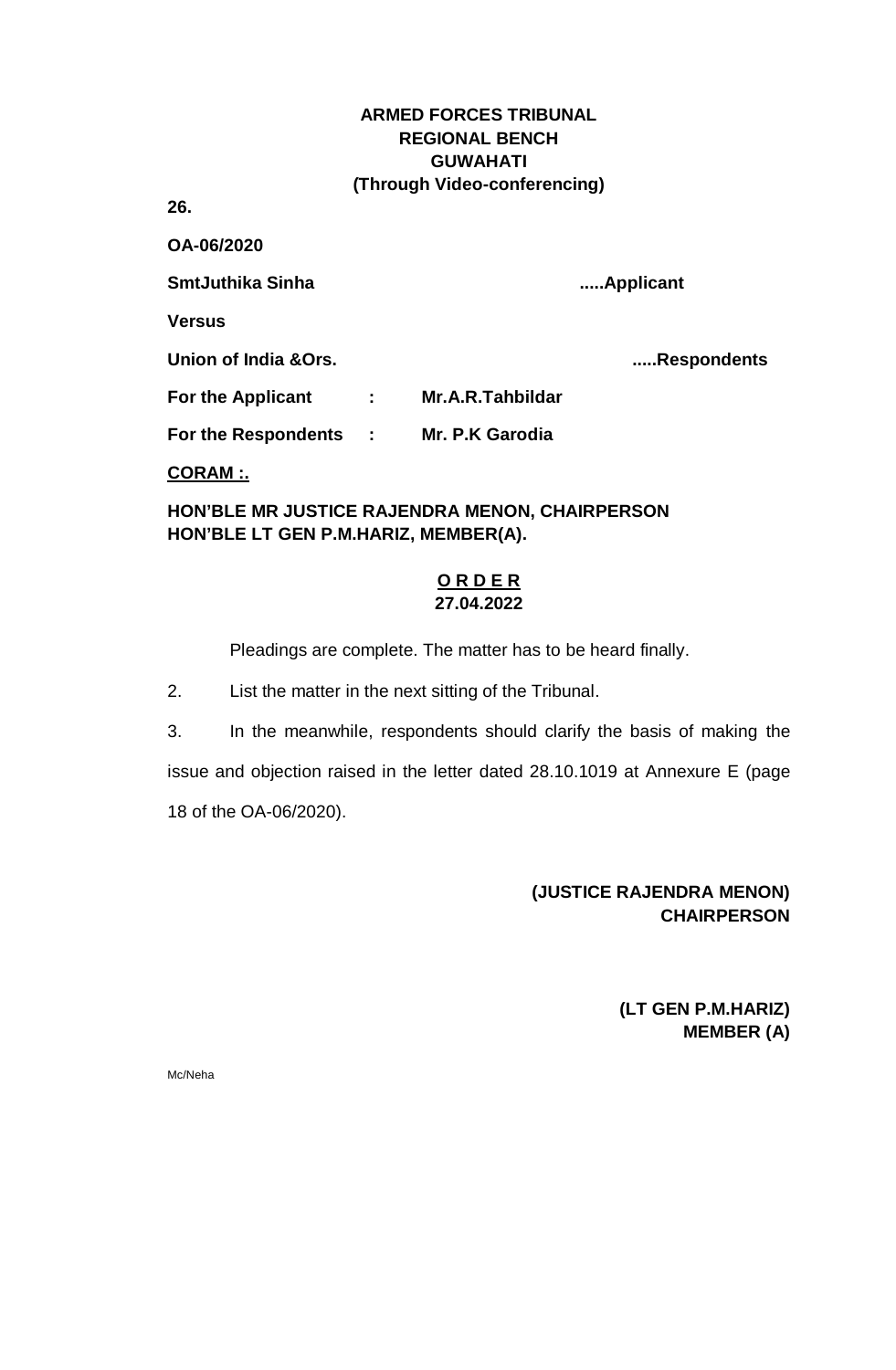**27.**

**OA 43/2019 Ex Sub WS Wangam Anal .....Applicant Versus Union of India &Ors. .....Respondents For the Applicant : Mr. A.R.Tahbilar For the Respondents : Ms. Dipanjali Bora CORAM :**

**HON'BLE MR JUSTICE RAJENDRA MENON, CHAIRPERSON HON'BLE LT GEN P.M.HARIZ, MEMBER(A).**

# **O R D E R 27.04.2022**

Ms.Dipanjali Bora, learned counsel for the Respondents pointed out that even though on behalf of Respondent Nos.1,2,3 and 4, the counter affidavit has been filed but certain facts are not provided by the respondents. Respondents, therefore, want to bring on record the same by way of an additional affidavit.

2. Four weeks' time is granted for the same.

# **(JUSTICE RAJENDRA MENON) CHAIRPERSON**

**(LT GEN P.M.HARIZ) MEMBER (A)**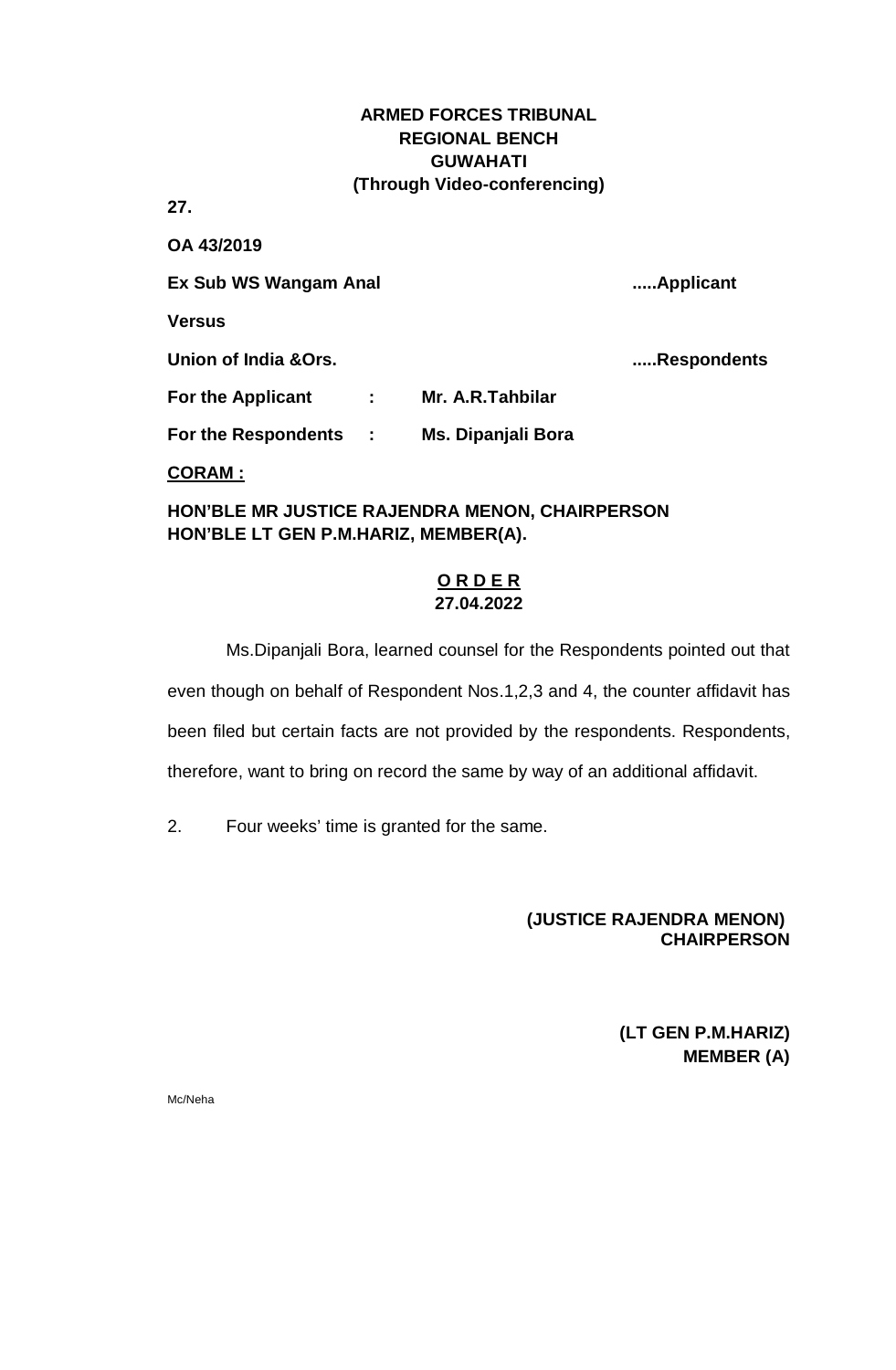**28.**

**OA-45 /2019** 

**Ex Sub Langzathang .....Applicant**

**Versus**

**Union of India &Ors. .....Respondents**

**For the Applicant : Mr. A.R.Tahbildar**

**For the Respondents : Mr. P.K.Garodia**

**CORAM :**

**HON'BLE MR JUSTICE RAJENDRA MENON, CHAIRPERSON HON'BLE LT GEN P.M.HARIZ, MEMBER(A).**

### **O R D E R 27.04.2022**

Let a copy of the counter affidavit filed by the respondents be served on

the learned counsel appearing for the applicant within three days.

# **(JUSTICE RAJENDRA MENON) CHAIRPERSON**

**(LT GEN P.M.HARIZ) MEMBER (A)**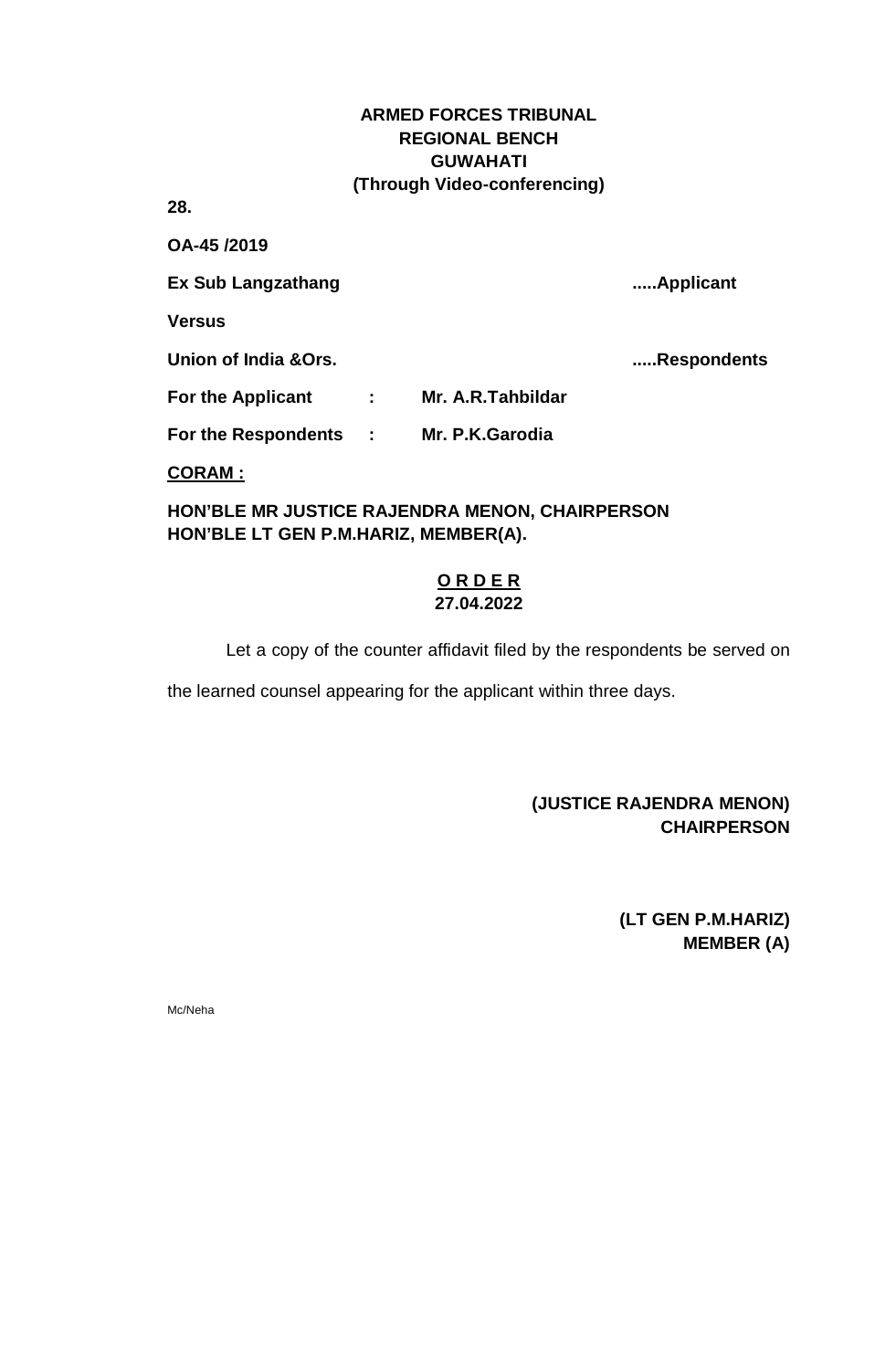**29.** 

**OA-15 /2019 with MA 21/2019**

**Mrs Sonabi Begum .....Applicant**

**Versus**

**Union of India &Ors. .....Respondents**

| <b>For the Applicant</b> | Mr. Zahangir Hussain   |
|--------------------------|------------------------|
|                          | <b>Mr.Moynul Hoque</b> |

**For the Respondents : Mr. P.J.Barman**

**CORAM :**

**HON'BLE MR JUSTICE RAJENDRA MENON, CHAIRPERSON HON'BLE LT GEN P.M.HARIZ, MEMBER(A).**

## **O R D E R 27.04.2022**

Learned counsel for the applicant prays for some more time to file rejoinder. Four weeks' time is granted to do so.

## **(JUSTICE RAJENDRA MENON) CHAIRPERSON**

**(LT GEN P.M.HARIZ) MEMBER (A)**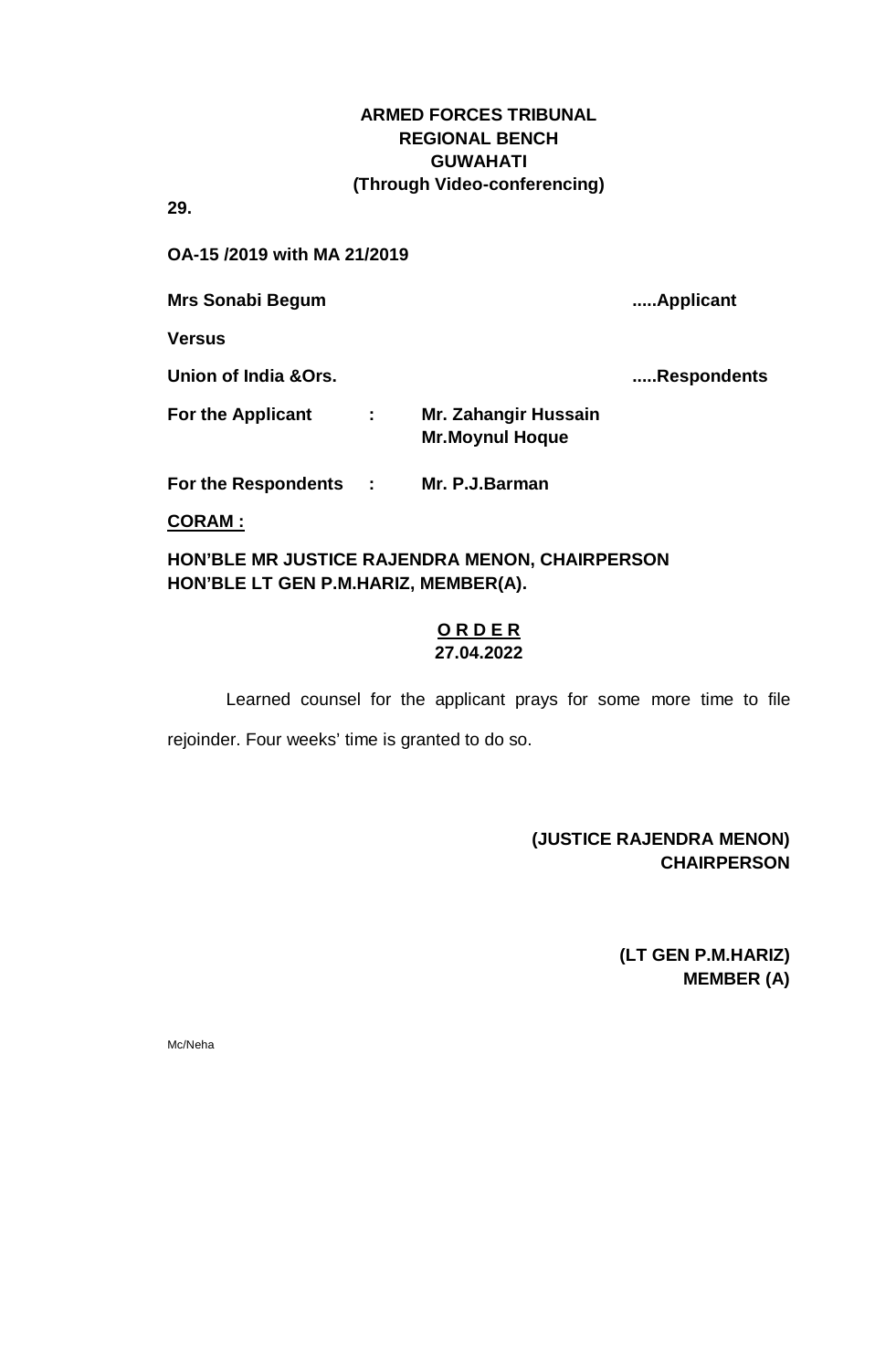**30.**

**OA-16/2019 Ex-Hav Shibu Thampuran ..... Applicant Versus Union of India &Ors. ..... Respondents For the Applicant : Ms. Alakananda Chakravarty For the Respondents : Mr.P Sharma**

**CORAM:**

.

#### **HON'BLE MR JUSTICE RAJENDRA MENON, CHAIRPERSON HON'BLE LT GEN P.M.HARIZ, MEMBER(A)**

#### **O R D E R 27.04.2022**

Pleadings are complete. Learned counsel for the applicant does not want to file any rejoinder.

2. List for hearing in the next sitting.

## **(JUSTICE RAJENDRA MENON) CHAIRPERSON**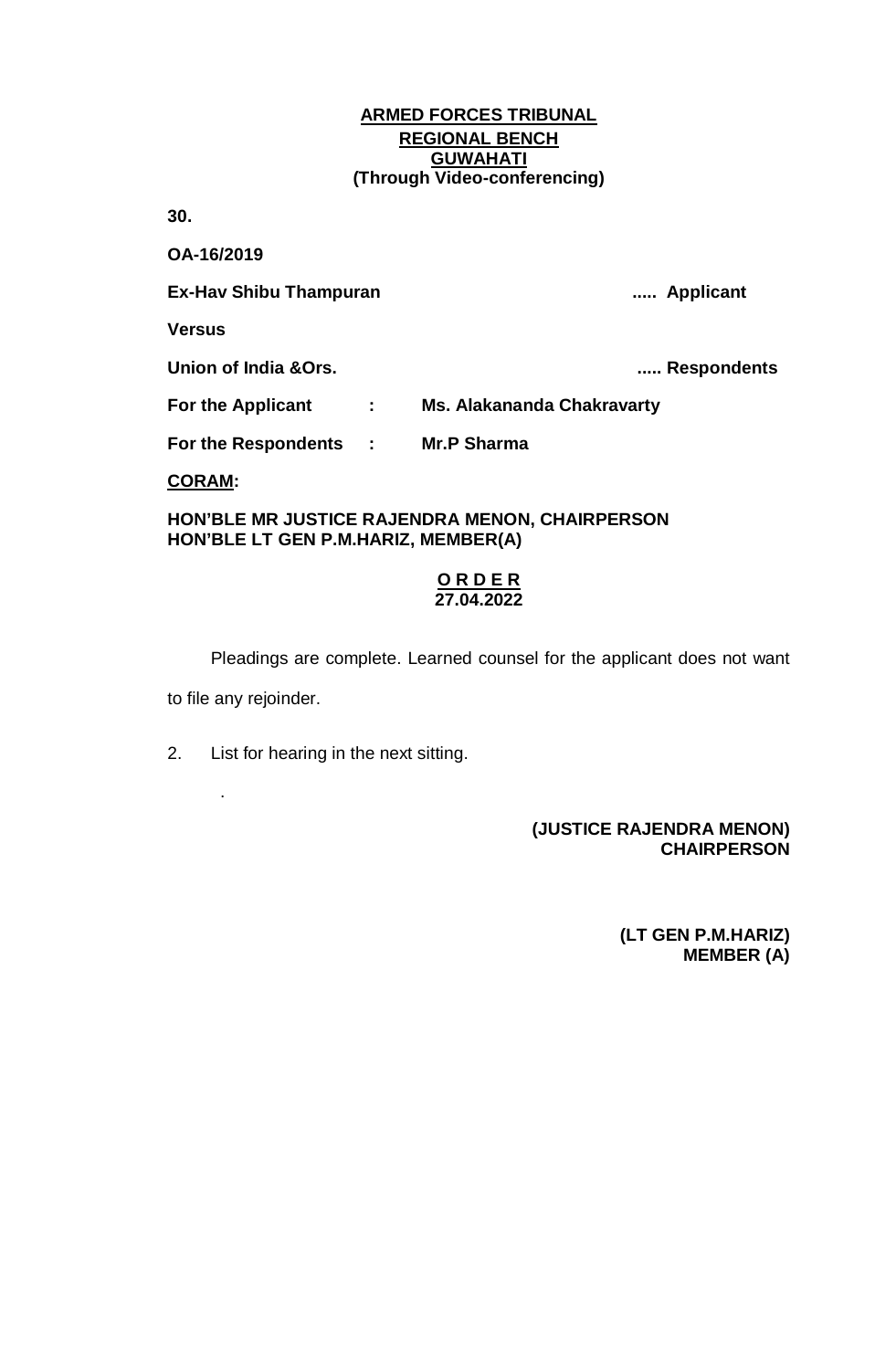**31.** 

**OA- 46/2018 SmtVanlalremruati ..... Applicant Versus Union of India &Ors. ..... Respondents For the Applicant : Mr. Anil Rinliana Malhotra & Associates For the Respondents : Mr.P.J. Barman CORAM:**

**HON'BLE MR JUSTICE RAJENDRA MENON, CHAIRPERSON HON'BLE LT GEN P.M.HARIZ, MEMBER(A)**

### **O R D E R 27.04.2022**

1. Counsel for the applicant is not present. Mr. P.J Barman, learned counsel appears for the respondents. Counter affidavit on behalf of the respondents has been filed. Applicant may file rejoinder, if any, within four weeks.

2. List thereafter.

### **(JUSTICE RAJENDRA MENON) CHAIRPERSON**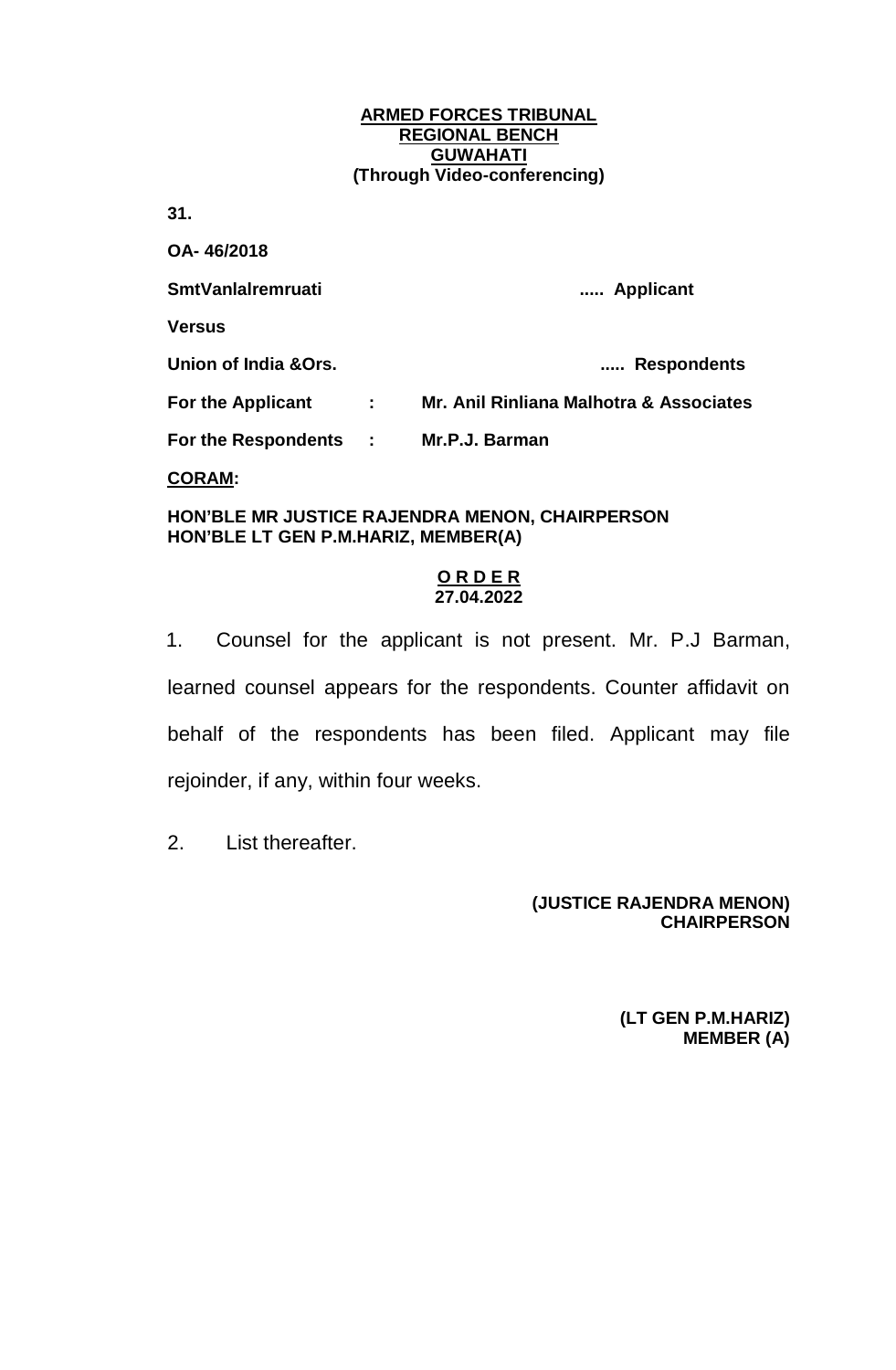**32.** 

**OA-45/2018 SmtNupuiiRenghlei ..... Applicant Versus Union of India &Ors. ..... Respondents For the Applicant : Mr. Anil Rinliana Malhotra & Associates For the Respondents : Mr.B Kumar CORAM:**

**HON'BLE MR JUSTICE RAJENDRA MENON, CHAIRPERSON HON'BLE LT GEN P.M.HARIZ, MEMBER(A)**

### **O R D E R 27.04.2022**

Counsel for the applicant is not present. Mr. B. Kumar, learned counsel appears for the respondents. Counter affidavit on behalf of the respondents has been filed. Applicant may file rejoinder, if any, within four weeks.

2. List thereafter.

# **(JUSTICE RAJENDRA MENON) CHAIRPERSON**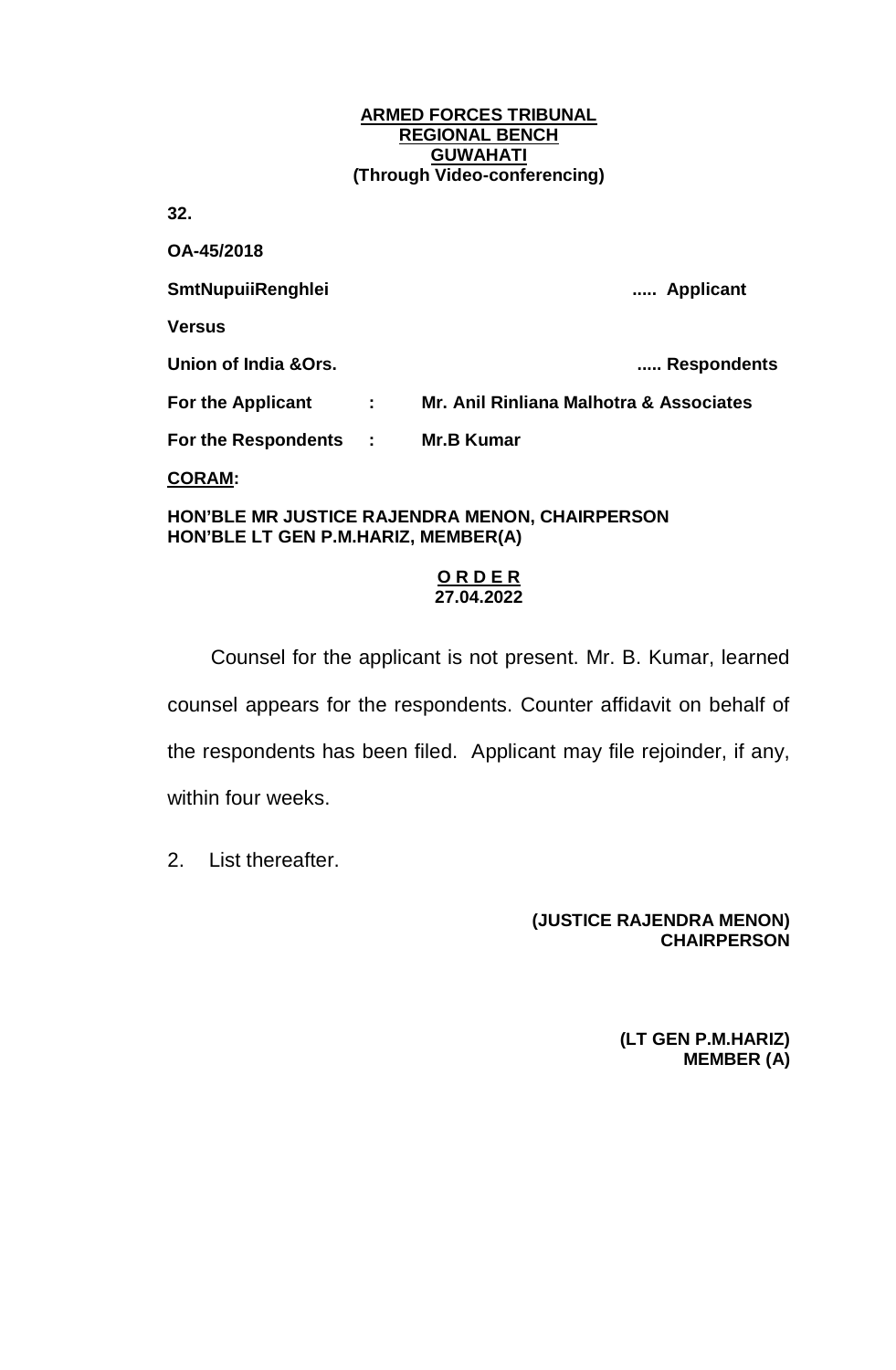**33.**

**OA-44/2018 SmtLalbiaksangi ..... Applicant Versus Union of India &Ors. ..... Respondents For the Applicant : Mr. Anil Rinliana Malhotra & Associates For the Respondents : Ms. Dipanjali Bora CORAM:**

**HON'BLE MR JUSTICE RAJENDRA MENON, CHAIRPERSON HON'BLE LT GEN P.M.HARIZ, MEMBER(A)**

### **O R D E R 27.04.2022**

Counsel for the applicant is not present. Ms Dipanjali Bora, learned counsel appears for the respondents. Counter affidavit on behalf of the respondents has been filed. Applicant may file rejoinder, if any, within four weeks.

2. List thereafter.

### **(JUSTICE RAJENDRA MENON) CHAIRPERSON**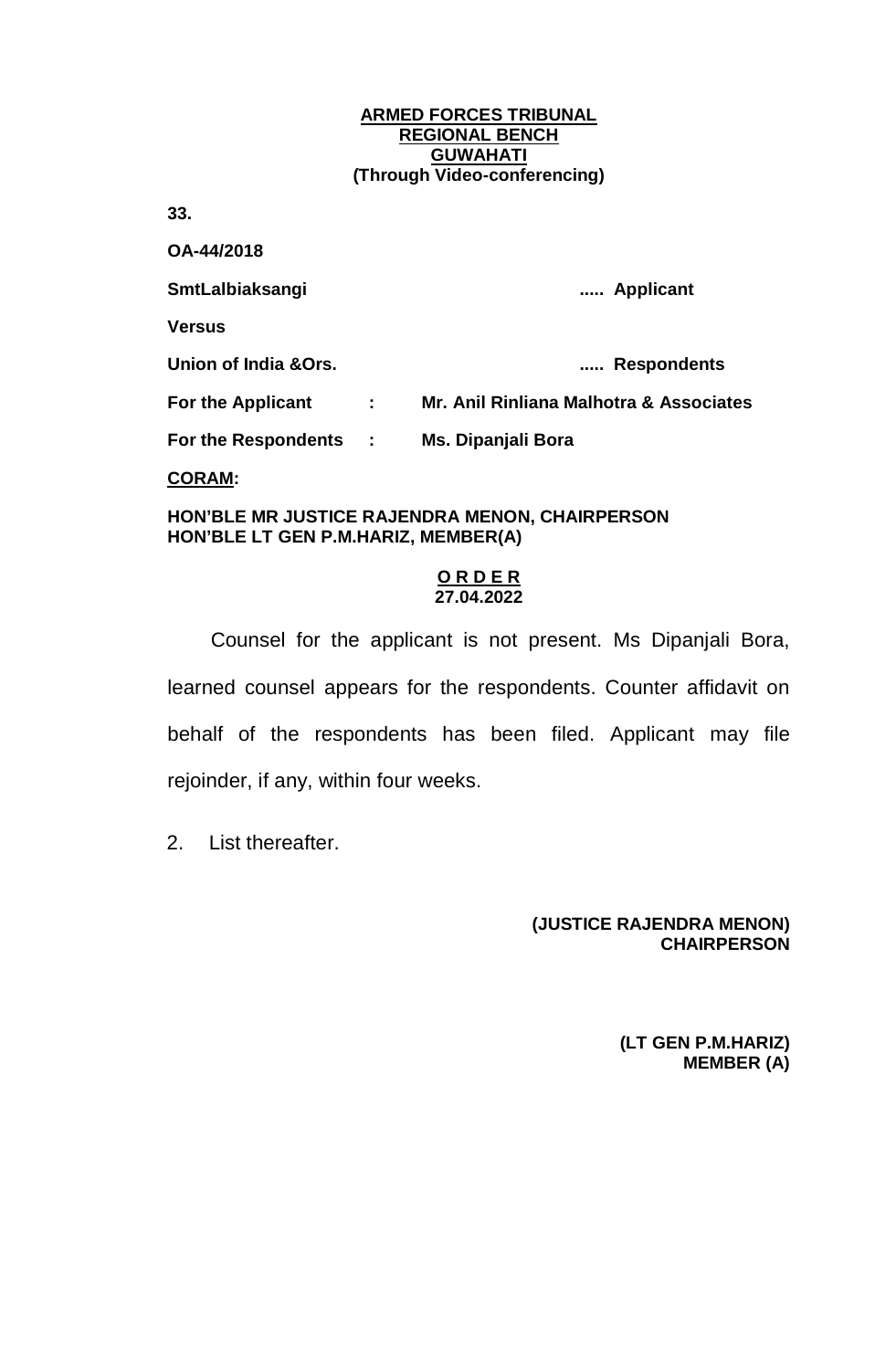**34.** 

**OA-36/2019 with MA-25/2019& MA-04/2020**

**Ex-Hav N Tomba Singh ..... Applicant**

**Versus**

**Union of India &Ors. ..... Respondents**

**For the Applicant : Mr. A.R.Tahbildar**

**For the Respondents : Mr.P.K.Garodia**

**CORAM:**

.

**HON'BLE MR JUSTICE RAJENDRA MENON, CHAIRPERSON HON'BLE LT GEN P.M.HARIZ, MEMBER(A)**

### **O R D E R 27.04.2022**

Pleadings are complete. Matter has to be heard finally.

2. List for hearing in the next sitting.

## **(JUSTICE RAJENDRA MENON) CHAIRPERSON**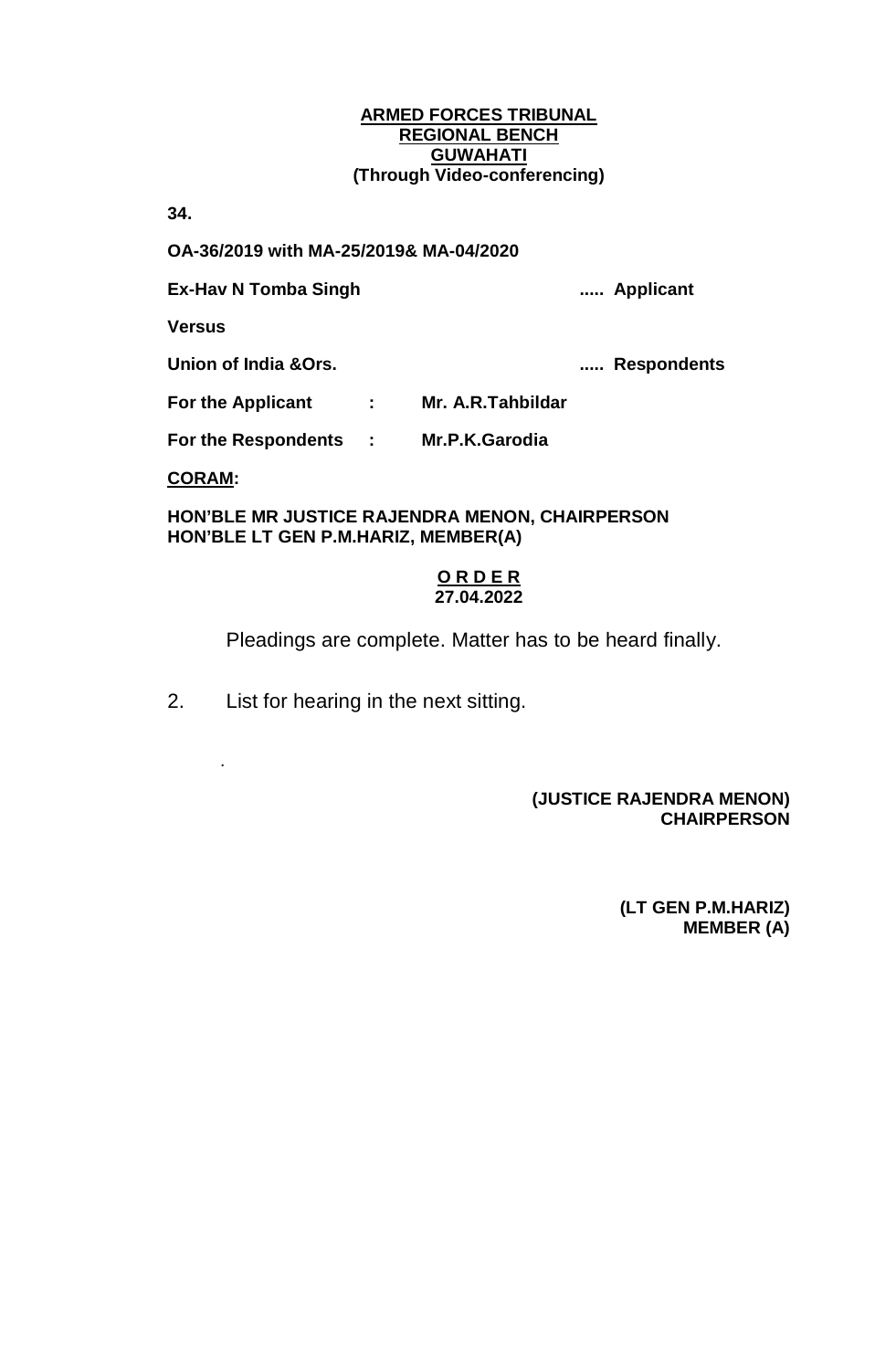**35.** 

**OA-38/2019 with MA-30/19**

### **Ex-Sep Suresh Chandra Sharma ..... Applicant**

**Versus**

**Union of India &Ors. ..... Respondents**

**For the Applicant : Mr. R.K. Talukdar, Mr. R.Boro**

**For the Respondents : Mr. P.K.Garodia**

**CORAM:**

**HON'BLE MR JUSTICE RAJENDRA MENON, CHAIRPERSON HON'BLE LT GEN P.M.HARIZ, MEMBER(A)**

### **O R D E R 27.04.2022**

Pleadings are complete.

2. List for hearing in the next sitting.

## **(JUSTICE RAJENDRA MENON) CHAIRPERSON**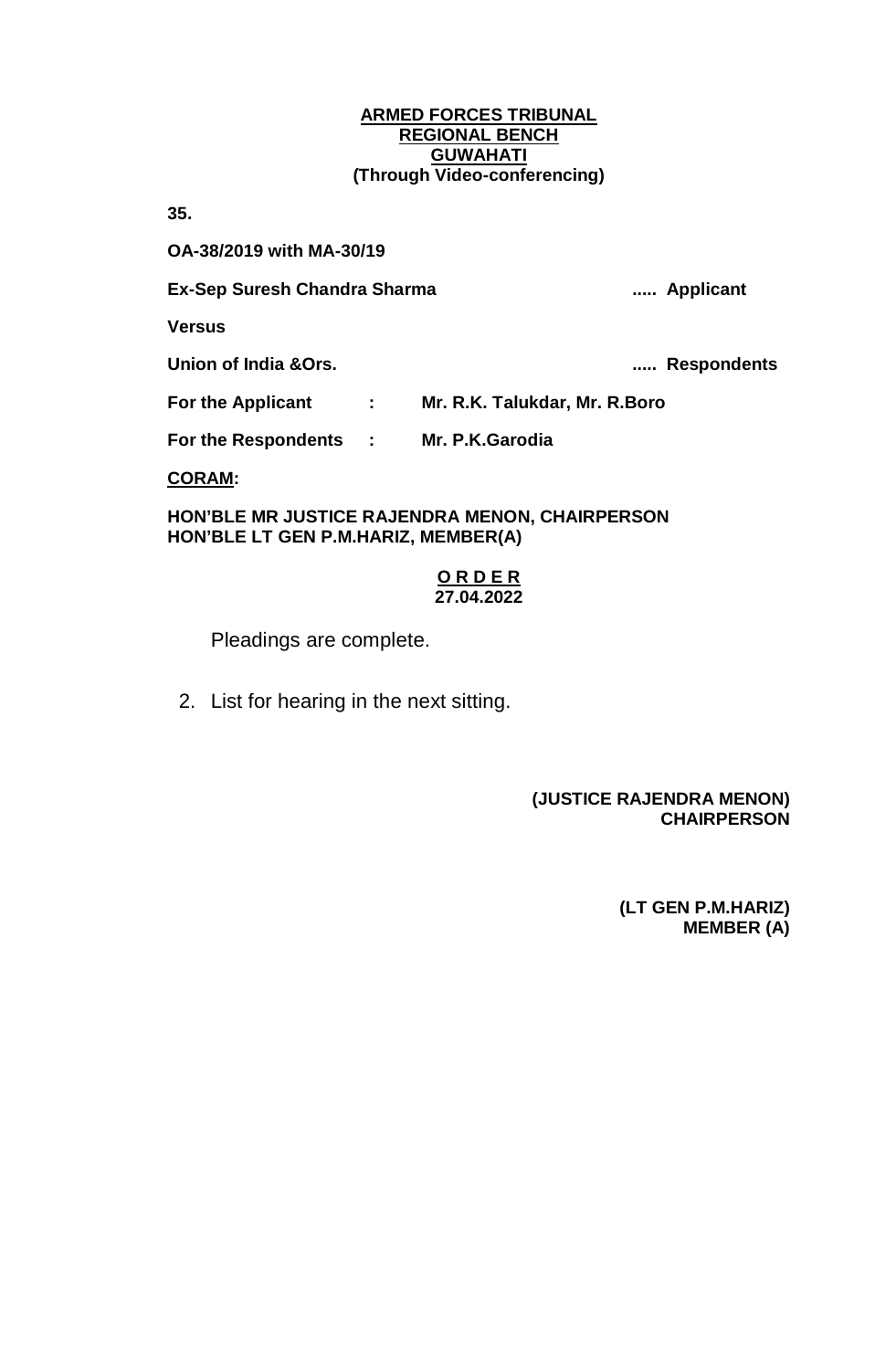**36.** 

**OA-27/2019**

**Smt Tribeni Deori ..... Applicant**

**Versus**

**Union of India &Ors. ..... Respondents**

**For the Applicant : Mr.Zahangir Hussain (Legal Aid Counsel), Mr. Rupam Jyoti Sarma**

**For the Respondents : Mr. P.K.Garodia**

**CORAM:**

**HON'BLE MR JUSTICE RAJENDRA MENON, CHAIRPERSON HON'BLE LT GEN P.M.HARIZ, MEMBER(A)**

### **O R D E R 27.04.2022**

Pleadings are complete.

2. Matter be listed for hearing in the next sitting.

### **(JUSTICE RAJENDRA MENON) CHAIRPERSON**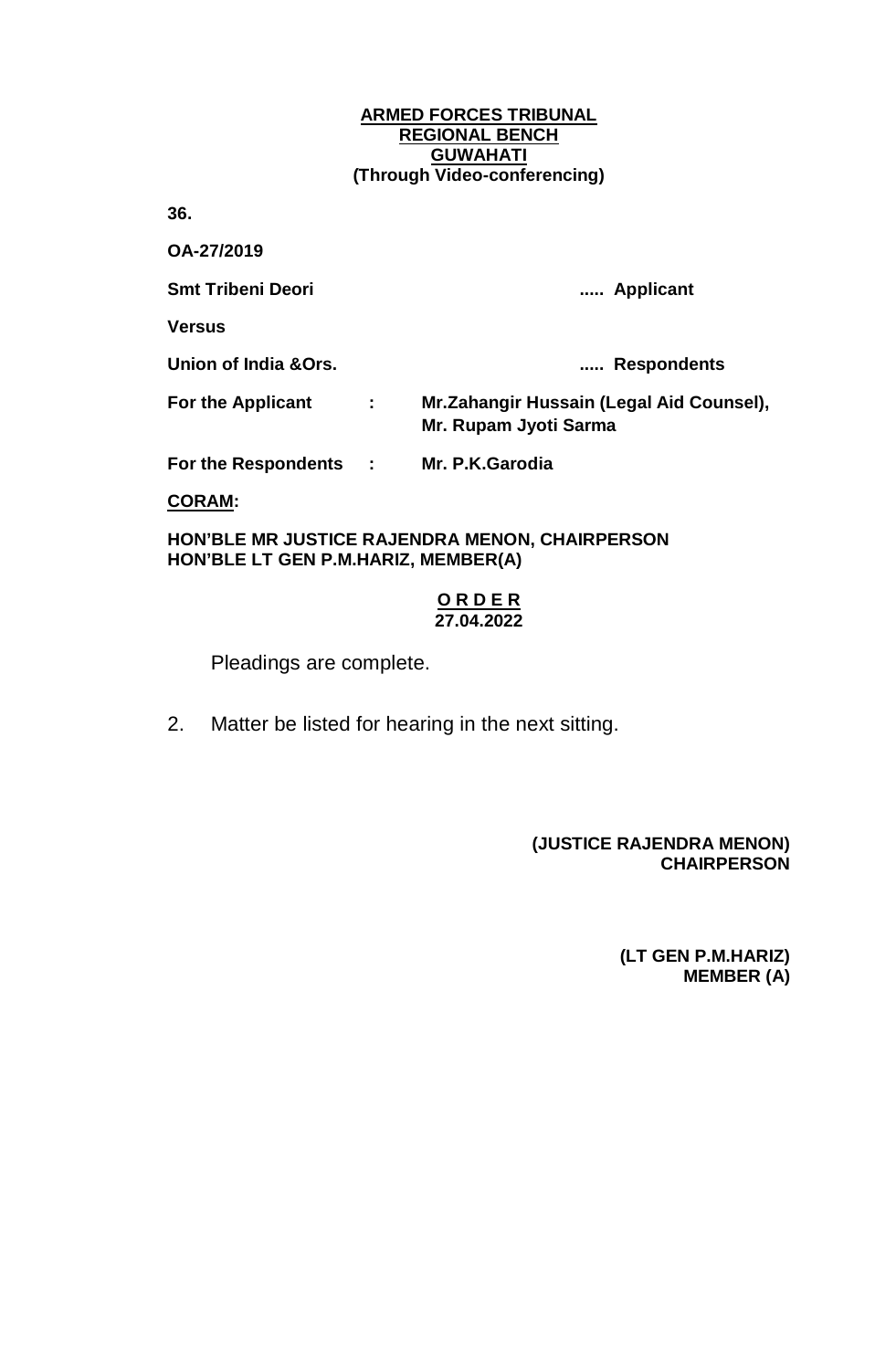**37.** 

**OA-16/2021**

**Smt D Zhiiloni ..... Applicant**

**Versus**

**Union of India &Ors. ..... Respondents**

**For the Applicant : Mr. A.R.Tahbildar**

**For the Respondents : Mr.B. Kumar**

**CORAM:**

**HON'BLE MR JUSTICE RAJENDRA MENON, CHAIRPERSON HON'BLE LT GEN P.M.HARIZ, MEMBER(A)**

### **O R D E R 27.04.2022**

Pleadings are complete.

2. Matter be listed for hearing in the next sitting.

### **(JUSTICE RAJENDRA MENON) CHAIRPERSON**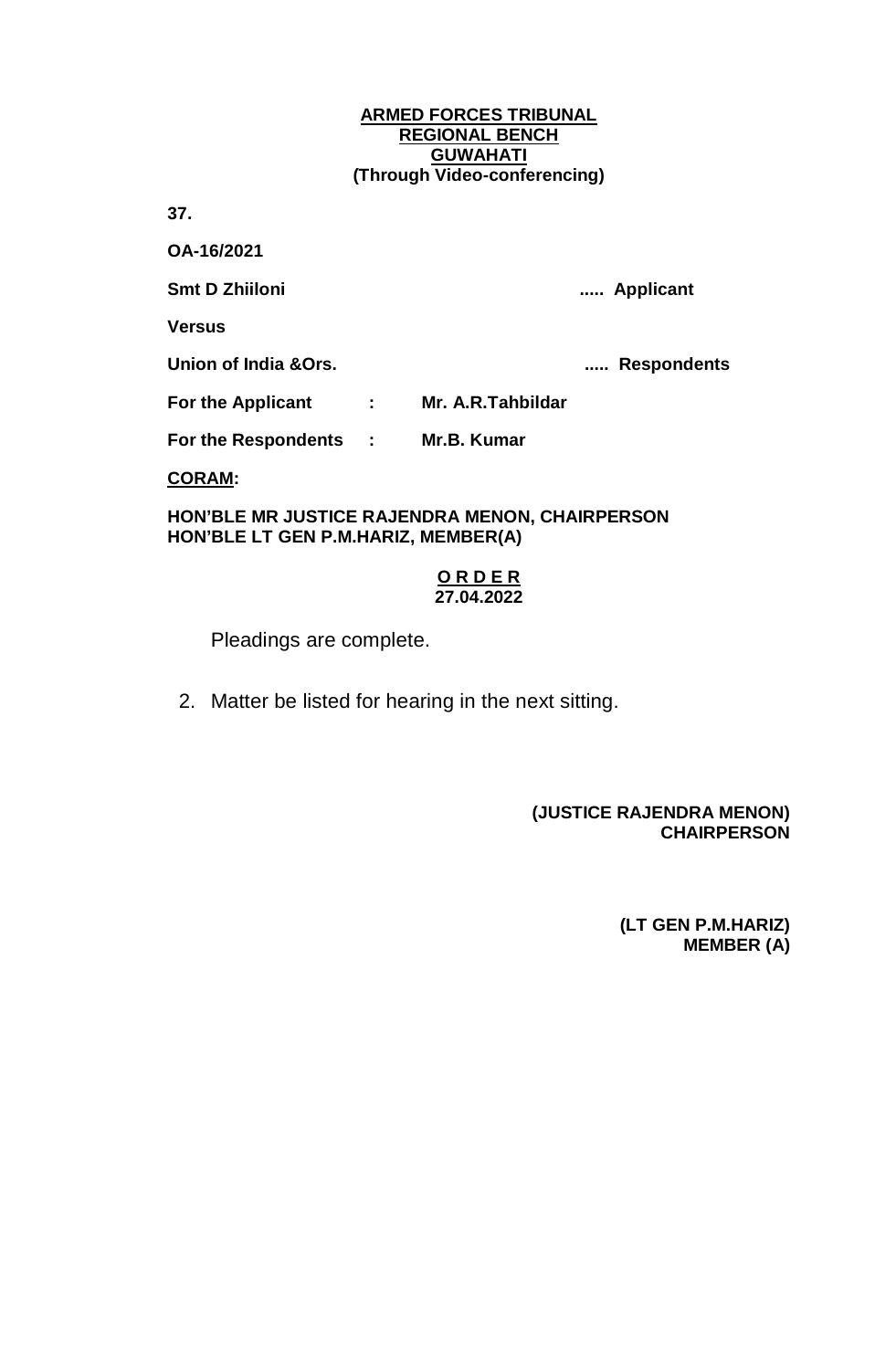**38.** 

**OA-19/2021**

**Ex-Hav Suresh Chandra Bora ..... Applicant**

**Versus**

**Union of India &Ors. ..... Respondents**

**For the Applicant : Mr. A.R.Tahbildar**

**For the Respondents : Mr.P.J. Barman**

**CORAM:**

**HON'BLE MR JUSTICE RAJENDRA MENON, CHAIRPERSON HON'BLE LT GEN P.M.HARIZ, MEMBER(A)**

### **O R D E R 27.04.2022**

- 1. Pleadings are complete.
- 2. Matter be listed for hearing in the next sitting.

# **(JUSTICE RAJENDRA MENON) CHAIRPERSON**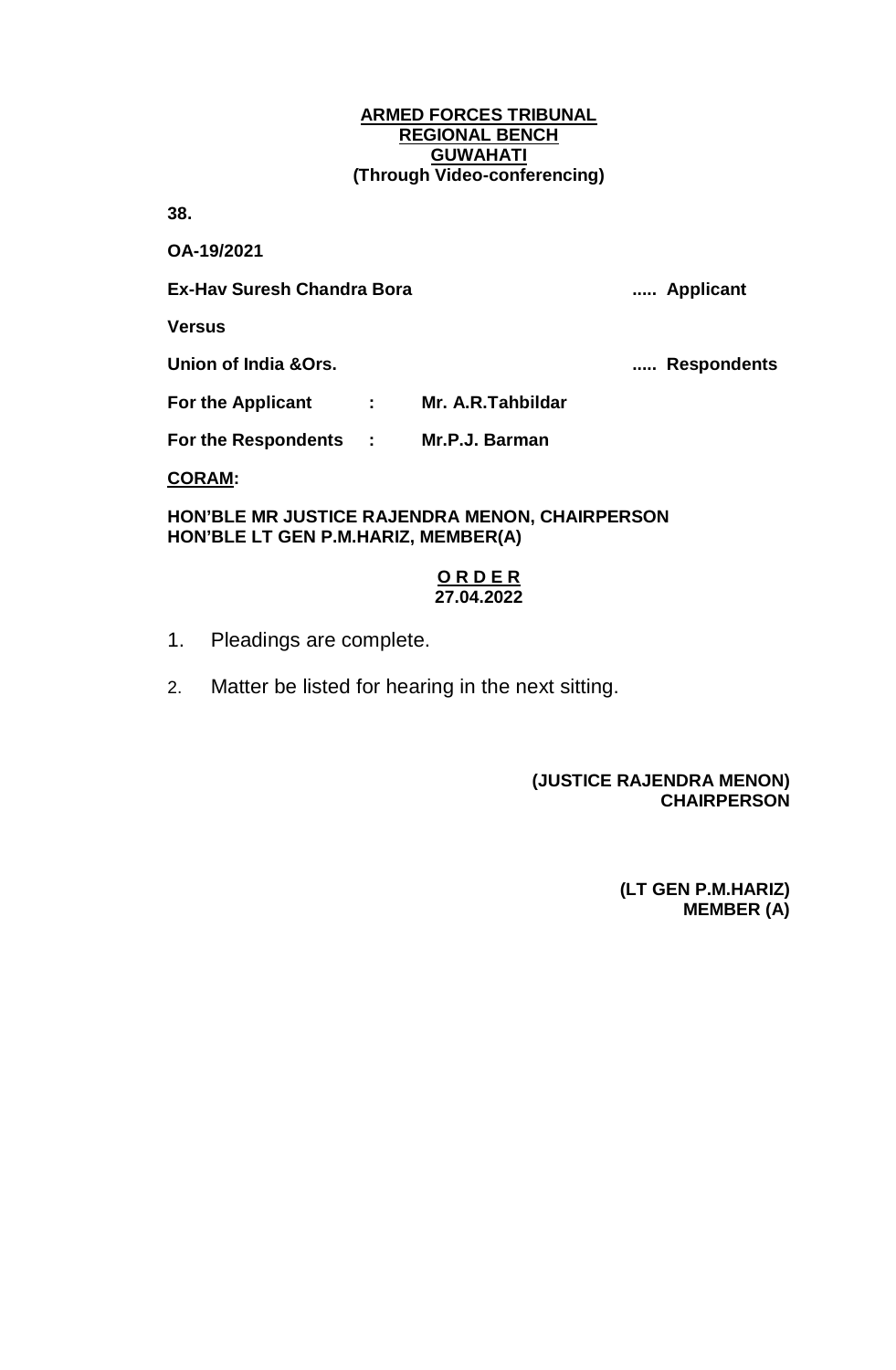**39.** 

**CA-01/2020 in OA-05/2017 Ex-Sep Paokholun ..... Applicant Versus Union of India &Ors. ..... Respondents For the Applicant : Mr. A.R.Tahbildar For the Respondents : Mr.B. Kumar CORAM:**

### **HON'BLE MR JUSTICE RAJENDRA MENON, CHAIRPERSON HON'BLE LT GEN P.M.HARIZ, MEMBER(A)**

## **O R D E R 27.04.2022**

It is stated on behalf of the respondents that the matter has been sent to the competent authority to correct the PPO granting the benefit of service element of pension from the date of discharge i.e. 01.04.1995. As a last indulgence, we grant 4 weeks time to the respondents to comply with the order failing which respondents No. 2 & 3 shall be held responsible and coercive action will be taken against them for willful violation of the order dated 09.05.2018 in OA-05/2017 under Section 19 of the AFT Act, 2007.

2. List in the next sitting.

3. Copy of the order be given to the learned counsel for the respondents for onward transmission to the respondents No. 2 & 3 for necessary compliance.

## **(JUSTICE RAJENDRA MENON) CHAIRPERSON**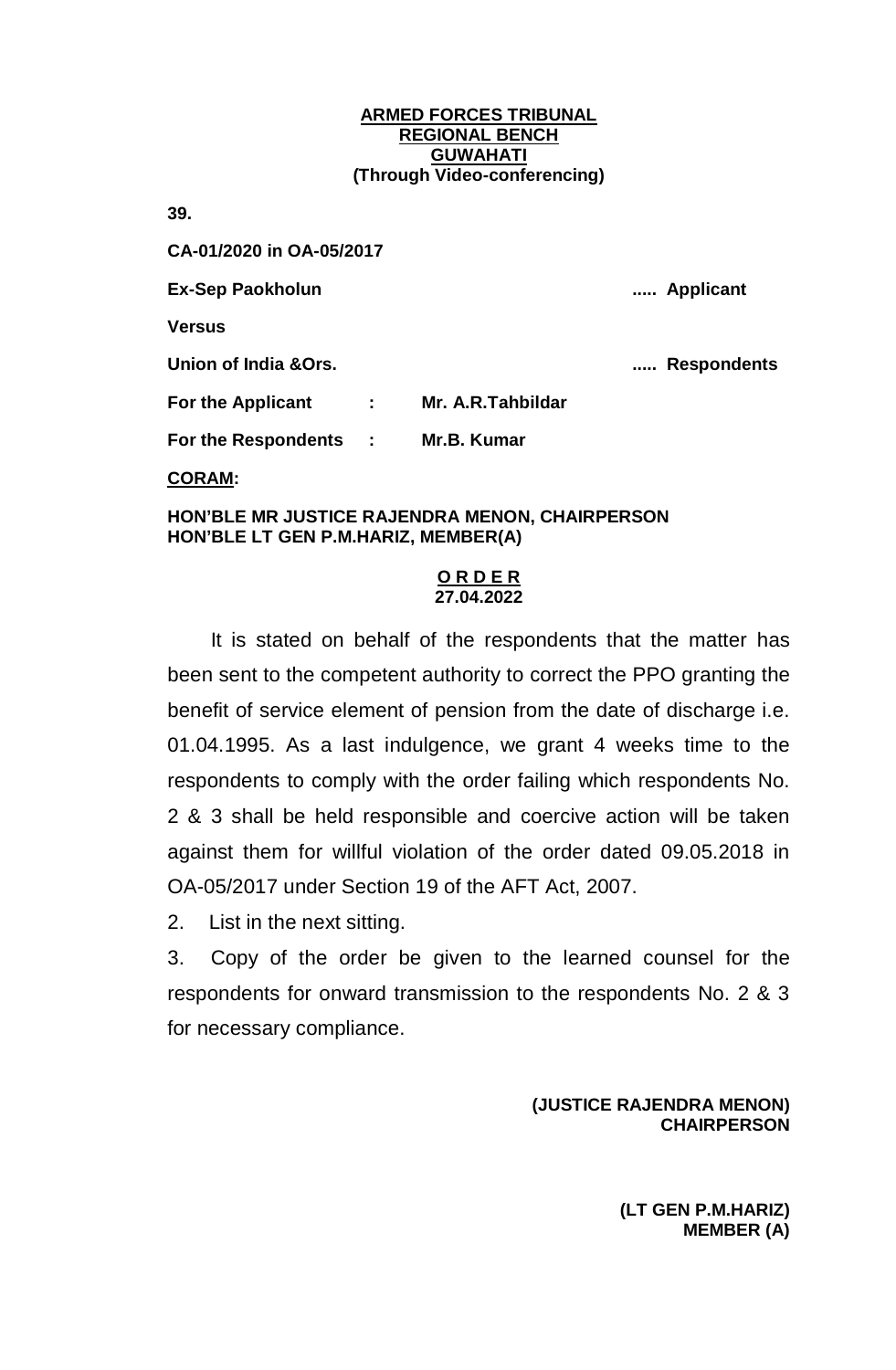**40.** 

**MA (Exe)-01/2019 in OA (A)-29/2014**

**Ex-Rfn Satish Kr Shukla ..... Applicant**

**Versus**

**Union of India &Ors. ..... Respondents**

**For the Applicant : Mr. Vipin Kumar**

**For the Respondents : Ms. Dipanjali Bora**

**CORAM:**

**HON'BLE MR JUSTICE RAJENDRA MENON, CHAIRPERSON HON'BLE LT GEN P.M.HARIZ, MEMBER(A)**

### **O R D E R 27.04.2022**

- 1. Learned counsel for the applicant wants to file rejoinder.
- 2. Four weeks' time is granted to file rejoinder.

# **(JUSTICE RAJENDRA MENON) CHAIRPERSON**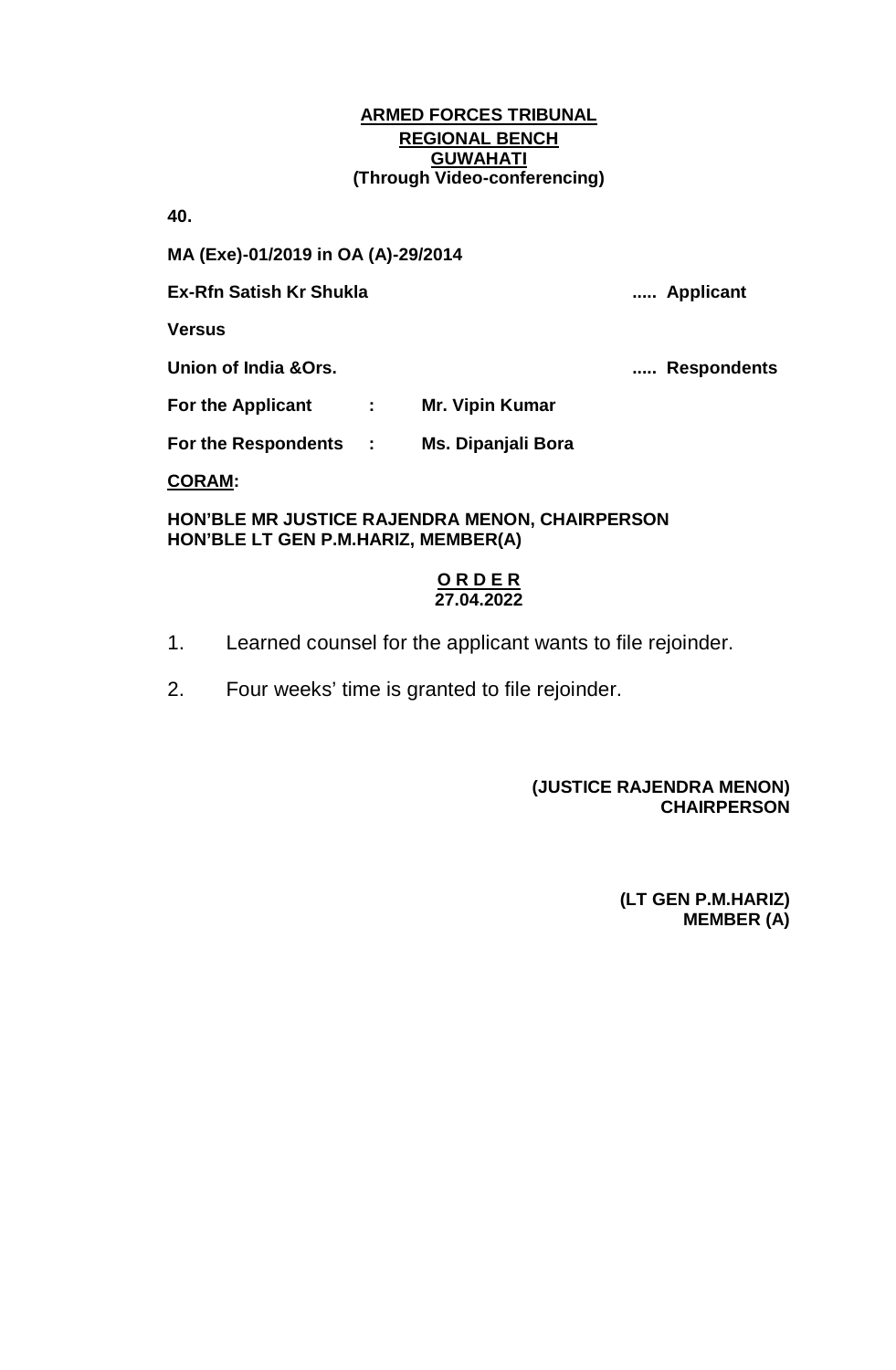**41.** 

**CA-02/2020 in OA-37/2018**

**SmtYumlembam Geeta Leima ..... Applicant Versus Union of India &Ors. ..... Respondents**

**For the Respondents : Mr.P.K.Garodia**

**For the Applicant : Mr. A.R.Tahbildar, Mrs Pompi Dutta Dhar**

### **CORAM:**

**HON'BLE MR JUSTICE RAJENDRA MENON, CHAIRPERSON HON'BLE LT GEN P.M.HARIZ, MEMBER(A)**

#### **O R D E R 27.04.2022**

1. Even though learned counsel for the respondents points out that the PPO has been issued pursuant to the order dated 23.02.2022,Mr. A.R.Tahbildar, learned counsel for the applicant submits that he has not received the PPO. We direct the learned counsel for the respondents to ensure that the PPO is handed over to the learned counsel for the applicant by day after tomorrow.

2. Mr.Tahbildar, learned counsel for the applicant may seek instructions in the matter and file objection, if any, with regard to the compliance reported. Meanwhile, in case PPO is submitted by the applicant before the Bank, Bank shall ensure that the amount mentioned in the PPO is credited in the Bank account of the applicant within two weeks of submission.

> **(JUSTICE RAJENDRA MENON) CHAIRPERSON**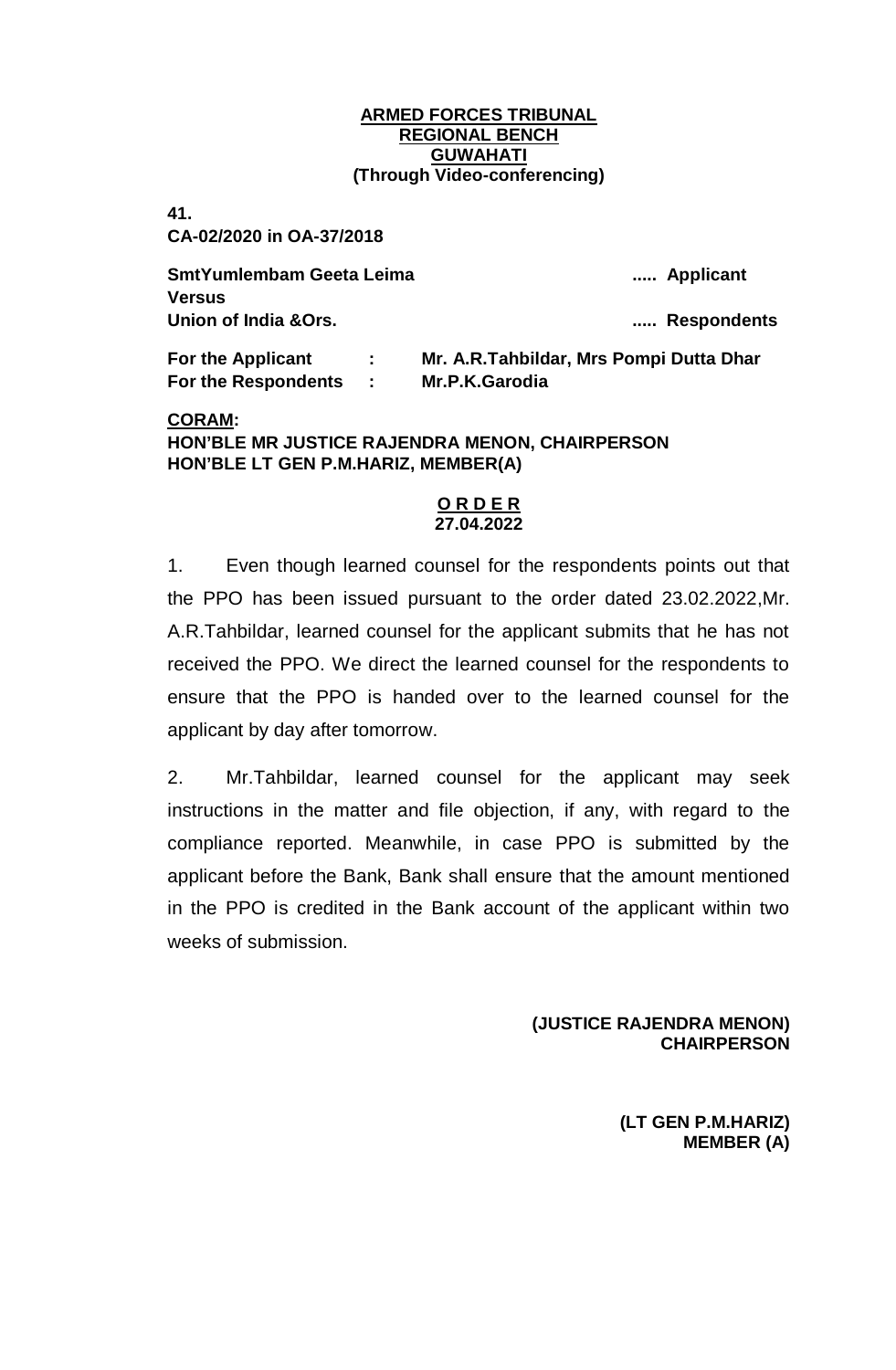**42.** 

**CA-02/2021 in OA-34/2017**

**Capt Vyom Kumar (Retd) ..... Applicant**

**Versus**

**Union of India &Ors. ..... Respondents**

**For the Applicant : Mr. Rupam Jyoti Sharma**

**For the Respondents : Mr.B Kumar**

**CORAM:**

**HON'BLE MR JUSTICE RAJENDRA MENON, CHAIRPERSON HON'BLE LT GEN P.M.HARIZ, MEMBER(A)**

## **O R D E R 27.04.2022**

It is submitted on behalf of the respondents that sanction of the competent authority has been received for payment of the amount in the PPO and prays for 4 weeks time to submit compliance report. Prayer is allowed.

2. List after four weeks.

# **(JUSTICE RAJENDRA MENON) CHAIRPERSON**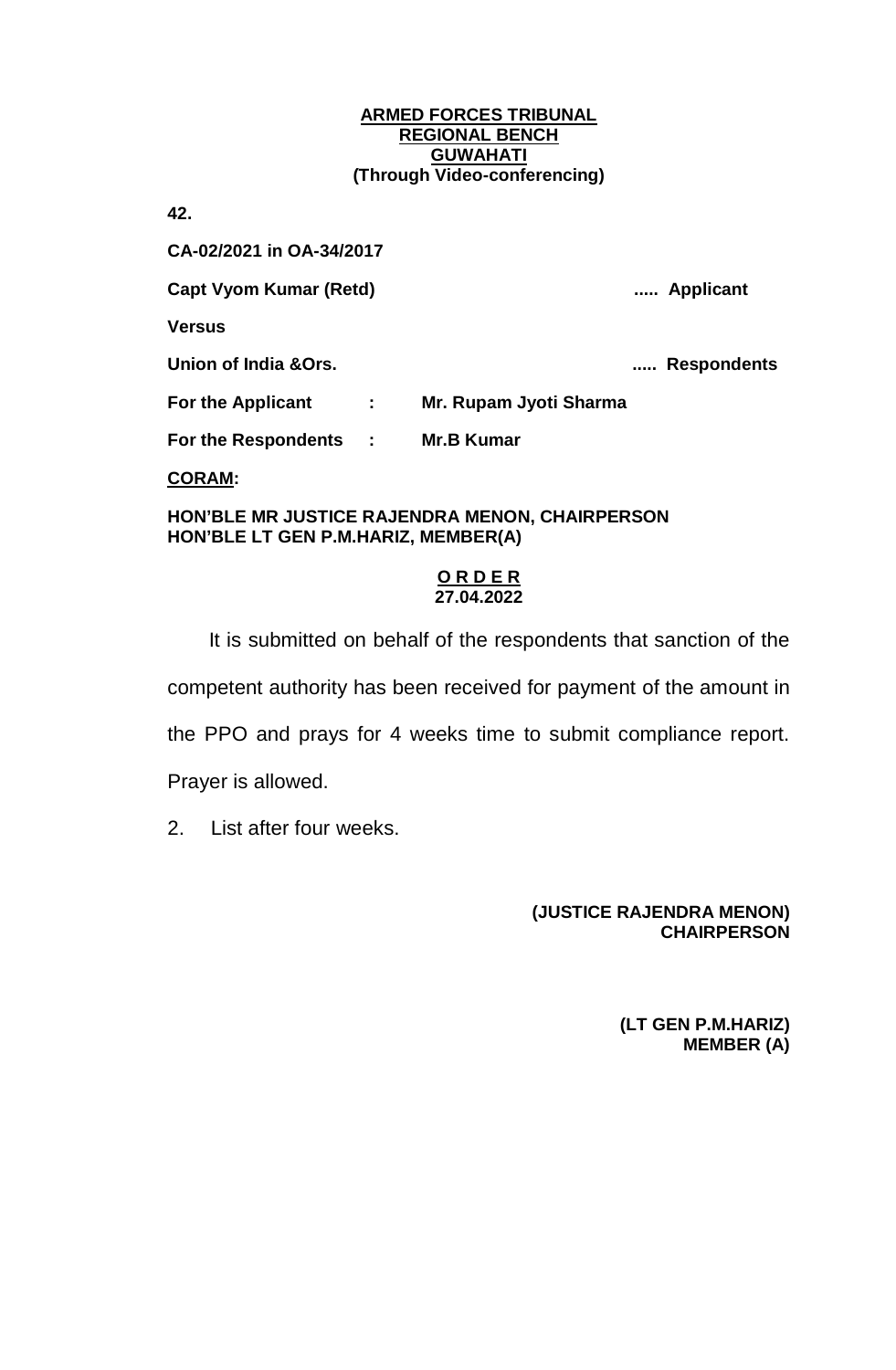**43.** 

**CA-04/2019 in OA-10/2018**

**Ex-Sub Dhaneswar Saikia ..... Applicant**

**Versus**

**Union of India &Ors. ..... Respondents**

**For the Applicant : Mr. A.R.Tahbildar For the Respondents : Mr.P. Sharma**

**CORAM:**

**HON'BLE MR JUSTICE RAJENDRA MENON, CHAIRPERSON HON'BLE LT GEN P.M.HARIZ, MEMBER(A)**

### **O R D E R 27.04.2022**

It is submitted by Mr. A.R.Tahbildar, learned counsel for the applicant that the order passed has been complied with and therefore, nothing survives for adjudication.

2. Application stands disposed of.

# **(JUSTICE RAJENDRA MENON) CHAIRPERSON**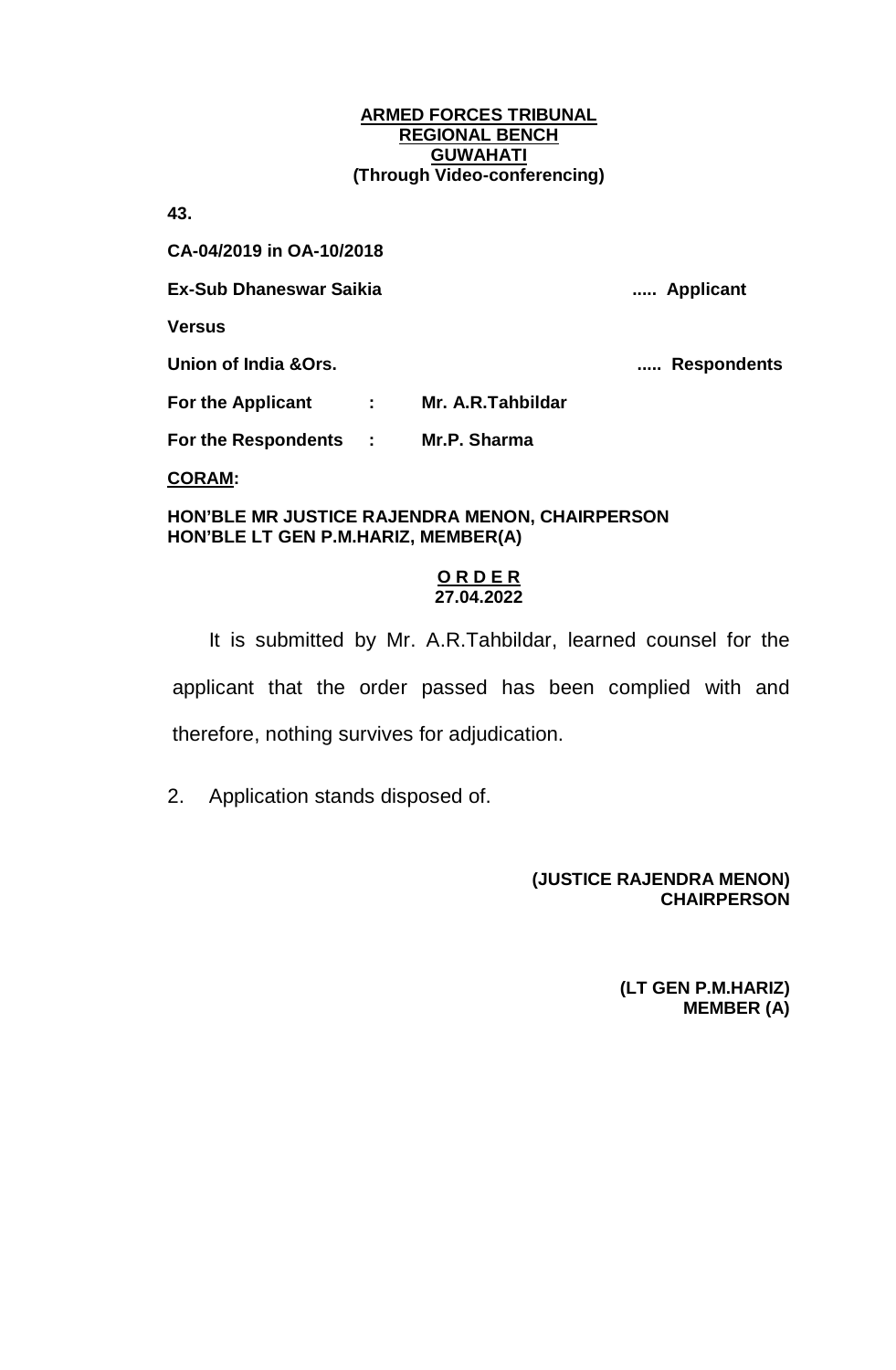**45.** 

**OA-57/2019 with MA-39/2019**

**Maj Aditya Sharma ..... Applicant**

**Versus**

**Union of India &Ors. ..... Respondents**

**For the Applicant : Mr. Manas Sarania, Mr. S.U. Ahmed**

**For the Respondents : Mr. P. Sharma**

**CORAM:**

**HON'BLE MR JUSTICE RAJENDRA MENON, CHAIRPERSON HON'BLE LT GEN P.M.HARIZ, MEMBER(A)**

### **O R D E R 27.04.2022**

It is reported by the respondents that the marriage between the employee and the wife has been dissolved by mutual consent and they filed a copy of the same to the Registrar of the Bench. Learned Registrar may forward the same to the Principal Registrarwho will place it on record.

2. The application may deem to have been disposed of.

 **(JUSTICE RAJENDRA MENON) CHAIRPERSON**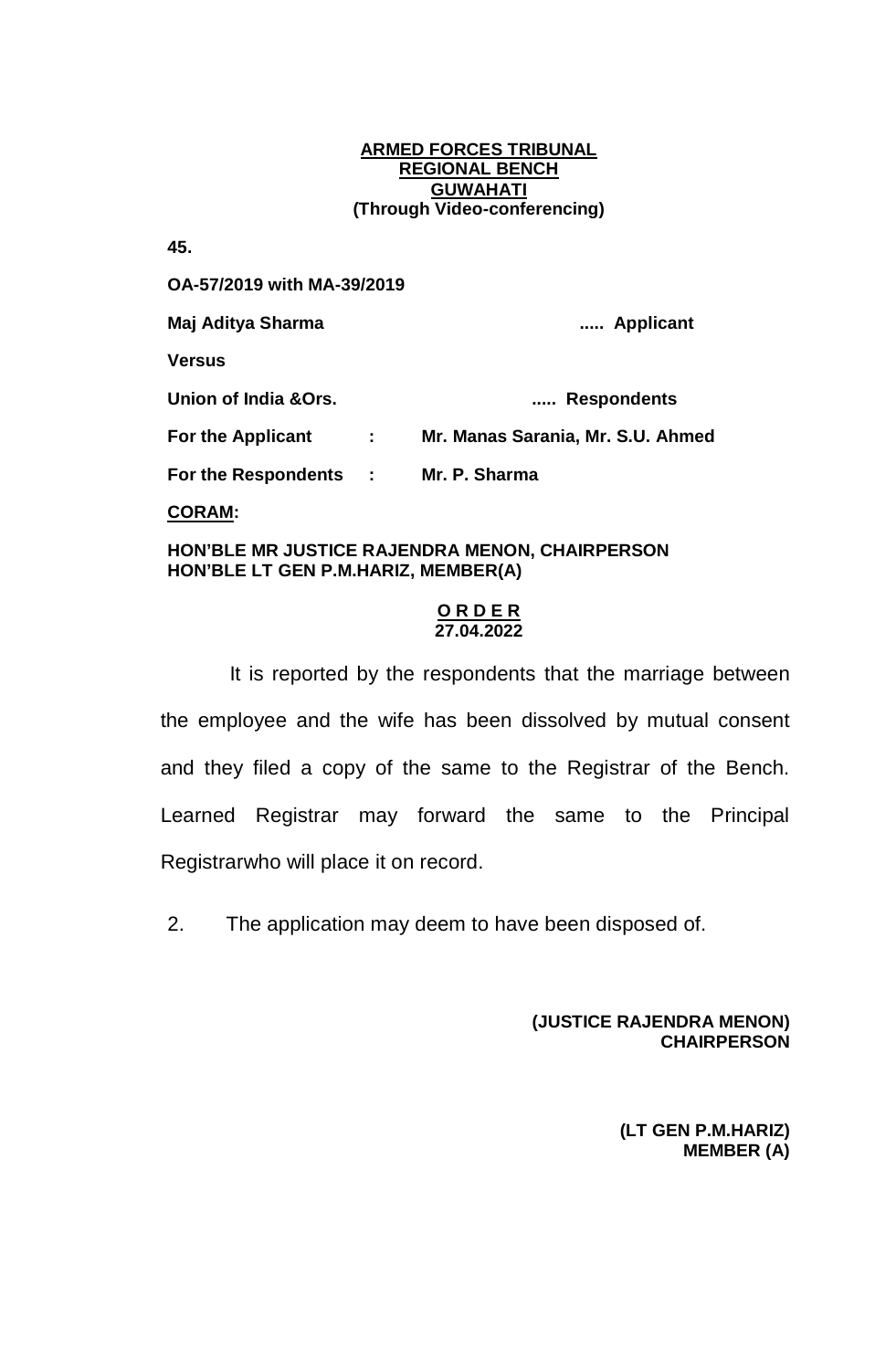**47.** 

**OA-21/2021**

**Ex-Nk Thang Khan Hang ..... Applicant**

**Versus**

**Union of India &Ors. ..... Respondents**

**For the Applicant : Mr. A.R.Tahbildar**

**For the Respondents : Mr.B. Kumar**

**CORAM:**

**HON'BLE MR JUSTICE RAJENDRA MENON, CHAIRPERSON HON'BLE LT GEN P.M.HARIZ, MEMBER(A)**

### **O R D E R 27.04.2022**

- 1. One week time is granted to file counter affidavit.
- 2. List in the next sitting.

# **(JUSTICE RAJENDRA MENON) CHAIRPERSON**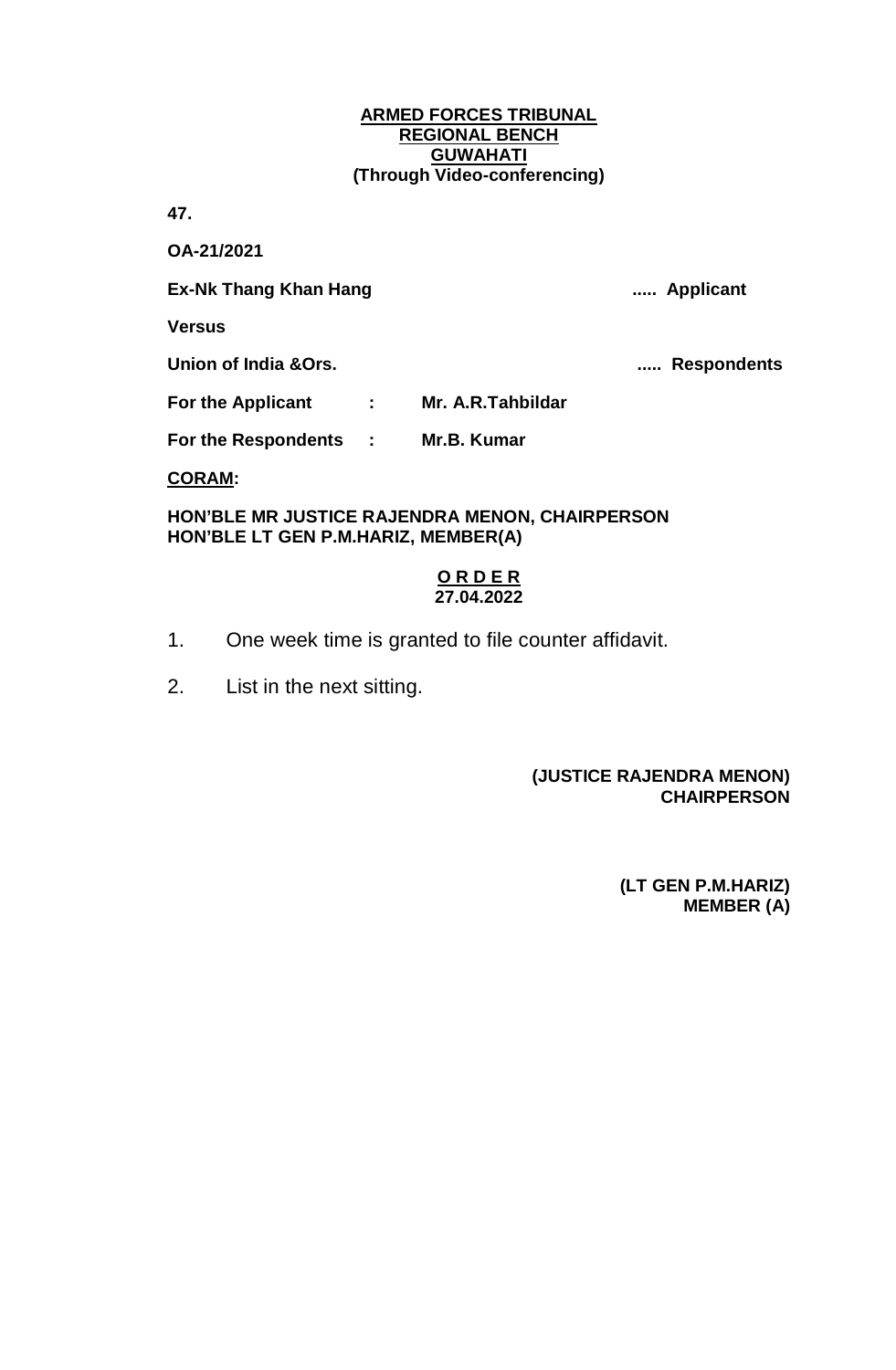**48.** 

**CA-01/2021 in OA-12/2019**

**Ex-Sub Khamchinkhap Zou ..... Applicant**

**Versus**

**Union of India &Ors. ..... Respondents**

**For the Applicant : Mr. A.R.Tahbildar**

**For the Respondents : Mr.B. Kumar**

**CORAM:**

**HON'BLE MR JUSTICE RAJENDRA MENON, CHAIRPERSON HON'BLE LT GEN P.M.HARIZ, MEMBER(A)**

### **O R D E R 27.04.2022**

As a matter of last indulgence respondents are granted four weeks' time to file the compliance report, failing which coercive action will be taken.

## **(JUSTICE RAJENDRA MENON) CHAIRPERSON**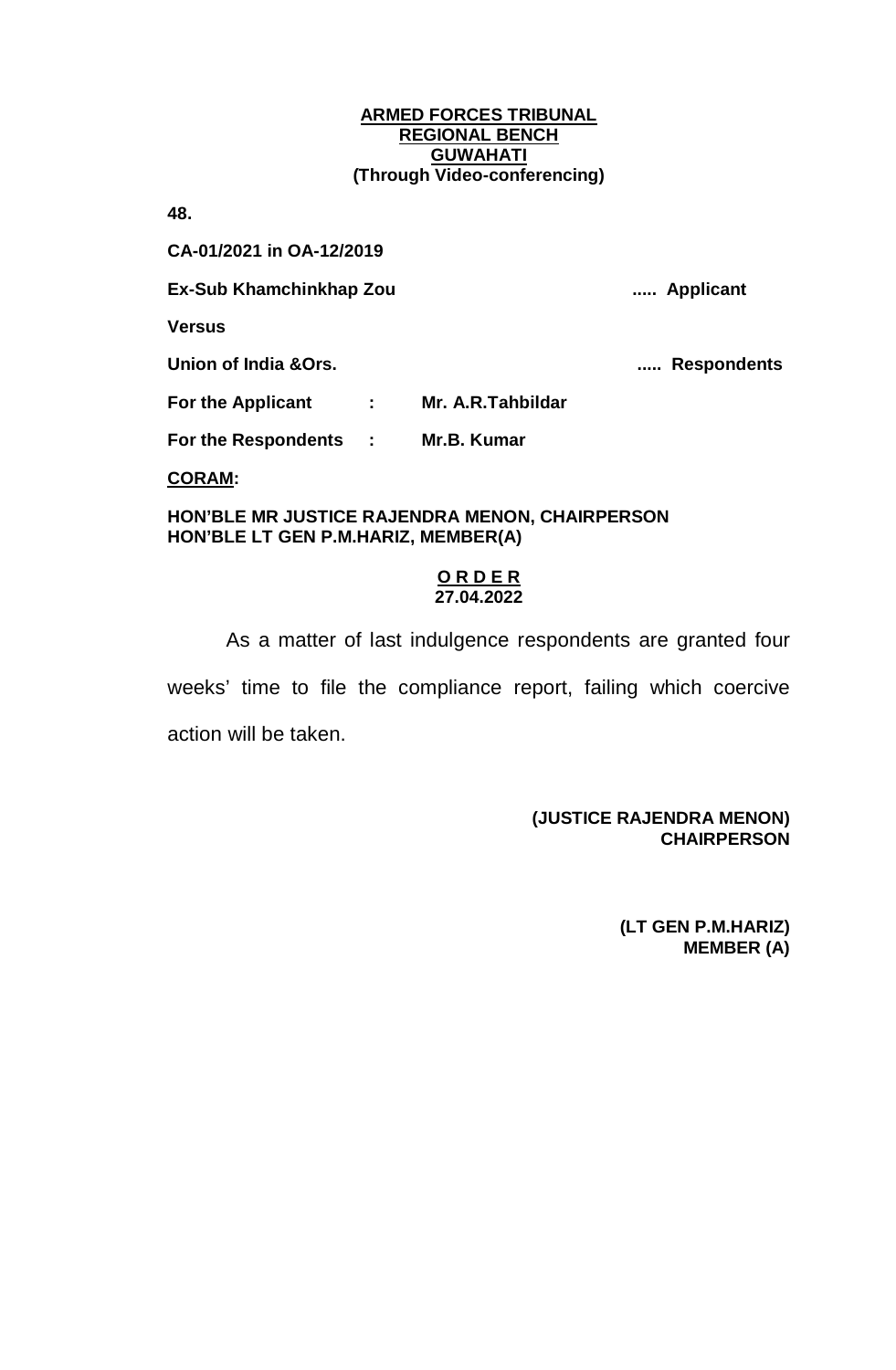**49.** 

**MA (Exe)-13/2021 in OA-23/2019**

**Ex-Sgt Ananta Mahisaya Das ..... Applicant**

**Versus**

**Union of India &Ors. ..... Respondents**

**For the Applicant : Mr. A.R.Tahbildar**

**For the Respondents : Mr.P.J. Barman**

**CORAM:**

**HON'BLE MR JUSTICE RAJENDRA MENON, CHAIRPERSON HON'BLE LT GEN P.M.HARIZ, MEMBER(A)**

# **O R D E R 27.04.2022**

1. There is a dispute between the parties with regard to type of documents to be submitted by the applicant and the compliance to be done by the respondents.

2. Respondents are directed to issue a letter to the applicant along with a copy to the Registrar of this Bench intimating that further compliance is not required to be done by the applicant. Applicant shall comply with the same within 2 (two) weeks.

3. Respondents shall pass an appropriate order and they shall communicate the same to the applicant with a copy to the Registrar of this Bench.

4. List the matter after 4 weeks.

# **(JUSTICE RAJENDRA MENON) CHAIRPERSON**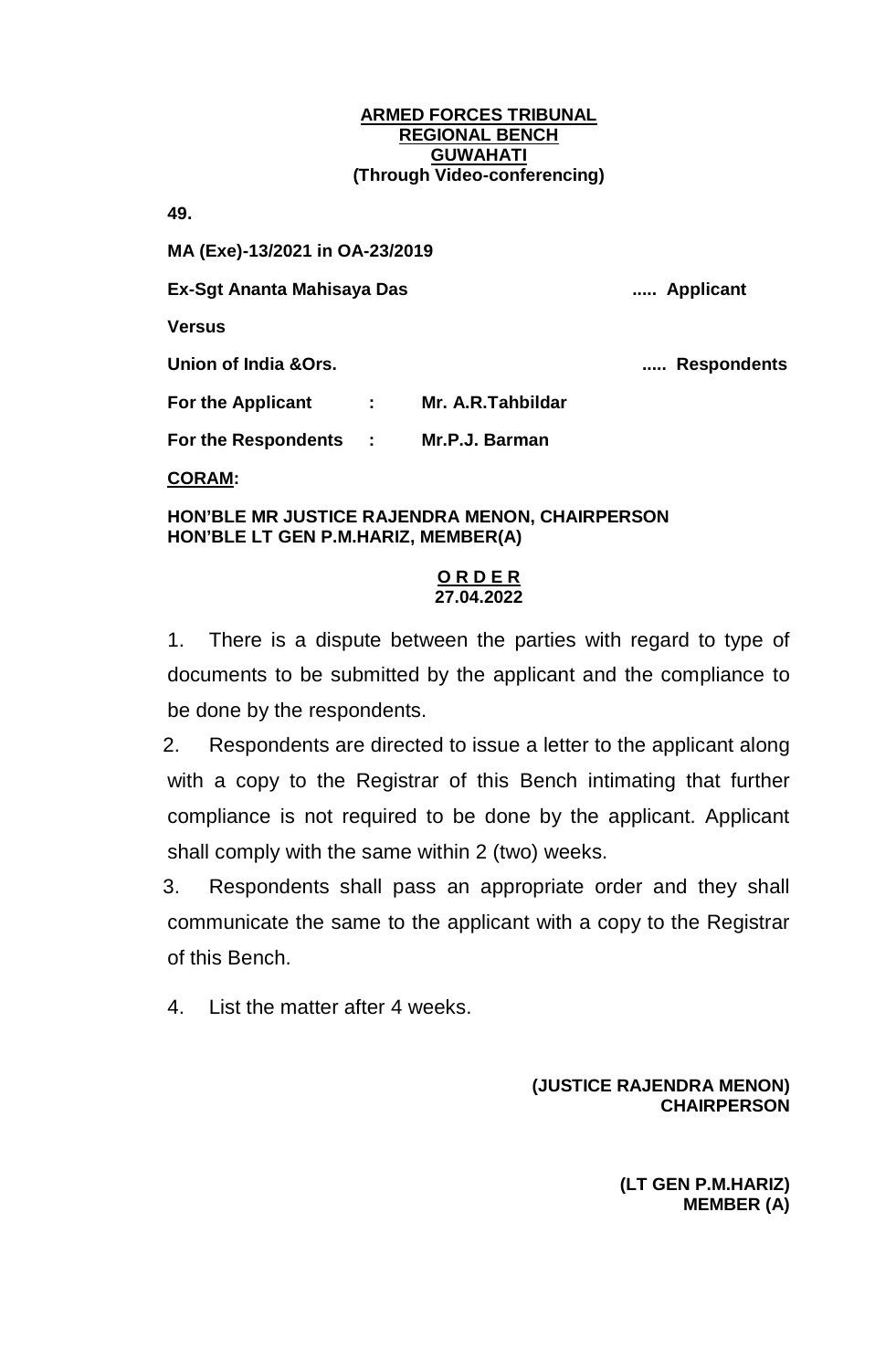**50.** 

**MA-15/2018 (Caveat)**

**Union of India & Others ..... Applicant**

**Versus**

**Col VPS Narula ..... Respondents**

**For the Applicant : Mr.Nilutpal Baruah (Former CGSC)**

**For the Respondent : None**

**CORAM:**

#### **HON'BLE MR JUSTICE RAJENDRA MENON, CHAIRPERSON HON'BLE LT GEN P.M.HARIZ, MEMBER(A)**

### **O R D E R 27.04.2022**

No application has been filed within a stipulated period of 90

days. Hence the caveat become infructuous and disposed of.

## **(JUSTICE RAJENDRA MENON) CHAIRPERSON**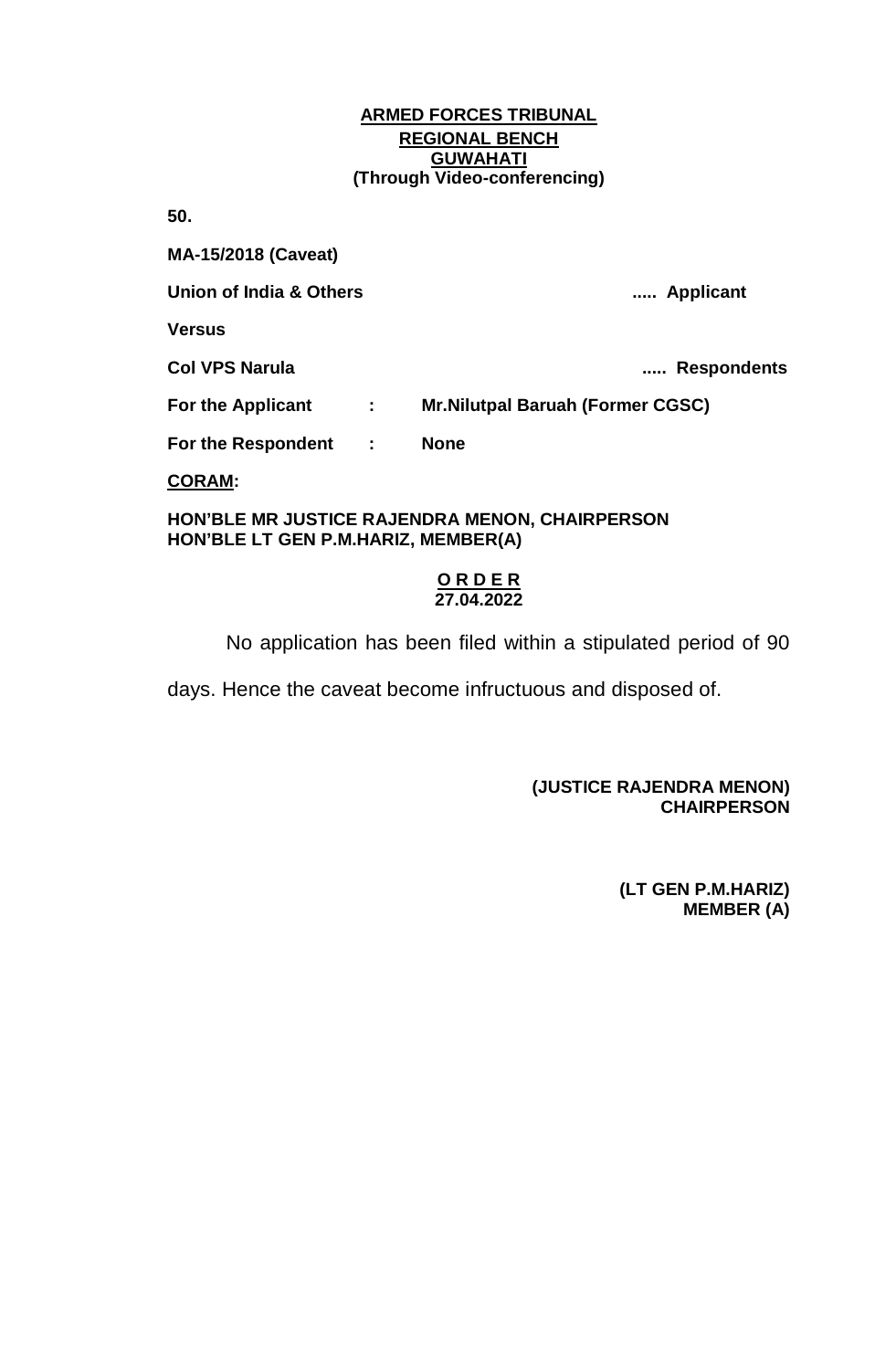**51.** 

**OA-19/2014**

| <b>Ex-Hav Milon Narzari</b><br>Versus |    | Applicant                             |
|---------------------------------------|----|---------------------------------------|
| Union of India &Ors.                  |    | Respondents                           |
| For the Applicant                     | ÷. | Mr. Ashim Chamuah, Mr PP Borthakur    |
| <b>For the Respondents :</b>          |    | <b>Mr.Chandra Barua (Former CGSC)</b> |
| <u>CORAM:</u>                         |    |                                       |

# **HON'BLE MR JUSTICE RAJENDRA MENON, CHAIRPERSON HON'BLE LT GEN P.M.HARIZ, MEMBER(A)**

### **O R D E R 27.04.2022**

1. In view of the judgment rendered by the Hon'ble Supreme Court in *Union of India and others v. Capt Gurdev Singh and another*(2019) 14 SCC 289, the matter has become infructuous and nothing survives further for adjudication. We grant liberty to the applicant to claim his arrears by making an appropriate representation to the respondents.

2. In view of the order passed by the Hon'ble Supreme Court, in the case of *Capt Gurdev Singh*(supra), in respect of repayment of any amount of arrears, the respondents may examine the claim of the applicant in accordance with law and dispose the same by a speaking order within a period of three weeks from the date of submission of representation and release the payment due to the applicant within three months.

3. Needless to say, the respondents shall inform the applicant accordingly by an order.

## **(JUSTICE RAJENDRA MENON) CHAIRPERSON**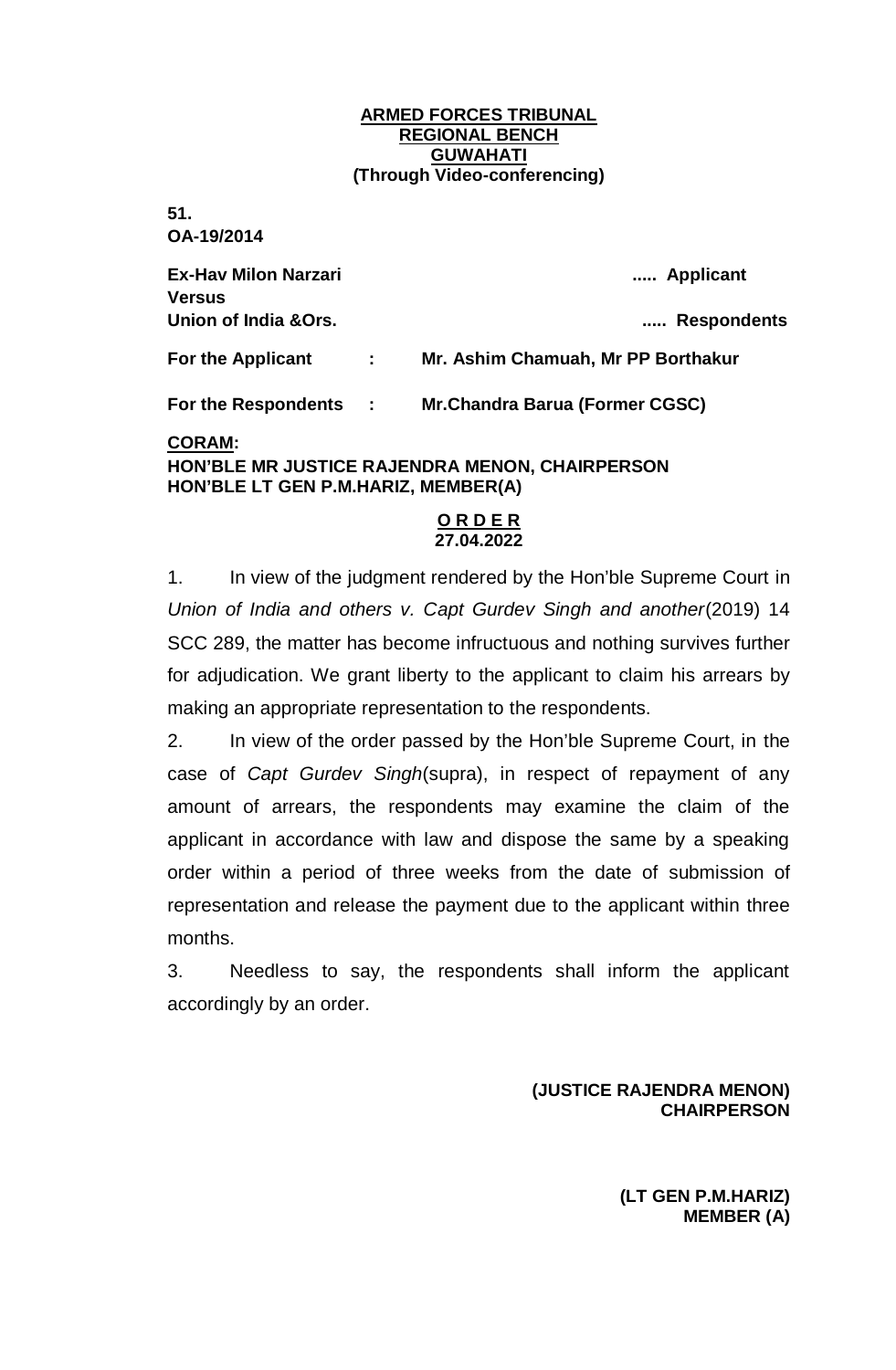**52.** 

| OA-24/2016                          |              |                                                |
|-------------------------------------|--------------|------------------------------------------------|
| <b>Sri Ashish Prasad</b>            |              | Applicant                                      |
| <b>Versus</b>                       |              |                                                |
| Union of India & Ors.               |              | <b>Respondents</b>                             |
| <b>For the Applicant</b>            | $\mathbf{r}$ | Mr.P. Mahanta, Mr. A.Khound                    |
| For the Respondents :               |              | <b>Mr.B Kumar</b>                              |
| <b>CORAM:</b>                       |              |                                                |
| HON'BLE LT GEN P.M.HARIZ, MEMBER(A) |              | HON'BLE MR JUSTICE RAJENDRA MENON, CHAIRPERSON |

## **O R D E R 27.04.2022**

1. As prayed by the learned counsel for the applicant, matter is adjourned.

2. List in the next sitting.

# **(JUSTICE RAJENDRA MENON) CHAIRPERSON**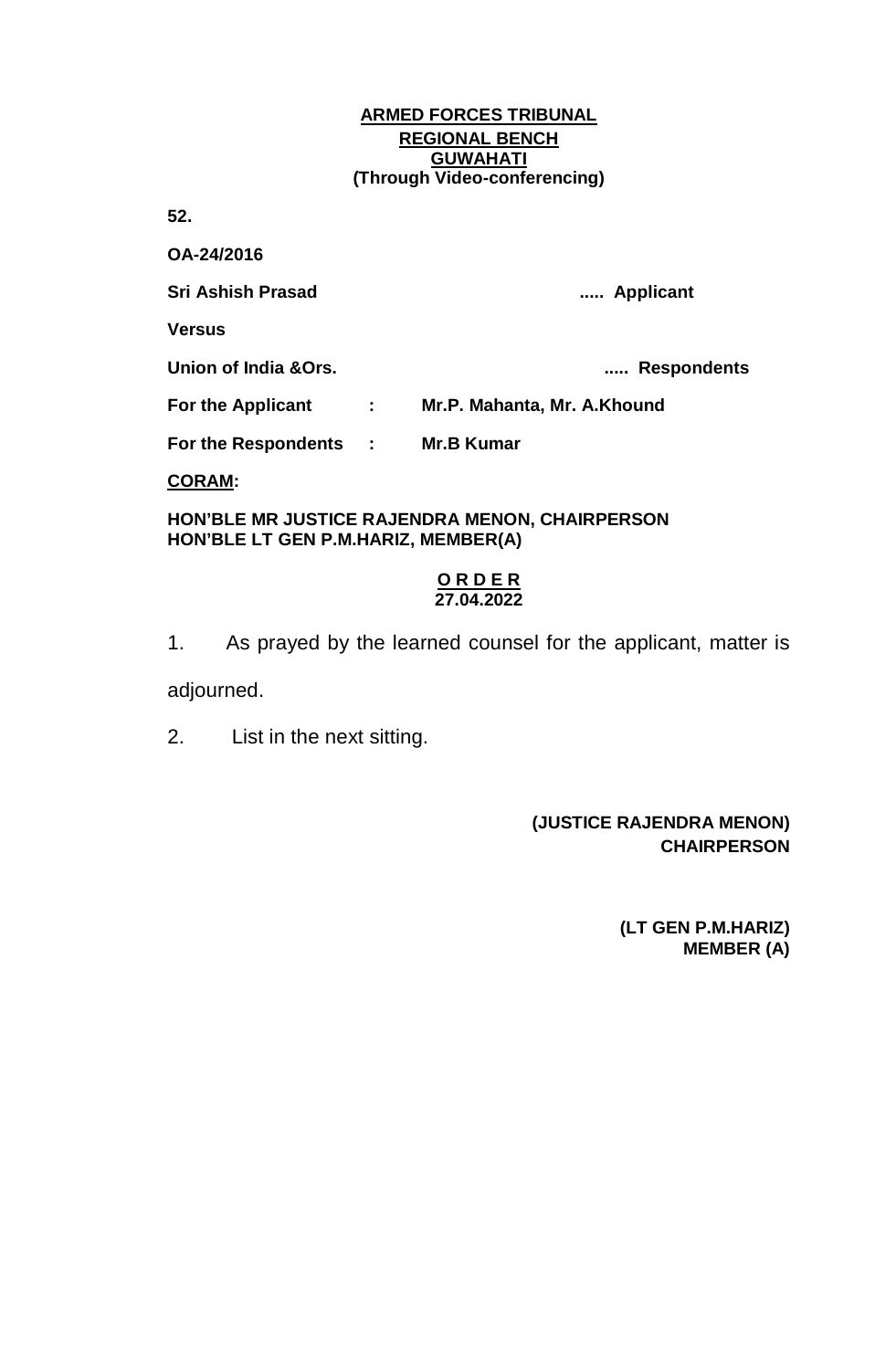**53.** 

**OA-03/2017**

**Ex-Sep David Manga ..... Applicant**

**Versus**

**Union of India &Ors. ..... Respondents**

**For the Applicant : Mr. K.C. Gautam, Mr. D.Gangte**

**For the Respondents : Mr.B. Kumar**

**CORAM:**

**HON'BLE MR JUSTICE RAJENDRA MENON, CHAIRPERSON HON'BLE LT GEN P.M.HARIZ, MEMBER(A)**

### **O R D E R 27.04.2022**

- 1. Heard the argument.
- 2. Judgment reserved.

## **(JUSTICE RAJENDRA MENON) CHAIRPERSON**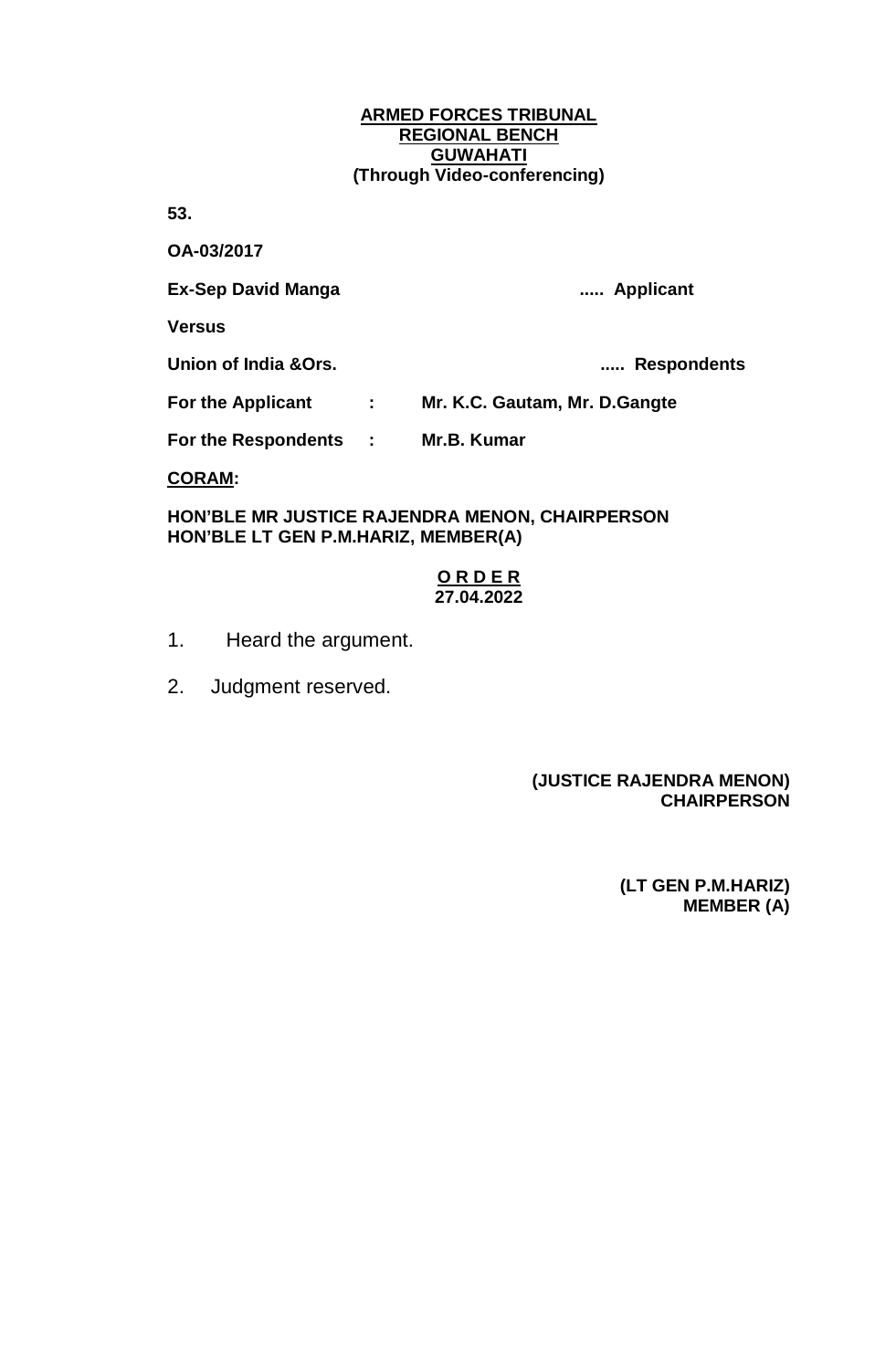**54.** 

**OA-22/2018**

**Ex-Cpl Mohit Pantola ..... Applicant**

**Versus**

**Union of India &Ors. ..... Respondents**

**For the Applicant : Mrs. Rita Devi, Mr. A.R.Tahbildar**

**For the Respondents : Ms. Dipanjali Bora**

**CORAM:**

**HON'BLE MR JUSTICE RAJENDRA MENON, CHAIRPERSON HON'BLE LT GEN P.M.HARIZ, MEMBER(A)**

## **O R D E R 27.04.2022**

- 1. Heard the argument.
- 2. Judgment reserved.

## **(JUSTICE RAJENDRA MENON) CHAIRPERSON**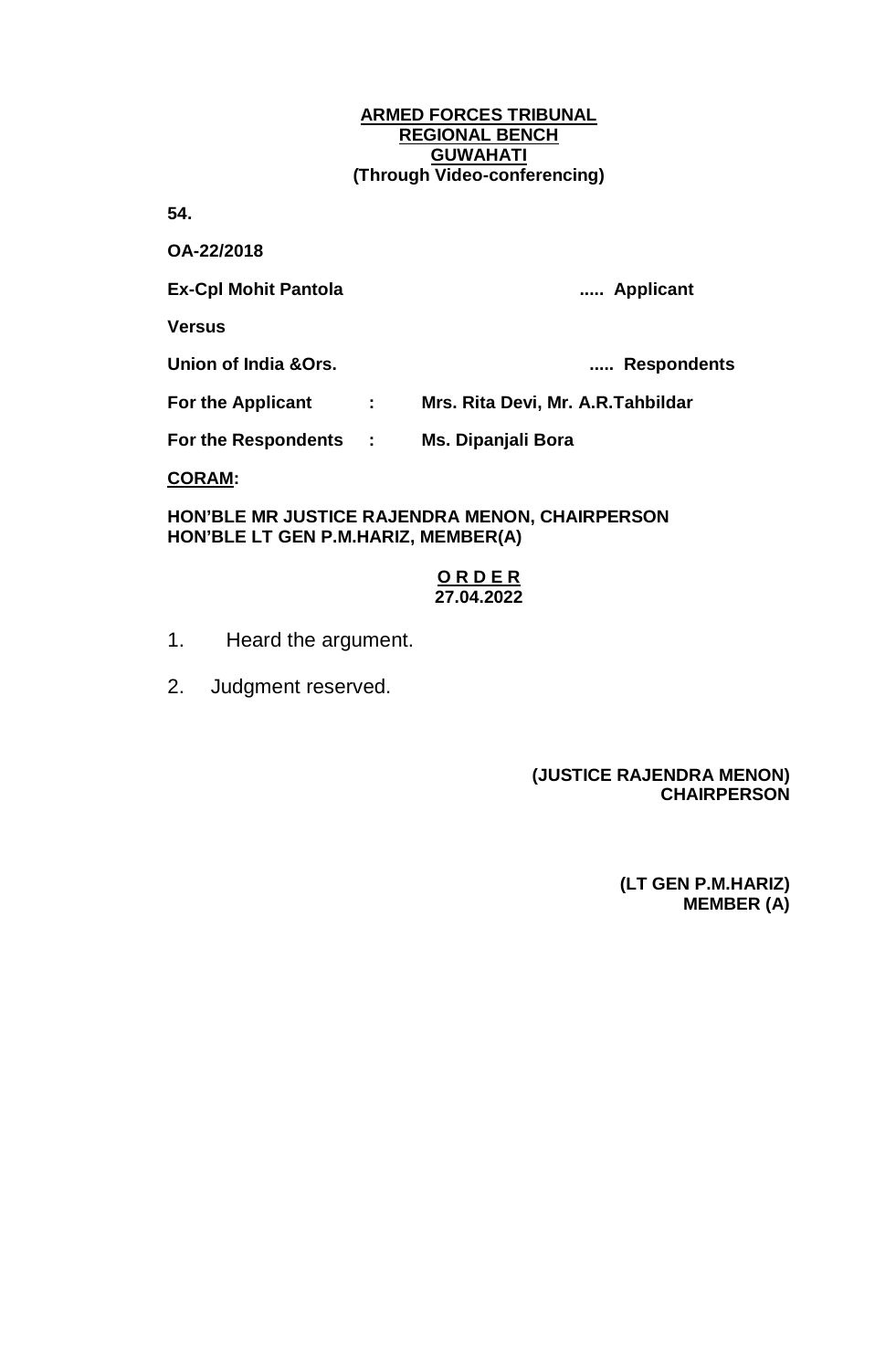**55.** 

**OA-26/2016**

**Ex-Rect M Dinakanta Singh ..... Applicant**

**Versus**

**Union of India &Ors. ..... Respondents**

**For the Applicant : Mr. A.R.Tahbildar**

**For the Respondents : Mr.P.J. Barman**

**CORAM:**

**HON'BLE MR JUSTICE RAJENDRA MENON, CHAIRPERSON HON'BLE LT GEN P.M.HARIZ, MEMBER(A)**

### **O R D E R 27.04.2022**

- 1. Heard the argument.
- 2. Judgment reserved.

## **(JUSTICE RAJENDRA MENON) CHAIRPERSON**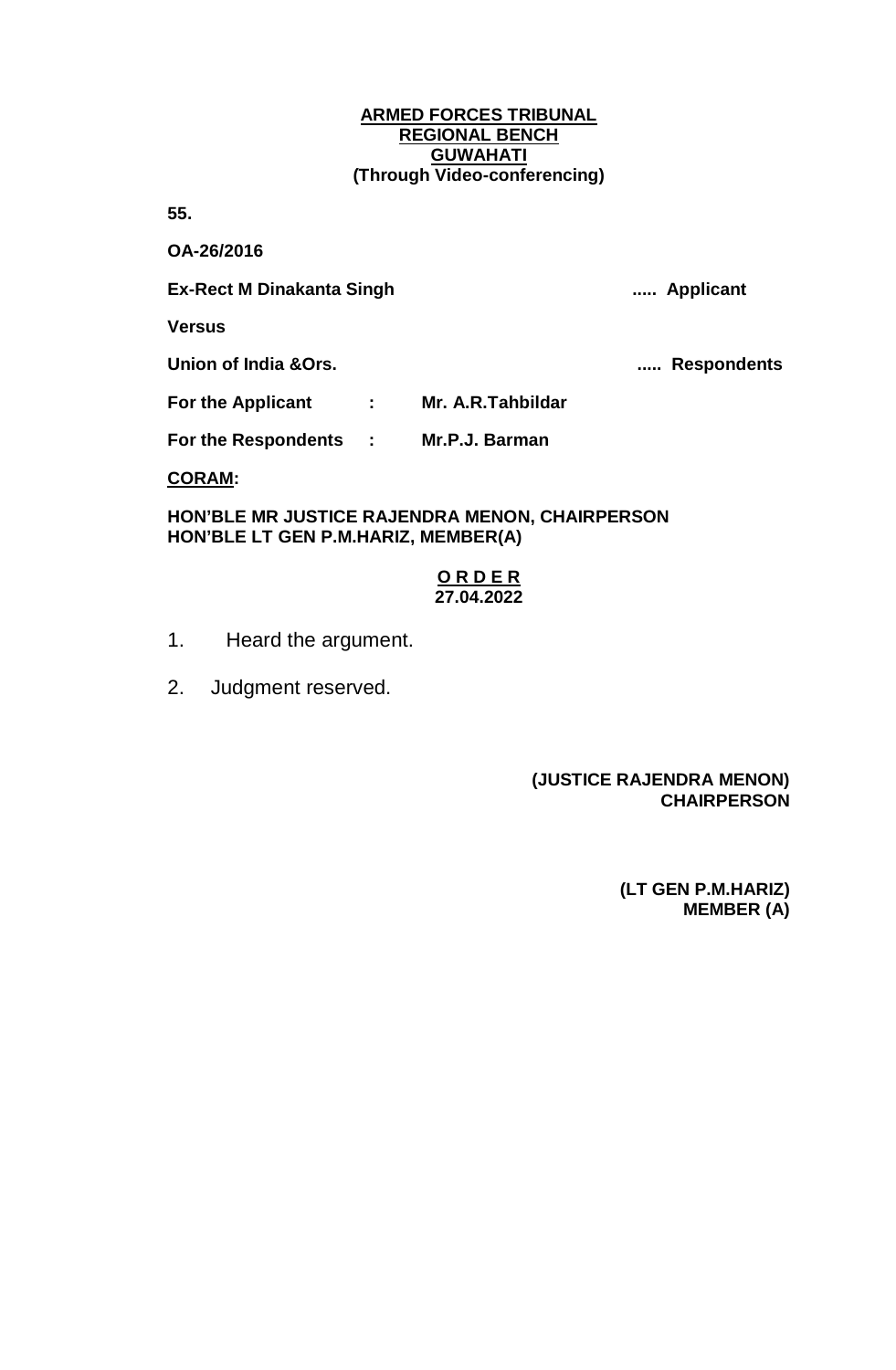**56.** 

**OA-36/2018**

**Shri Shiva Thapa ..... Applicant**

**Versus**

**Union of India &Ors. ..... Respondents**

**For the Applicant : Mr. Manik Chanda**

**For the Respondents : Mr.B Kumar**

**CORAM:**

**HON'BLE MR JUSTICE RAJENDRA MENON, CHAIRPERSON HON'BLE LT GEN P.M.HARIZ, MEMBER(A)**

## **O R D E R 27.04.2022**

- 1. Heard the argument.
- 2. Judgment reserved.

## **(JUSTICE RAJENDRA MENON) CHAIRPERSON**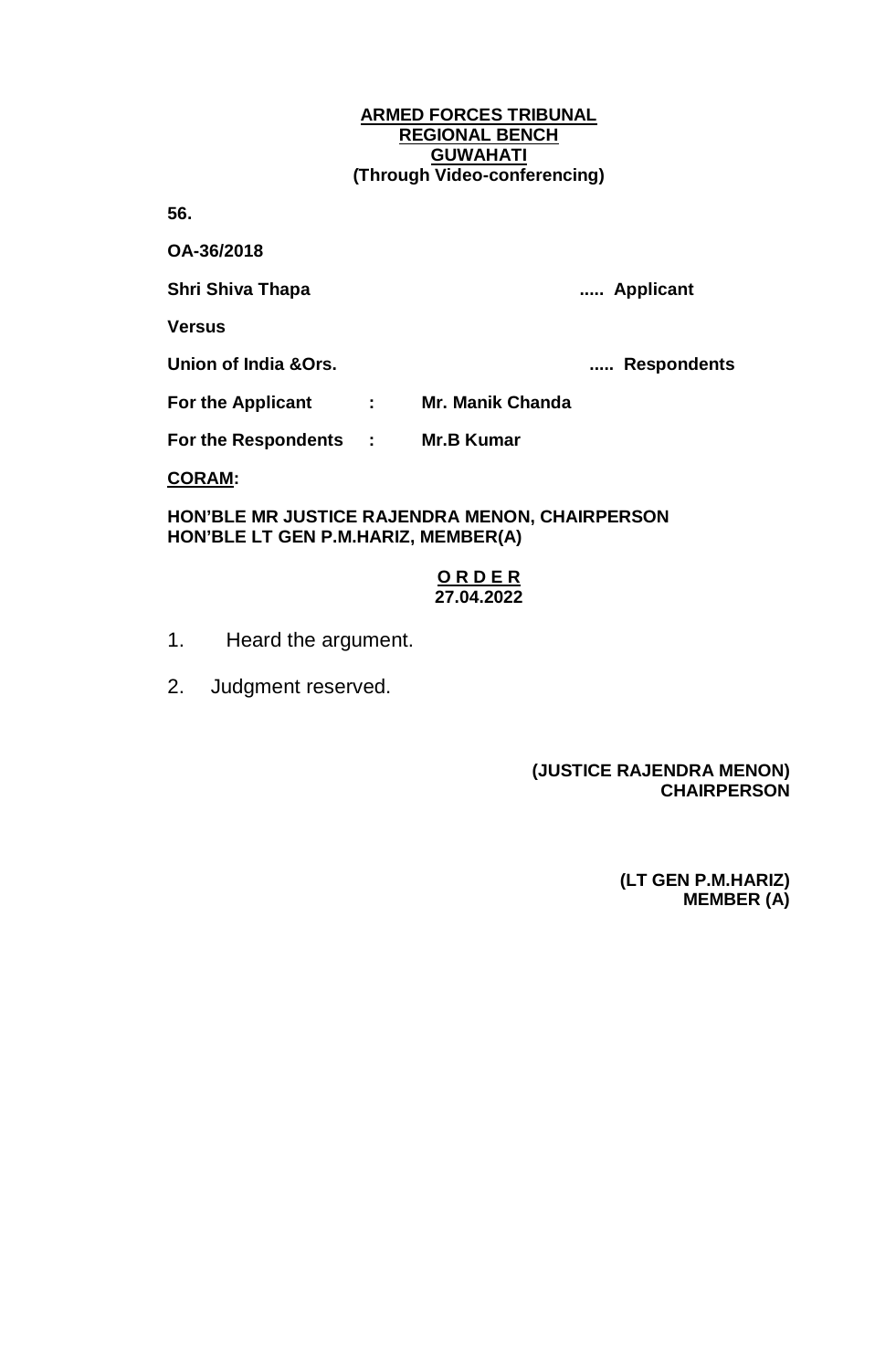**57.** 

**OA-38/2018**

**Ex-Hav BD Daniel Anal ..... Applicant**

**Versus**

**Union of India &Ors. ..... Respondents**

**For the Applicant : Mr. A.R.Tahbildar**

**For the Respondents : Ms. Dipanjali Bora**

**CORAM:**

**HON'BLE MR JUSTICE RAJENDRA MENON, CHAIRPERSON HON'BLE LT GEN P.M.HARIZ, MEMBER(A)**

### **O R D E R 27.04.2022**

- 1. Heard the argument.
- 2. Judgment reserved.

## **(JUSTICE RAJENDRA MENON) CHAIRPERSON**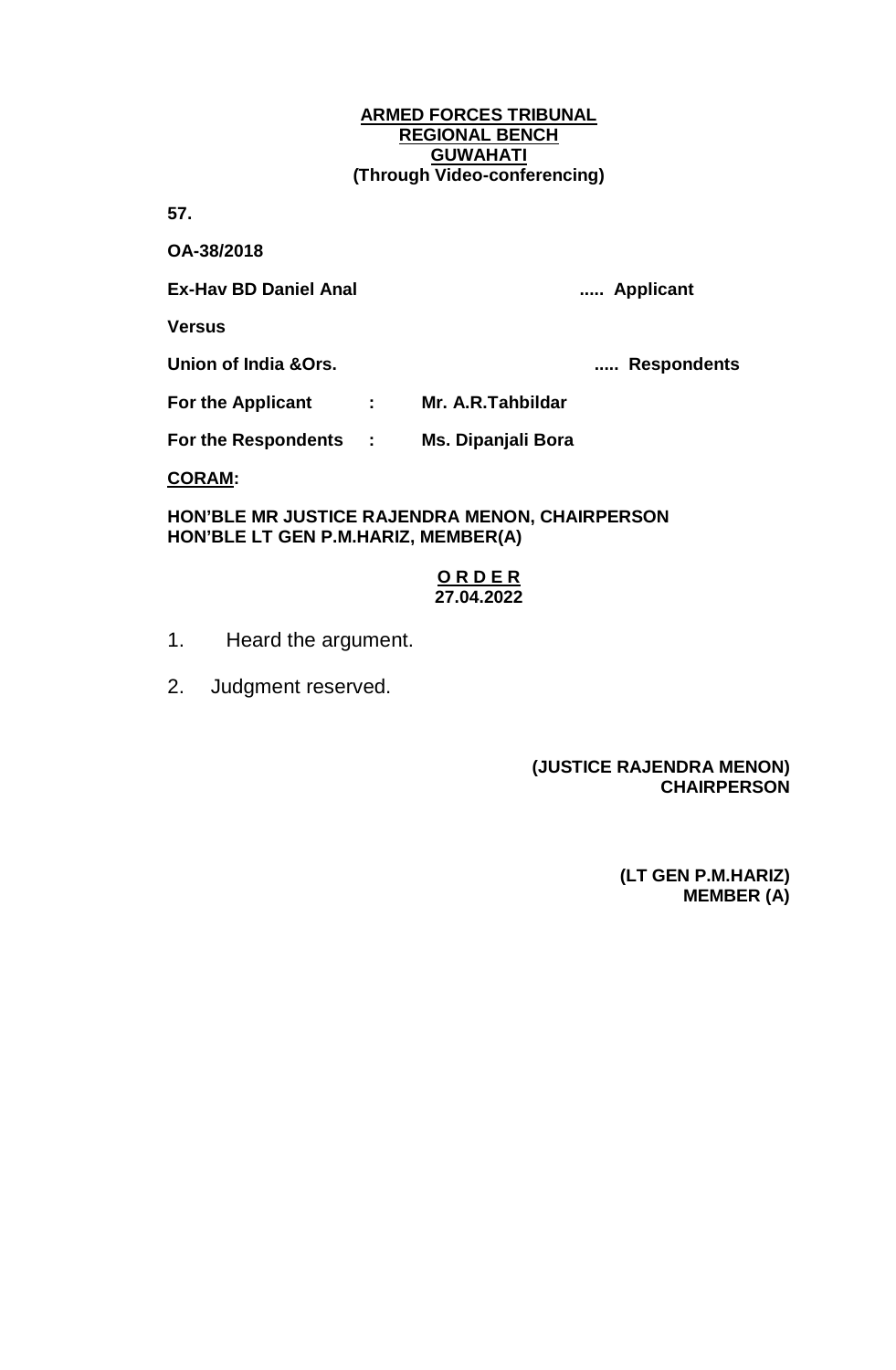**58.** 

**OA-40/2018**

**LAC LD Singh ..... Applicant**

**Versus**

**Union of India &Ors. ..... Respondents**

**For the Applicant : Mrs. Rita Devi, Mr. A.R.Tahbildar**

**For the Respondents : Mr.P.K.Garodia**

**CORAM:**

**HON'BLE MR JUSTICE RAJENDRA MENON, CHAIRPERSON HON'BLE LT GEN P.M.HARIZ, MEMBER(A)**

## **O R D E R 27.04.2022**

- 1. Heard the argument.
- 2. Judgment reserved.

## **(JUSTICE RAJENDRA MENON) CHAIRPERSON**